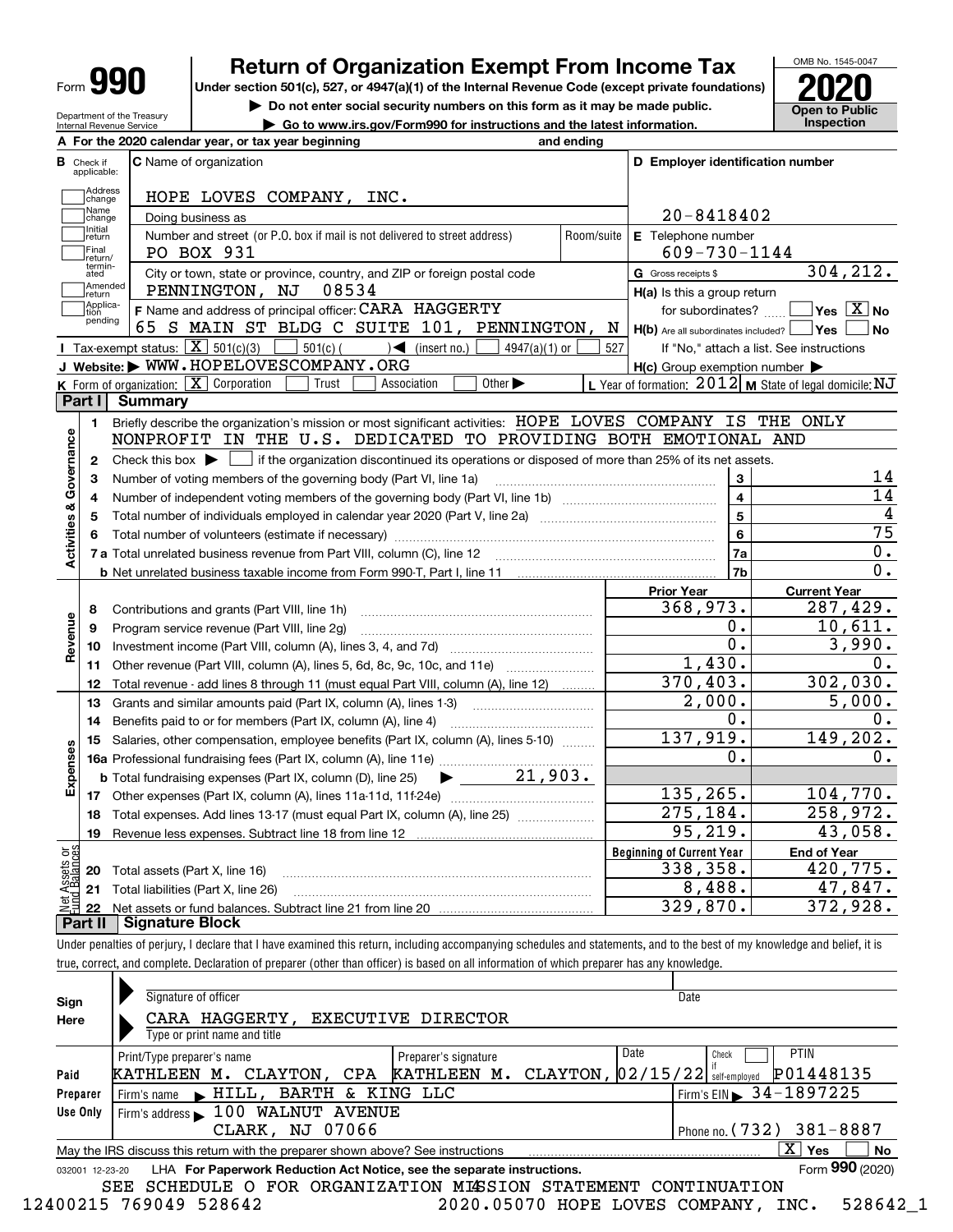|              | HOPE LOVES COMPANY, INC.<br>Form 990 (2020)                                                                                                                                                                                        | $20 - 8418402$        | Page 2                                 |
|--------------|------------------------------------------------------------------------------------------------------------------------------------------------------------------------------------------------------------------------------------|-----------------------|----------------------------------------|
|              | <b>Statement of Program Service Accomplishments</b><br>Part III                                                                                                                                                                    |                       |                                        |
| 1            | Briefly describe the organization's mission:<br>HOPE LOVES COMPANY IS THE ONLY NONPROFIT IN THE U.S. DEDICATED TO                                                                                                                  |                       | $\overline{\mathbf{x}}$                |
|              | PROVIDING BOTH EMOTIONAL AND EDUCATIONAL SUPPORT                                                                                                                                                                                   | TO CHILDREN AND YOUNG |                                        |
|              | ADULTS WHO HAVE OR HAD A LOVED ONE BATTLING ALS (AMYOTROPHIC LATERAL                                                                                                                                                               |                       |                                        |
|              | SCLEROSIS) OR LOU GEHRIG'S DISEASE                                                                                                                                                                                                 |                       |                                        |
| $\mathbf{2}$ | Did the organization undertake any significant program services during the year which were not listed on the                                                                                                                       |                       | $\sqrt{}$ Yes $\sqrt{}$ X $\sqrt{}$ No |
|              | prior Form 990 or 990-EZ?<br>If "Yes," describe these new services on Schedule O.                                                                                                                                                  |                       |                                        |
| 3            | Did the organization cease conducting, or make significant changes in how it conducts, any program services?                                                                                                                       |                       | $ Yes X $ No                           |
|              | If "Yes," describe these changes on Schedule O.                                                                                                                                                                                    |                       |                                        |
| 4            | Describe the organization's program service accomplishments for each of its three largest program services, as measured by expenses.                                                                                               |                       |                                        |
|              | Section 501(c)(3) and 501(c)(4) organizations are required to report the amount of grants and allocations to others, the total expenses, and<br>revenue, if any, for each program service reported.                                |                       |                                        |
| 4a           | (Code:                                                                                                                                                                                                                             |                       | $\overline{5,611}$ .                   |
|              | CAMP HLC                                                                                                                                                                                                                           |                       |                                        |
|              |                                                                                                                                                                                                                                    |                       |                                        |
|              | CAMP HLC IS A THREE-DAY, OVERNIGHT RETREAT FOR CHILDREN AND YOUNG<br>ADULTS, AGES 6-21, WHO HAVE OR HAVE HAD A LOVED ONE BATTLING ALS, AS                                                                                          |                       |                                        |
|              | WELL AS THEIR FAMILIES. IT IS AN OPPORTUNITY TO HAVE FUN,                                                                                                                                                                          | TO BE                 |                                        |
|              | CHALLENGED THROUGH TEAM BUILDING EXERCISES AND TO MEET PEERS WHO SHARE                                                                                                                                                             |                       |                                        |
|              | IN THEIR EXPERIENCES.                                                                                                                                                                                                              |                       |                                        |
|              |                                                                                                                                                                                                                                    |                       |                                        |
|              |                                                                                                                                                                                                                                    |                       |                                        |
|              |                                                                                                                                                                                                                                    |                       |                                        |
|              |                                                                                                                                                                                                                                    |                       |                                        |
| 4b           | $\overline{5,000.}$ ) (Revenue \$<br>5,000. including grants of \$<br>$(\textsf{Expenses} \$<br>(Code:<br>GRANT A WISH                                                                                                             |                       | 5,000.                                 |
|              |                                                                                                                                                                                                                                    |                       |                                        |
|              | AT THE END OF EACH YEAR,<br>WE PROVIDE FIVE GRANTS OF \$500<br>IN NEED DURING THE HOLIDAYS.<br>THESE GRANTS ARE PROVIDED TO<br>FAMILIES                                                                                            | TO ASSIST             |                                        |
|              | WHO HAVE ATTENDED CAMP HLC,<br>FAMILIES WITH CHILDREN,<br>AND                                                                                                                                                                      | WHO HAVE              |                                        |
|              | EXPRESSED REQUESTS FOR FUNDING TO HELP WITH VARIOUS EXPENSES AND                                                                                                                                                                   |                       |                                        |
|              | GENERAL NEEDS DURING THE HOLIDAY SEASON.                                                                                                                                                                                           |                       |                                        |
|              |                                                                                                                                                                                                                                    |                       |                                        |
|              |                                                                                                                                                                                                                                    |                       |                                        |
|              |                                                                                                                                                                                                                                    |                       |                                        |
|              |                                                                                                                                                                                                                                    |                       |                                        |
| 4с           | $(\text{Code:}\n\begin{array}{c}\n\text{[Code:}\n\end{array})$ (Expenses \$ $\begin{array}{c}\n\text{[Code:}\n\end{array}$ $\begin{array}{c}\n\text{[D]}\n\end{array}$ $\begin{array}{c}\n\text{[D]}\n\end{array}$<br>HUGS OF HOPE |                       |                                        |
|              |                                                                                                                                                                                                                                    |                       |                                        |
|              | IN 2020 WE SENT, ON AVERAGE, 149 HUGS OF HOPE CARE PACKAGES ANNUALLY                                                                                                                                                               |                       |                                        |
|              | FREE OF CHARGE, TO CHILDREN WHOSE LIVES HAVE BEEN AFFECTED BY ALS.                                                                                                                                                                 |                       |                                        |
|              | EACH HUG OF HOPE CARE PACKAGE CONTAINS A HOPE LOVES COMPANY SHIRT,<br>WRISTBAND, STUFFED ANIMAL OR GIFT CARD, ALS AGE APPROPRIATE BOOK, A                                                                                          |                       |                                        |
|              | SNACK AND A CARD.                                                                                                                                                                                                                  |                       |                                        |
|              |                                                                                                                                                                                                                                    |                       |                                        |
|              |                                                                                                                                                                                                                                    |                       |                                        |
|              |                                                                                                                                                                                                                                    |                       |                                        |
|              |                                                                                                                                                                                                                                    |                       |                                        |
|              | <b>4d</b> Other program services (Describe on Schedule O.)                                                                                                                                                                         |                       |                                        |
|              | (Expenses \$<br>including grants of \$<br>) (Revenue \$                                                                                                                                                                            |                       |                                        |
|              | 192,011.<br><b>4e</b> Total program service expenses $\blacktriangleright$                                                                                                                                                         |                       | Form 990 (2020)                        |
|              | 032002 12-23-20                                                                                                                                                                                                                    |                       |                                        |
|              | 5                                                                                                                                                                                                                                  |                       |                                        |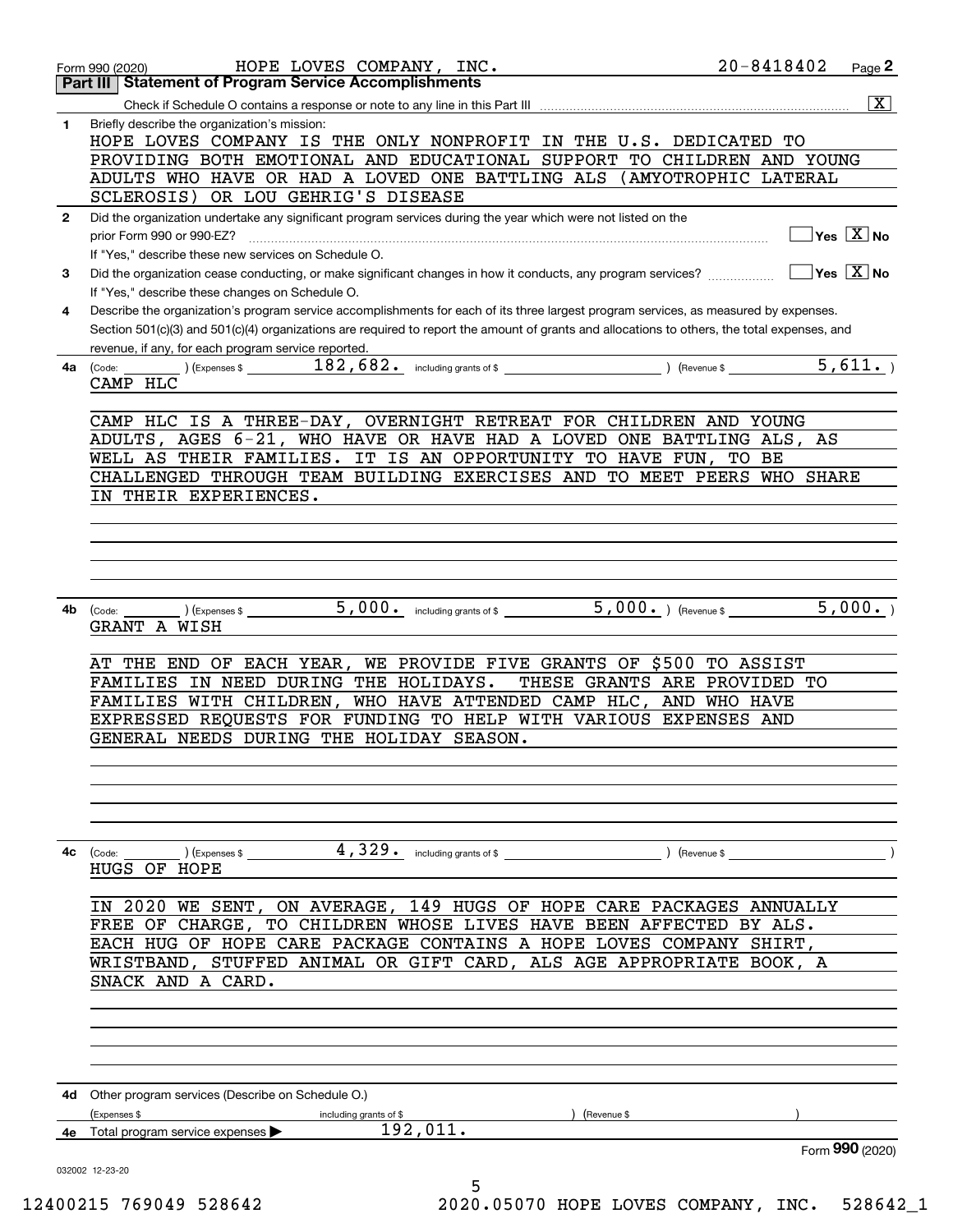**Part IV Checklist of Required Schedules**

Form 990 (2020) Page HOPE LOVES COMPANY, INC. 20‐8418402

|     |                                                                                                                                   |                 | Yes                     | No                      |
|-----|-----------------------------------------------------------------------------------------------------------------------------------|-----------------|-------------------------|-------------------------|
| 1.  | Is the organization described in section $501(c)(3)$ or $4947(a)(1)$ (other than a private foundation)?                           |                 |                         |                         |
|     |                                                                                                                                   | 1.              | X                       |                         |
| 2   |                                                                                                                                   | $\overline{2}$  | $\overline{\mathbf{x}}$ |                         |
| 3   | Did the organization engage in direct or indirect political campaign activities on behalf of or in opposition to candidates for   |                 |                         |                         |
|     |                                                                                                                                   | 3               |                         | x                       |
| 4   | Section 501(c)(3) organizations. Did the organization engage in lobbying activities, or have a section 501(h) election in effect  |                 |                         |                         |
|     |                                                                                                                                   | 4               |                         | x                       |
| 5   | Is the organization a section 501(c)(4), 501(c)(5), or 501(c)(6) organization that receives membership dues, assessments, or      |                 |                         |                         |
|     |                                                                                                                                   | 5               |                         | x                       |
| 6   | Did the organization maintain any donor advised funds or any similar funds or accounts for which donors have the right to         |                 |                         |                         |
|     | provide advice on the distribution or investment of amounts in such funds or accounts? If "Yes," complete Schedule D, Part I      | 6               |                         | x                       |
| 7   | Did the organization receive or hold a conservation easement, including easements to preserve open space,                         | $\overline{7}$  |                         |                         |
|     |                                                                                                                                   |                 |                         | X                       |
| 8   | Did the organization maintain collections of works of art, historical treasures, or other similar assets? If "Yes," complete      |                 |                         |                         |
|     |                                                                                                                                   | 8               |                         | x                       |
| 9   | Did the organization report an amount in Part X, line 21, for escrow or custodial account liability, serve as a custodian for     |                 |                         |                         |
|     | amounts not listed in Part X; or provide credit counseling, debt management, credit repair, or debt negotiation services?         |                 |                         |                         |
|     |                                                                                                                                   | 9               |                         | x                       |
| 10  | Did the organization, directly or through a related organization, hold assets in donor-restricted endowments                      |                 |                         | х                       |
|     |                                                                                                                                   | 10              |                         |                         |
| 11  | If the organization's answer to any of the following questions is "Yes," then complete Schedule D, Parts VI, VIII, VIII, IX, or X |                 |                         |                         |
|     | as applicable.                                                                                                                    |                 |                         |                         |
|     | a Did the organization report an amount for land, buildings, and equipment in Part X, line 10? If "Yes." complete Schedule D.     |                 | X                       |                         |
|     |                                                                                                                                   | 11a             |                         |                         |
| b   | Did the organization report an amount for investments - other securities in Part X, line 12, that is 5% or more of its total      | 11b             |                         | x                       |
| c   | Did the organization report an amount for investments - program related in Part X, line 13, that is 5% or more of its total       |                 |                         |                         |
|     |                                                                                                                                   | 11c             |                         | х                       |
|     | d Did the organization report an amount for other assets in Part X, line 15, that is 5% or more of its total assets reported in   |                 |                         |                         |
|     |                                                                                                                                   | 11d             |                         | х                       |
|     | Did the organization report an amount for other liabilities in Part X, line 25? If "Yes," complete Schedule D, Part X             | 11e             | $\mathbf X$             |                         |
| f   | Did the organization's separate or consolidated financial statements for the tax year include a footnote that addresses           |                 |                         |                         |
|     | the organization's liability for uncertain tax positions under FIN 48 (ASC 740)? If "Yes," complete Schedule D, Part X            | 11f             | X                       |                         |
|     | 12a Did the organization obtain separate, independent audited financial statements for the tax year? If "Yes," complete           |                 |                         |                         |
|     |                                                                                                                                   | 12a             |                         | х                       |
|     | <b>b</b> Was the organization included in consolidated, independent audited financial statements for the tax year?                |                 |                         |                         |
|     | If "Yes," and if the organization answered "No" to line 12a, then completing Schedule D, Parts XI and XII is optional             | 12D             |                         | ᅀ                       |
| 13  |                                                                                                                                   | 13              |                         | $\mathbf X$             |
| 14a | Did the organization maintain an office, employees, or agents outside of the United States?                                       | 14a             |                         | $\mathbf X$             |
| b   | Did the organization have aggregate revenues or expenses of more than \$10,000 from grantmaking, fundraising, business,           |                 |                         |                         |
|     | investment, and program service activities outside the United States, or aggregate foreign investments valued at \$100,000        |                 |                         |                         |
|     |                                                                                                                                   | 14b             |                         | x                       |
| 15  | Did the organization report on Part IX, column (A), line 3, more than \$5,000 of grants or other assistance to or for any         |                 |                         |                         |
|     |                                                                                                                                   | 15              |                         | х                       |
| 16  | Did the organization report on Part IX, column (A), line 3, more than \$5,000 of aggregate grants or other assistance to          |                 |                         |                         |
|     |                                                                                                                                   | 16              |                         | x                       |
| 17  | Did the organization report a total of more than \$15,000 of expenses for professional fundraising services on Part IX,           |                 |                         |                         |
|     |                                                                                                                                   | 17              |                         | X                       |
| 18  | Did the organization report more than \$15,000 total of fundraising event gross income and contributions on Part VIII, lines      |                 |                         |                         |
|     |                                                                                                                                   | 18              | х                       |                         |
| 19  | Did the organization report more than \$15,000 of gross income from gaming activities on Part VIII, line 9a? If "Yes."            |                 |                         |                         |
|     |                                                                                                                                   | 19              |                         | $\overline{\mathbf{x}}$ |
| 20a |                                                                                                                                   | 20a             |                         | $\overline{\mathbf{x}}$ |
|     | b If "Yes" to line 20a, did the organization attach a copy of its audited financial statements to this return?                    | 20 <sub>b</sub> |                         |                         |
| 21  | Did the organization report more than \$5,000 of grants or other assistance to any domestic organization or                       |                 |                         |                         |
|     |                                                                                                                                   | 21              |                         | х<br>Form 990 (2020)    |
|     | 032003 12-23-20                                                                                                                   |                 |                         |                         |

032003 12‐23‐20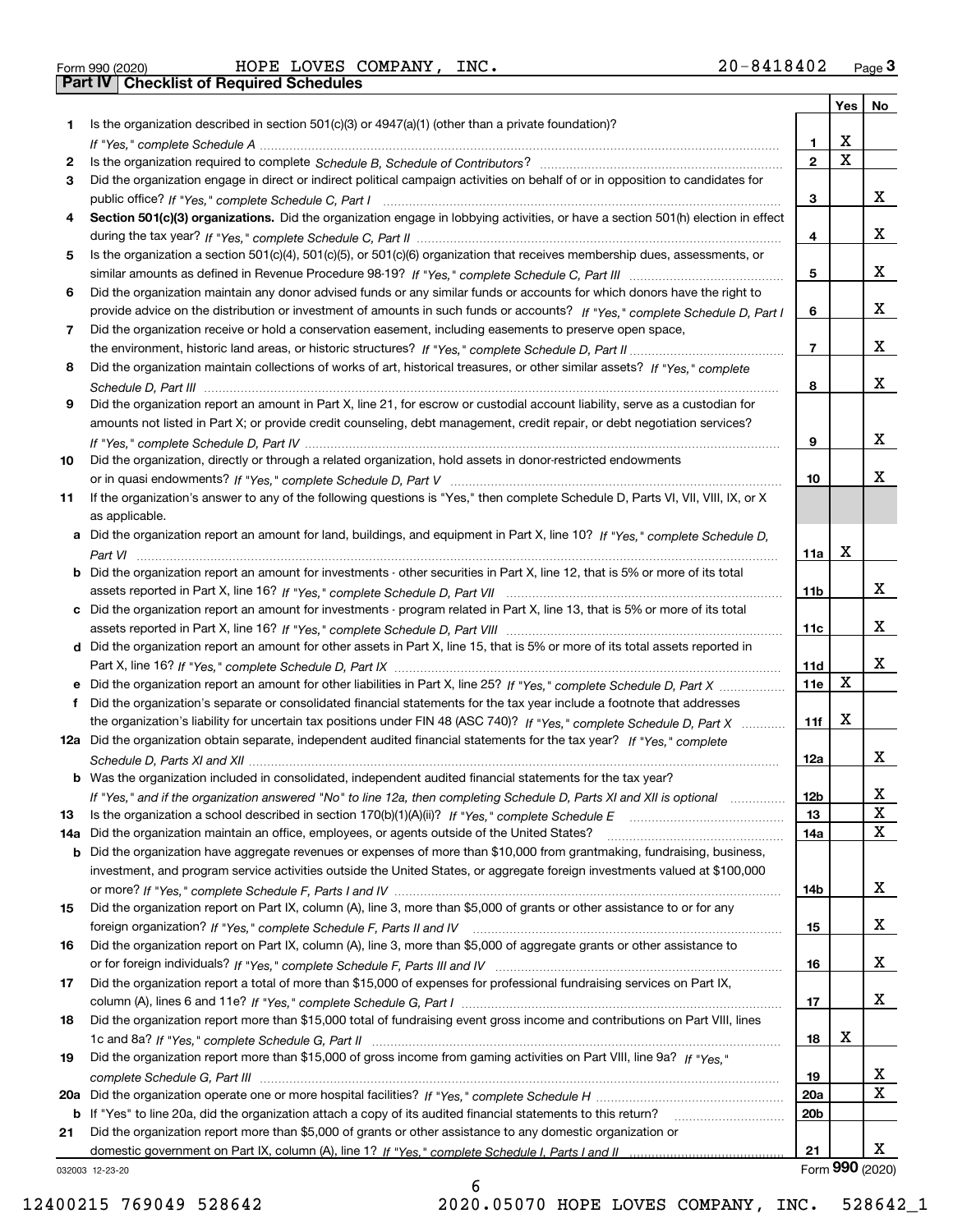**Part IV Checklist of Required Schedules**

*(continued)*

|               |                                                                                                                                    |            | Yes | No.                     |
|---------------|------------------------------------------------------------------------------------------------------------------------------------|------------|-----|-------------------------|
| 22            | Did the organization report more than \$5,000 of grants or other assistance to or for domestic individuals on                      |            |     |                         |
|               |                                                                                                                                    | 22         |     | X                       |
| 23            | Did the organization answer "Yes" to Part VII, Section A, line 3, 4, or 5 about compensation of the organization's current         |            |     |                         |
|               | and former officers, directors, trustees, key employees, and highest compensated employees? If "Yes," complete                     |            |     | X                       |
|               |                                                                                                                                    | 23         |     |                         |
|               | 24a Did the organization have a tax-exempt bond issue with an outstanding principal amount of more than \$100,000 as of the        |            |     |                         |
|               | last day of the year, that was issued after December 31, 2002? If "Yes," answer lines 24b through 24d and complete                 |            |     | x                       |
|               |                                                                                                                                    | 24a<br>24b |     |                         |
|               |                                                                                                                                    |            |     |                         |
|               | c Did the organization maintain an escrow account other than a refunding escrow at any time during the year to defease             | 24c        |     |                         |
|               | d Did the organization act as an "on behalf of" issuer for bonds outstanding at any time during the year?                          | 24d        |     |                         |
|               | 25a Section 501(c)(3), 501(c)(4), and 501(c)(29) organizations. Did the organization engage in an excess benefit                   |            |     |                         |
|               |                                                                                                                                    | 25a        |     | X                       |
|               | b Is the organization aware that it engaged in an excess benefit transaction with a disqualified person in a prior year, and       |            |     |                         |
|               | that the transaction has not been reported on any of the organization's prior Forms 990 or 990-EZ? If "Yes." complete              |            |     |                         |
|               | Schedule L, Part I                                                                                                                 | 25b        |     | X                       |
| 26            | Did the organization report any amount on Part X, line 5 or 22, for receivables from or payables to any current                    |            |     |                         |
|               | or former officer, director, trustee, key employee, creator or founder, substantial contributor, or 35%                            |            |     |                         |
|               |                                                                                                                                    | 26         |     | X                       |
| 27            | Did the organization provide a grant or other assistance to any current or former officer, director, trustee, key employee,        |            |     |                         |
|               | creator or founder, substantial contributor or employee thereof, a grant selection committee member, or to a 35% controlled        |            |     |                         |
|               | entity (including an employee thereof) or family member of any of these persons? If "Yes." complete Schedule L. Part III           | 27         |     | х                       |
| 28            | Was the organization a party to a business transaction with one of the following parties (see Schedule L, Part IV                  |            |     |                         |
|               | instructions, for applicable filing thresholds, conditions, and exceptions):                                                       |            |     |                         |
|               | a A current or former officer, director, trustee, key employee, creator or founder, or substantial contributor? If                 |            |     |                         |
|               |                                                                                                                                    | 28a        |     |                         |
|               |                                                                                                                                    | 28b        |     | $\frac{X}{X}$           |
|               | c A 35% controlled entity of one or more individuals and/or organizations described in lines 28a or 28b? If                        |            |     |                         |
|               |                                                                                                                                    | 28c        |     | x                       |
| 29            |                                                                                                                                    | 29         |     | $\overline{\mathbf{x}}$ |
| 30            | Did the organization receive contributions of art, historical treasures, or other similar assets, or qualified conservation        |            |     |                         |
|               |                                                                                                                                    | 30         |     | x                       |
| 31            | Did the organization liquidate, terminate, or dissolve and cease operations? If "Yes," complete Schedule N, Part I                 | 31         |     | $\overline{\text{x}}$   |
| 32            | Did the organization sell, exchange, dispose of, or transfer more than 25% of its net assets? If "Yes," complete                   |            |     |                         |
|               |                                                                                                                                    | 32         |     | X                       |
| 33            | Did the organization own 100% of an entity disregarded as separate from the organization under Regulations                         |            |     |                         |
|               |                                                                                                                                    | 33         |     | X                       |
| 34            | Was the organization related to any tax-exempt or taxable entity? If "Yes," complete Schedule R, Part II, III, or IV, and          |            |     |                         |
|               |                                                                                                                                    | 34         |     | $\overline{\mathbf{x}}$ |
|               |                                                                                                                                    | 35a        |     | $\overline{\text{x}}$   |
|               | <b>b</b> If "Yes" to line 35a, did the organization receive any payment from or engage in any transaction with a controlled entity |            |     |                         |
|               |                                                                                                                                    | 35b        |     |                         |
| 36            | Section 501(c)(3) organizations. Did the organization make any transfers to an exempt non-charitable related organization?         |            |     |                         |
|               |                                                                                                                                    | 36         |     | x                       |
| 37            | Did the organization conduct more than 5% of its activities through an entity that is not a related organization                   |            |     |                         |
|               | and that is treated as a partnership for federal income tax purposes? If "Yes," complete Schedule R, Part VI                       | 37         |     | x                       |
| 38            | Did the organization complete Schedule O and provide explanations in Schedule O for Part VI, lines 11b and 19?                     |            |     |                         |
|               | Note: All Form 990 filers are required to complete Schedule O                                                                      | 38         | x   |                         |
| <b>Part V</b> | <b>Statements Regarding Other IRS Filings and Tax Compliance</b>                                                                   |            |     |                         |
|               | Check if Schedule O contains a response or note to any line in this Part V                                                         |            |     |                         |
|               |                                                                                                                                    |            | Yes | No                      |
|               | U<br>1a Enter the number reported in Box 3 of Form 1096. Enter -0- if not applicable<br>1a                                         |            |     |                         |
|               | $\Omega$<br><b>b</b> Enter the number of Forms W-2G included in line 1a. Enter -0- if not applicable<br>1b                         |            |     |                         |
|               | Did the organization comply with backup withholding rules for reportable payments to vendors and reportable gaming                 |            |     |                         |
|               | (gambling) winnings to prize winners?                                                                                              | 1c         |     |                         |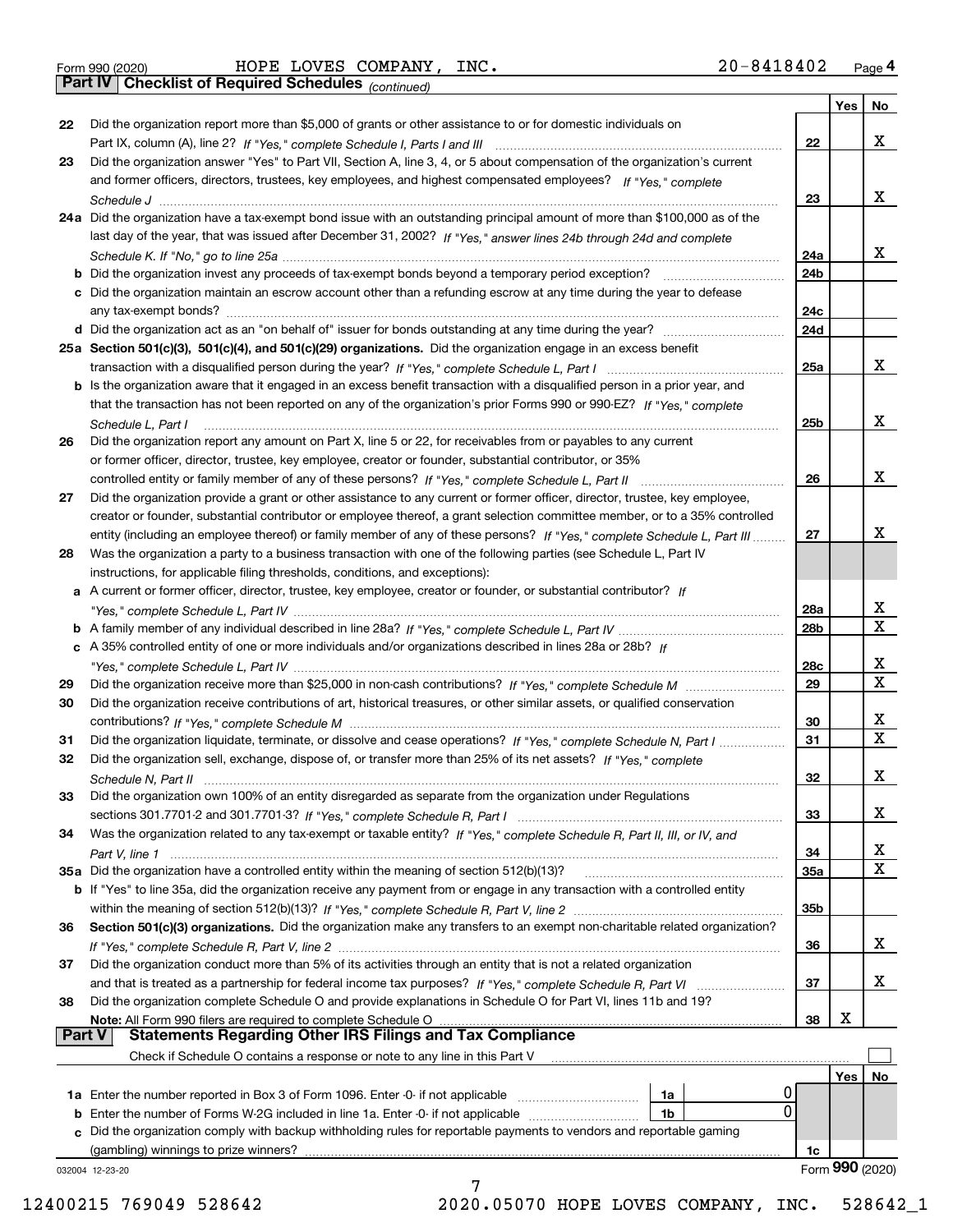| ∣ Part V | $20 - 8418402$<br>HOPE LOVES COMPANY, INC.<br>Form 990 (2020)<br>Statements Regarding Other IRS Filings and Tax Compliance (continued)                                                         |                |     | $Page$ <sup>5</sup> |  |  |  |  |  |
|----------|------------------------------------------------------------------------------------------------------------------------------------------------------------------------------------------------|----------------|-----|---------------------|--|--|--|--|--|
|          |                                                                                                                                                                                                |                | Yes | No                  |  |  |  |  |  |
|          | 2a Enter the number of employees reported on Form W-3, Transmittal of Wage and Tax Statements,<br>4<br>filed for the calendar year ending with or within the year covered by this return<br>2a |                |     |                     |  |  |  |  |  |
| b        | If at least one is reported on line 2a, did the organization file all required federal employment tax returns?                                                                                 | 2 <sub>b</sub> | х   |                     |  |  |  |  |  |
|          |                                                                                                                                                                                                |                |     |                     |  |  |  |  |  |
|          | 3a Did the organization have unrelated business gross income of \$1,000 or more during the year?                                                                                               | 3a             |     | x                   |  |  |  |  |  |
|          | b If "Yes," has it filed a Form 990-T for this year? If "No" to line 3b, provide an explanation on Schedule O                                                                                  | 3 <sub>b</sub> |     |                     |  |  |  |  |  |
|          | 4a At any time during the calendar year, did the organization have an interest in, or a signature or other authority over, a                                                                   |                |     |                     |  |  |  |  |  |
|          |                                                                                                                                                                                                | 4a             |     | x                   |  |  |  |  |  |
|          | <b>b</b> If "Yes," enter the name of the foreign country $\triangleright$                                                                                                                      |                |     |                     |  |  |  |  |  |
|          | See instructions for filing requirements for FinCEN Form 114, Report of Foreign Bank and Financial Accounts (FBAR).                                                                            |                |     |                     |  |  |  |  |  |
|          | 5a Was the organization a party to a prohibited tax shelter transaction at any time during the tax year?                                                                                       | 5a             |     | x                   |  |  |  |  |  |
| b        |                                                                                                                                                                                                | 5 <sub>b</sub> |     | $\mathbf X$         |  |  |  |  |  |
| c        |                                                                                                                                                                                                | 5c             |     |                     |  |  |  |  |  |
|          | 6a Does the organization have annual gross receipts that are normally greater than \$100,000, and did the organization solicit                                                                 |                |     |                     |  |  |  |  |  |
|          | any contributions that were not tax deductible as charitable contributions?                                                                                                                    | 6a             |     | x                   |  |  |  |  |  |
|          | <b>b</b> If "Yes," did the organization include with every solicitation an express statement that such contributions or gifts                                                                  |                |     |                     |  |  |  |  |  |
|          | were not tax deductible?                                                                                                                                                                       | 6b             |     |                     |  |  |  |  |  |
| 7        | Organizations that may receive deductible contributions under section 170(c).                                                                                                                  |                |     |                     |  |  |  |  |  |
| а        | Did the organization receive a payment in excess of \$75 made partly as a contribution and partly for goods and services provided to the payor?                                                | 7a             |     | x                   |  |  |  |  |  |
| b        | If "Yes," did the organization notify the donor of the value of the goods or services provided?                                                                                                | 7b             |     |                     |  |  |  |  |  |
| c        | Did the organization sell, exchange, or otherwise dispose of tangible personal property for which it was required                                                                              |                |     |                     |  |  |  |  |  |
|          | to file Form 8282?                                                                                                                                                                             | 7c             |     | x                   |  |  |  |  |  |
|          | 7d<br>d If "Yes," indicate the number of Forms 8282 filed during the year                                                                                                                      |                |     |                     |  |  |  |  |  |
| е        | Did the organization receive any funds, directly or indirectly, to pay premiums on a personal benefit contract?                                                                                | 7e             |     | х                   |  |  |  |  |  |
| Ť        | Did the organization, during the year, pay premiums, directly or indirectly, on a personal benefit contract?                                                                                   | 7f<br>7g       |     | $\mathbf X$         |  |  |  |  |  |
| g        | If the organization received a contribution of qualified intellectual property, did the organization file Form 8899 as required?                                                               |                |     |                     |  |  |  |  |  |
| h.       | If the organization received a contribution of cars, boats, airplanes, or other vehicles, did the organization file a Form 1098-C?                                                             | 7h             |     |                     |  |  |  |  |  |
| 8        | Sponsoring organizations maintaining donor advised funds. Did a donor advised fund maintained by the                                                                                           |                |     |                     |  |  |  |  |  |
|          | sponsoring organization have excess business holdings at any time during the year?                                                                                                             | 8              |     |                     |  |  |  |  |  |
| 9        | Sponsoring organizations maintaining donor advised funds.                                                                                                                                      |                |     |                     |  |  |  |  |  |
| а        | Did the sponsoring organization make any taxable distributions under section 4966?                                                                                                             | 9а             |     |                     |  |  |  |  |  |
| b        | Did the sponsoring organization make a distribution to a donor, donor advisor, or related person?                                                                                              | 9b             |     |                     |  |  |  |  |  |
| 10       | Section 501(c)(7) organizations. Enter:                                                                                                                                                        |                |     |                     |  |  |  |  |  |
|          | 10a<br>a Initiation fees and capital contributions included on Part VIII, line 12                                                                                                              |                |     |                     |  |  |  |  |  |
|          | b Gross receipts, included on Form 990, Part VIII, line 12, for public use of club facilities<br>10 <sub>b</sub>                                                                               |                |     |                     |  |  |  |  |  |
| 11       | Section 501(c)(12) organizations. Enter:                                                                                                                                                       |                |     |                     |  |  |  |  |  |
| а        | 11a                                                                                                                                                                                            |                |     |                     |  |  |  |  |  |
| b        | Gross income from other sources (Do not net amounts due or paid to other sources against                                                                                                       |                |     |                     |  |  |  |  |  |
|          | 11b                                                                                                                                                                                            |                |     |                     |  |  |  |  |  |
|          | 12a Section 4947(a)(1) non-exempt charitable trusts. Is the organization filing Form 990 in lieu of Form 1041?                                                                                 | 12a            |     |                     |  |  |  |  |  |
| b        | If "Yes," enter the amount of tax-exempt interest received or accrued during the year<br>12b                                                                                                   |                |     |                     |  |  |  |  |  |
| 13       | Section 501(c)(29) qualified nonprofit health insurance issuers.                                                                                                                               |                |     |                     |  |  |  |  |  |
| а        | Is the organization licensed to issue qualified health plans in more than one state?                                                                                                           | <b>13a</b>     |     |                     |  |  |  |  |  |
|          | Note: See the instructions for additional information the organization must report on Schedule O.                                                                                              |                |     |                     |  |  |  |  |  |
| b        | Enter the amount of reserves the organization is required to maintain by the states in which the                                                                                               |                |     |                     |  |  |  |  |  |
|          | 13b                                                                                                                                                                                            |                |     |                     |  |  |  |  |  |
| c        | 13с                                                                                                                                                                                            |                |     | x                   |  |  |  |  |  |
| 14a      | Did the organization receive any payments for indoor tanning services during the tax year?                                                                                                     | 14a            |     |                     |  |  |  |  |  |
| b        |                                                                                                                                                                                                | 14b            |     |                     |  |  |  |  |  |
| 15       | Is the organization subject to the section 4960 tax on payment(s) of more than \$1,000,000 in remuneration or                                                                                  |                |     | х                   |  |  |  |  |  |
|          |                                                                                                                                                                                                | 15             |     |                     |  |  |  |  |  |
|          | If "Yes," see instructions and file Form 4720, Schedule N.                                                                                                                                     |                |     | х                   |  |  |  |  |  |
| 16       | Is the organization an educational institution subject to the section 4968 excise tax on net investment income?<br>.<br>If "Yes," complete Form 4720, Schedule O.                              | 16             |     |                     |  |  |  |  |  |
|          |                                                                                                                                                                                                |                |     |                     |  |  |  |  |  |

Form (2020) **990**

032005 12‐23‐20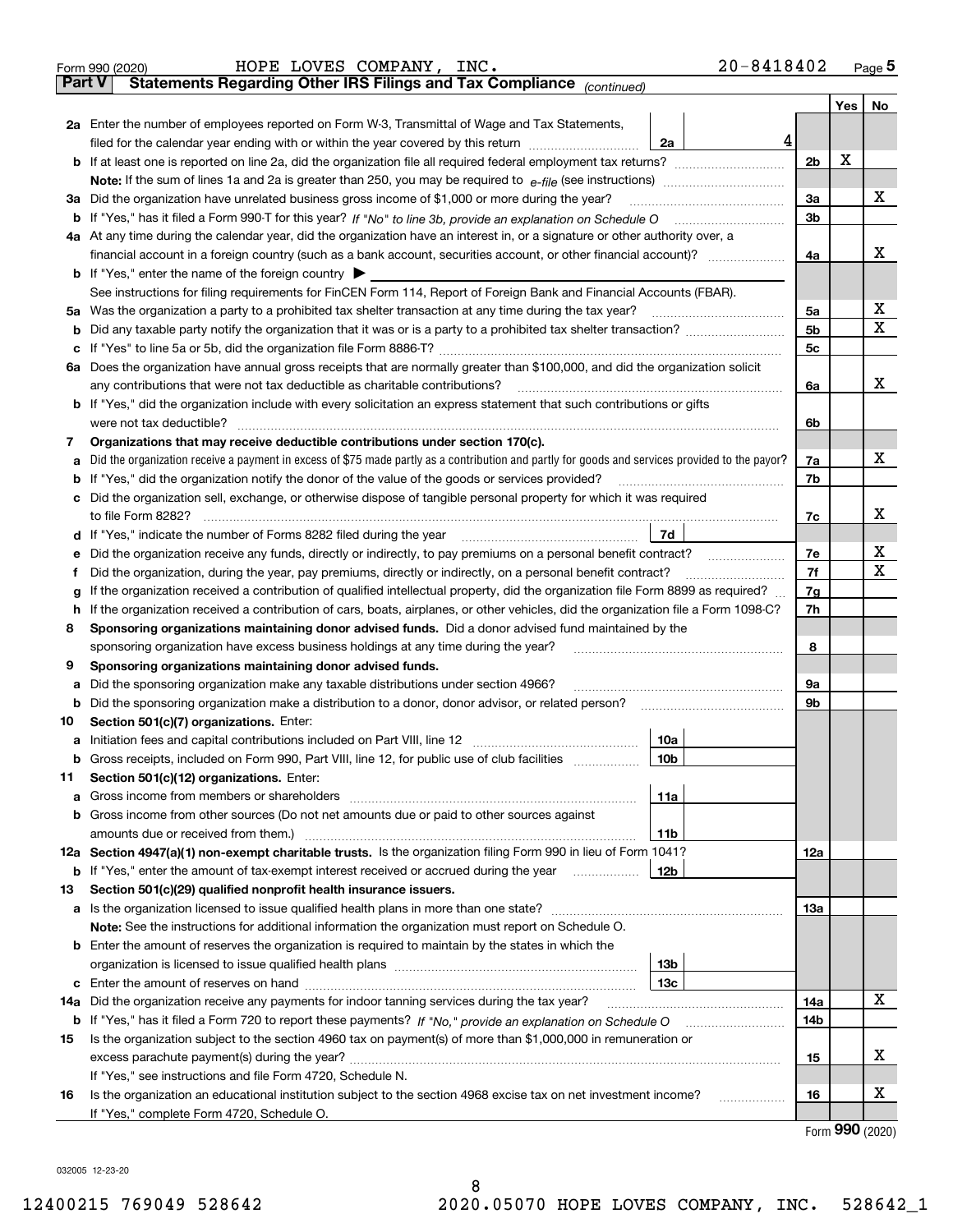|  | Form 990 (2020) |
|--|-----------------|
|  |                 |

| Form 990 (2020) | HOPE LOVES COMPANY,<br>INC. | $20 - 8418402$<br>Page |
|-----------------|-----------------------------|------------------------|
|-----------------|-----------------------------|------------------------|

|                                                                                                                  | Part VI Governance, Management, and Disclosure For each "Yes" response to lines 2 through 7b below, and for a "No" response |
|------------------------------------------------------------------------------------------------------------------|-----------------------------------------------------------------------------------------------------------------------------|
| to line 8a, 8b, or 10b below, describe the circumstances, processes, or changes on Schedule O. See instructions. |                                                                                                                             |

|    |                                                                                                                                                                                                                                |    |  |    |                 |             | $\overline{\mathbf{x}}$ |
|----|--------------------------------------------------------------------------------------------------------------------------------------------------------------------------------------------------------------------------------|----|--|----|-----------------|-------------|-------------------------|
|    | <b>Section A. Governing Body and Management</b>                                                                                                                                                                                |    |  |    |                 |             |                         |
|    |                                                                                                                                                                                                                                |    |  |    |                 | Yes         | No                      |
|    | <b>1a</b> Enter the number of voting members of the governing body at the end of the tax year                                                                                                                                  | 1a |  | 14 |                 |             |                         |
|    | If there are material differences in voting rights among members of the governing body, or if the governing                                                                                                                    |    |  |    |                 |             |                         |
|    | body delegated broad authority to an executive committee or similar committee, explain on Schedule O.                                                                                                                          |    |  |    |                 |             |                         |
| b  | Enter the number of voting members included on line 1a, above, who are independent                                                                                                                                             | 1b |  | 14 |                 |             |                         |
| 2  | Did any officer, director, trustee, or key employee have a family relationship or a business relationship with any other                                                                                                       |    |  |    |                 |             |                         |
|    | officer, director, trustee, or key employee?                                                                                                                                                                                   |    |  |    | $\mathbf{2}$    | X           |                         |
| 3  | Did the organization delegate control over management duties customarily performed by or under the direct supervision                                                                                                          |    |  |    |                 |             |                         |
|    | of officers, directors, trustees, or key employees to a management company or other person?                                                                                                                                    |    |  |    | З               |             | X                       |
| 4  | Did the organization make any significant changes to its governing documents since the prior Form 990 was filed?                                                                                                               |    |  |    | 4               |             | X                       |
| 5  | Did the organization become aware during the year of a significant diversion of the organization's assets?                                                                                                                     |    |  |    | 5               |             | $\mathbf x$             |
| 6  | Did the organization have members or stockholders?                                                                                                                                                                             |    |  |    | 6               |             | X                       |
|    | 7a Did the organization have members, stockholders, or other persons who had the power to elect or appoint one or                                                                                                              |    |  |    |                 |             |                         |
|    | more members of the governing body?                                                                                                                                                                                            |    |  |    | 7a              | X           |                         |
|    | <b>b</b> Are any governance decisions of the organization reserved to (or subject to approval by) members, stockholders, or                                                                                                    |    |  |    |                 |             |                         |
|    | persons other than the governing body?                                                                                                                                                                                         |    |  |    | 7b              |             | x                       |
| 8  | Did the organization contemporaneously document the meetings held or written actions undertaken during the year by the following:                                                                                              |    |  |    |                 |             |                         |
| a  |                                                                                                                                                                                                                                |    |  |    | 8а              | X           |                         |
| b  | Each committee with authority to act on behalf of the governing body?                                                                                                                                                          |    |  |    | 8b              | $\mathbf X$ |                         |
| 9  | Is there any officer, director, trustee, or key employee listed in Part VII, Section A, who cannot be reached at the                                                                                                           |    |  |    |                 |             |                         |
|    |                                                                                                                                                                                                                                |    |  |    | 9               |             | x                       |
|    | <b>Section B. Policies</b> (This Section B requests information about policies not required by the Internal Revenue Code.)                                                                                                     |    |  |    |                 |             |                         |
|    |                                                                                                                                                                                                                                |    |  |    |                 | Yes         | No                      |
|    |                                                                                                                                                                                                                                |    |  |    | 10a             |             | x                       |
|    | <b>b</b> If "Yes," did the organization have written policies and procedures governing the activities of such chapters, affiliates,                                                                                            |    |  |    |                 |             |                         |
|    | and branches to ensure their operations are consistent with the organization's exempt purposes?                                                                                                                                |    |  |    | 10 <sub>b</sub> |             |                         |
|    | 11a Has the organization provided a complete copy of this Form 990 to all members of its governing body before filing the form?                                                                                                |    |  |    | 11a             | X           |                         |
|    | <b>b</b> Describe in Schedule O the process, if any, used by the organization to review this Form 990.                                                                                                                         |    |  |    | 12a             | X           |                         |
|    |                                                                                                                                                                                                                                |    |  |    |                 |             |                         |
|    | <b>b</b> Were officers, directors, or trustees, and key employees required to disclose annually interests that could give rise to conflicts?                                                                                   |    |  |    | 12b             | $\mathbf X$ |                         |
| c  | Did the organization regularly and consistently monitor and enforce compliance with the policy? If "Yes," describe                                                                                                             |    |  |    |                 | X           |                         |
|    | in Schedule O how this was done www.communication.com/www.communications.com/www.communications.com                                                                                                                            |    |  |    | 12c             | X           |                         |
| 13 | Did the organization have a written whistleblower policy?                                                                                                                                                                      |    |  |    | 13<br>14        | X           |                         |
| 14 | Did the organization have a written document retention and destruction policy?                                                                                                                                                 |    |  |    |                 |             |                         |
| 15 | Did the process for determining compensation of the following persons include a review and approval by independent<br>persons, comparability data, and contemporaneous substantiation of the deliberation and decision?        |    |  |    |                 |             |                         |
|    | The organization's CEO, Executive Director, or top management official manufactured content content of the organization's CEO, Executive Director, or top management official manufactured content of the original manufacture |    |  |    | 15a             | X           |                         |
| a  | <b>b</b> Other officers or key employees of the organization                                                                                                                                                                   |    |  |    | 15 <sub>b</sub> | X           |                         |
|    | If "Yes" to line 15a or 15b, describe the process in Schedule O (see instructions).                                                                                                                                            |    |  |    |                 |             |                         |
|    | 16a Did the organization invest in, contribute assets to, or participate in a joint venture or similar arrangement with a                                                                                                      |    |  |    |                 |             |                         |
|    | taxable entity during the year?                                                                                                                                                                                                |    |  |    | 16a             |             | х                       |
|    | <b>b</b> If "Yes," did the organization follow a written policy or procedure requiring the organization to evaluate its participation                                                                                          |    |  |    |                 |             |                         |
|    | in joint venture arrangements under applicable federal tax law, and take steps to safeguard the organization's                                                                                                                 |    |  |    |                 |             |                         |
|    | exempt status with respect to such arrangements?                                                                                                                                                                               |    |  |    | 16b             |             |                         |
|    | <b>Section C. Disclosure</b>                                                                                                                                                                                                   |    |  |    |                 |             |                         |
| 17 | List the states with which a copy of this Form 990 is required to be filed MA, NJ, CA, FL, PA, IL                                                                                                                              |    |  |    |                 |             |                         |
| 18 | Section 6104 requires an organization to make its Forms 1023 (1024 or 1024-A, if applicable), 990, and 990-T (Section 501(c)(3)s only) available                                                                               |    |  |    |                 |             |                         |
|    | for public inspection. Indicate how you made these available. Check all that apply.                                                                                                                                            |    |  |    |                 |             |                         |
|    | $X$ Upon request<br>Own website<br>Another's website<br>Other (explain on Schedule O)                                                                                                                                          |    |  |    |                 |             |                         |
| 19 | Describe on Schedule O whether (and if so, how) the organization made its governing documents, conflict of interest policy, and financial                                                                                      |    |  |    |                 |             |                         |
|    | statements available to the public during the tax year.                                                                                                                                                                        |    |  |    |                 |             |                         |
| 20 | State the name, address, and telephone number of the person who possesses the organization's books and records<br>THE ORGANIZATION - $609-730-1144$                                                                            |    |  |    |                 |             |                         |
|    | PO BOX 931, PENNINGTON, NJ<br>08534                                                                                                                                                                                            |    |  |    |                 |             |                         |
|    | 032006 12-23-20                                                                                                                                                                                                                |    |  |    |                 |             | Form 990 (2020)         |
|    | 9                                                                                                                                                                                                                              |    |  |    |                 |             |                         |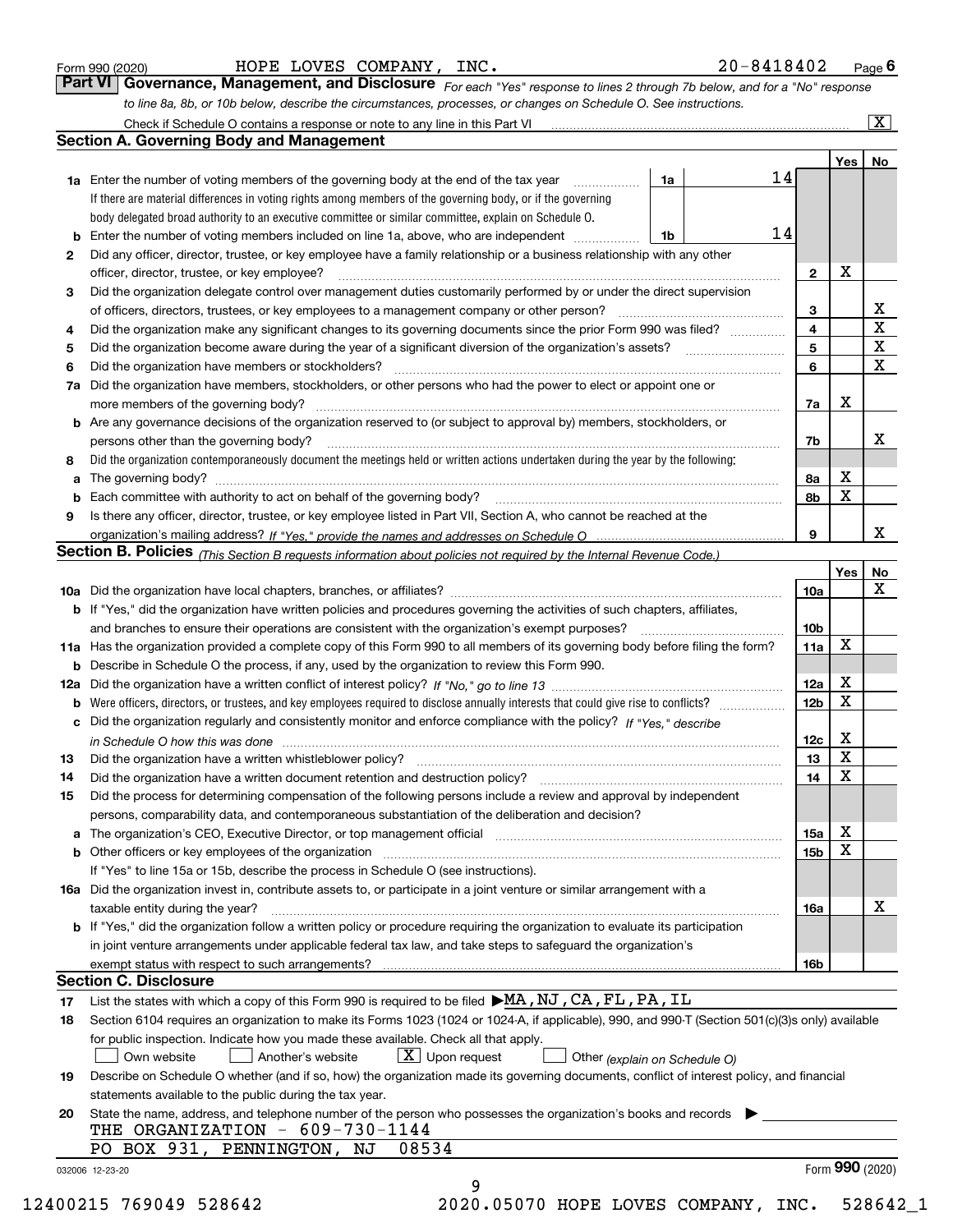$\begin{array}{c} \hline \end{array}$ 

|  | Part VII Compensation of Officers, Directors, Trustees, Key Employees, Highest Compensated |  |  |  |
|--|--------------------------------------------------------------------------------------------|--|--|--|
|  | <b>Employees, and Independent Contractors</b>                                              |  |  |  |

Check if Schedule O contains a response or note to any line in this Part VII

**Section A. Officers, Directors, Trustees, Key Employees, and Highest Compensated Employees**

**1a**  Complete this table for all persons required to be listed. Report compensation for the calendar year ending with or within the organization's tax year.  $\bullet$  List all of the organization's current officers, directors, trustees (whether individuals or organizations), regardless of amount of compensation.

Enter ‐0‐ in columns (D), (E), and (F) if no compensation was paid.

**•** List all of the organization's current key employees, if any. See instructions for definition of "key employee."

● List the organization's five current highest compensated employees (other than an officer, director, trustee, or key employee) who received report‐ able compensation (Box 5 of Form W‐2 and/or Box 7 of Form 1099‐MISC) of more than \$100,000 from the organization and any related organizations.

 $\bullet$  List all of the organization's former officers, key employees, and highest compensated employees who received more than \$100,000 of reportable compensation from the organization and any related organizations.

**•** List all of the organization's former directors or trustees that received, in the capacity as a former director or trustee of the organization, more than \$10,000 of reportable compensation from the organization and any related organizations.

See instructions for the order in which to list the persons above.

[X] Check this box if neither the organization nor any related organization compensated any current officer, director, or trustee.

| (A)                       | (B)                    |                                         |                                                                  |                         | (C)          |                                 |        | (D)                             | (E)             | (F)                      |
|---------------------------|------------------------|-----------------------------------------|------------------------------------------------------------------|-------------------------|--------------|---------------------------------|--------|---------------------------------|-----------------|--------------------------|
| Name and title            | Average                | Position<br>(do not check more than one |                                                                  |                         |              |                                 |        | Reportable                      | Reportable      | Estimated                |
|                           | hours per              |                                         | box, unless person is both an<br>officer and a director/trustee) |                         |              |                                 |        | compensation                    | compensation    | amount of                |
|                           | week                   |                                         |                                                                  |                         |              |                                 |        | from                            | from related    | other                    |
|                           | (list any<br>hours for |                                         |                                                                  |                         |              |                                 |        | the                             | organizations   | compensation<br>from the |
|                           | related                |                                         |                                                                  |                         |              |                                 |        | organization<br>(W-2/1099-MISC) | (W-2/1099-MISC) | organization             |
|                           | organizations          |                                         |                                                                  |                         |              |                                 |        |                                 |                 | and related              |
|                           | below                  |                                         |                                                                  |                         |              |                                 |        |                                 |                 | organizations            |
|                           | line)                  | Individual trustee or director          | In stitutional trustee                                           | Officer                 | Key employee | Highest compensated<br>employee | Former |                                 |                 |                          |
| GARY BACHRACH<br>(1)      | 5.00                   |                                         |                                                                  |                         |              |                                 |        |                                 |                 |                          |
| PRESIDENT                 |                        | $\mathbf x$                             |                                                                  | $\mathbf X$             |              |                                 |        | 0.                              | 0.              | $0_{.}$                  |
| RICHARD SPERRY<br>(2)     | 5.00                   |                                         |                                                                  |                         |              |                                 |        |                                 |                 |                          |
| VICE PRESIDENT            |                        | $\mathbf X$                             |                                                                  | $\overline{\textbf{X}}$ |              |                                 |        | 0.                              | 0.              | $\mathbf 0$ .            |
| PHIL CALAMIA<br>(3)       | 5.00                   |                                         |                                                                  |                         |              |                                 |        |                                 |                 |                          |
| <b>SECRETARY</b>          |                        | $\mathbf X$                             |                                                                  | $\mathbf X$             |              |                                 |        | 0.                              | $\mathbf 0$ .   | $0_{.}$                  |
| PAUL GROTE<br>(4)         | 5.00                   |                                         |                                                                  |                         |              |                                 |        |                                 |                 |                          |
| <b>TREASURER</b>          |                        | $\mathbf X$                             |                                                                  | $\overline{\textbf{X}}$ |              |                                 |        | 0.                              | 0.              | $\mathbf 0$ .            |
| MACKENZIE ANDERSON<br>(5) | 1.00                   |                                         |                                                                  |                         |              |                                 |        |                                 |                 |                          |
| <b>BOARD MEMBER</b>       |                        | $\mathbf X$                             |                                                                  |                         |              |                                 |        | 0.                              | 0.              | 0.                       |
| SARA COOPER<br>(6)        | 1.00                   |                                         |                                                                  |                         |              |                                 |        |                                 |                 |                          |
| <b>BOARD MEMBER</b>       |                        | $\mathbf X$                             |                                                                  |                         |              |                                 |        | 0.                              | 0.              | $\mathbf 0$ .            |
| MICHAEL PALMER<br>(7)     | 1.00                   |                                         |                                                                  |                         |              |                                 |        |                                 |                 |                          |
| <b>BOARD MEMBER</b>       |                        | $\mathbf X$                             |                                                                  |                         |              |                                 |        | 0.                              | $\mathbf 0$ .   | $\mathbf 0$ .            |
| CRAIG COLBY<br>(8)        | 1.00                   |                                         |                                                                  |                         |              |                                 |        |                                 |                 |                          |
| BOARD MEMBER              |                        | $\overline{\textbf{X}}$                 |                                                                  |                         |              |                                 |        | 0.                              | 0.              | $\mathbf 0$ .            |
| (9) KRISTEN COLBY         | 1.00                   |                                         |                                                                  |                         |              |                                 |        |                                 |                 |                          |
| <b>BOARD MEMBER</b>       |                        | $\mathbf X$                             |                                                                  |                         |              |                                 |        | 0.                              | 0.              | 0.                       |
| (10) LINDA OSMAN          | 1.00                   |                                         |                                                                  |                         |              |                                 |        |                                 |                 |                          |
| <b>BOARD MEMBER</b>       |                        | $\mathbf X$                             |                                                                  |                         |              |                                 |        | 0.                              | 0.              | $0_{.}$                  |
| (11) TRACEY VASILE        | 1.00                   |                                         |                                                                  |                         |              |                                 |        |                                 |                 |                          |
| <b>BOARD MEMBER</b>       |                        | $\mathbf X$                             |                                                                  |                         |              |                                 |        | 0.                              | $\mathbf 0$ .   | $0_{.}$                  |
| (12) JENNIFER MIZZONE     | 1.00                   |                                         |                                                                  |                         |              |                                 |        |                                 |                 |                          |
| <b>BOARD MEMBER</b>       |                        | $\overline{\textbf{X}}$                 |                                                                  |                         |              |                                 |        | 0.                              | 0.              | $\mathbf 0$ .            |
| (13) DIANE SMITH          | 1.00                   |                                         |                                                                  |                         |              |                                 |        |                                 |                 |                          |
| BOARD MEMBER              |                        | $\mathbf X$                             |                                                                  |                         |              |                                 |        | 0.                              | 0.              | $\mathbf 0$ .            |
| (14) WARREN "BENTON" AMES | 1.00                   |                                         |                                                                  |                         |              |                                 |        |                                 |                 |                          |
| <b>BOARD MEMBER</b>       |                        | $\mathbf X$                             |                                                                  |                         |              |                                 |        | 0.                              | 0.              | $\mathbf 0$ .            |
|                           |                        |                                         |                                                                  |                         |              |                                 |        |                                 |                 |                          |
|                           |                        |                                         |                                                                  |                         |              |                                 |        |                                 |                 |                          |
|                           |                        |                                         |                                                                  |                         |              |                                 |        |                                 |                 |                          |
|                           |                        |                                         |                                                                  |                         |              |                                 |        |                                 |                 |                          |
|                           |                        |                                         |                                                                  |                         |              |                                 |        |                                 |                 |                          |
|                           |                        |                                         |                                                                  |                         |              |                                 |        |                                 |                 |                          |

10

032007 12‐23‐20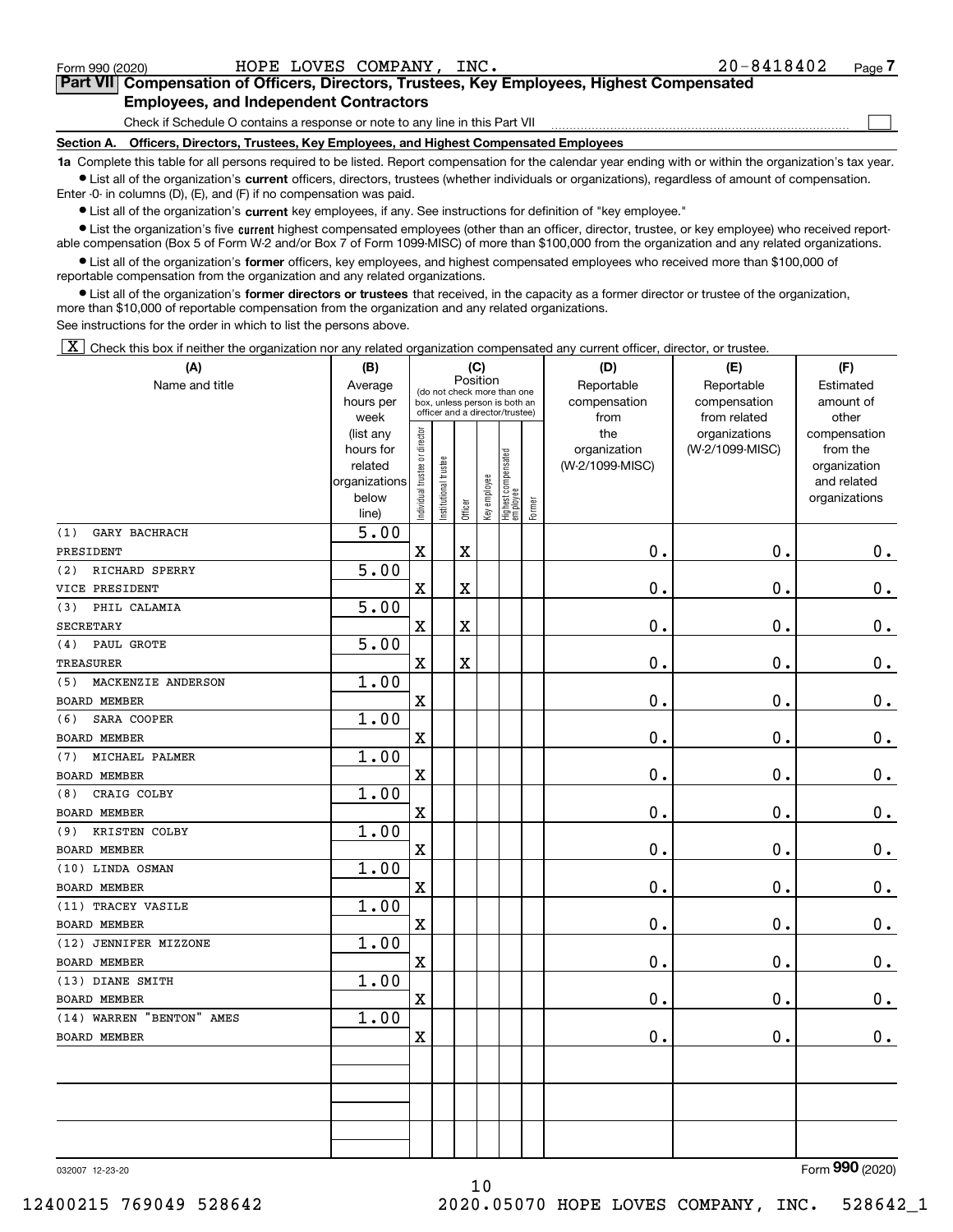|              | HOPE LOVES COMPANY, INC.<br>Form 990 (2020)                                                                                                                                                                                                                         |                                                                              |                                |                       |                                                                                                                    |              |                                   |        |                                                | $20 - 8418402$                                   |                        |        |                                                                                   | Page 8                         |
|--------------|---------------------------------------------------------------------------------------------------------------------------------------------------------------------------------------------------------------------------------------------------------------------|------------------------------------------------------------------------------|--------------------------------|-----------------------|--------------------------------------------------------------------------------------------------------------------|--------------|-----------------------------------|--------|------------------------------------------------|--------------------------------------------------|------------------------|--------|-----------------------------------------------------------------------------------|--------------------------------|
|              | <b>Part VII</b><br>Section A. Officers, Directors, Trustees, Key Employees, and Highest Compensated Employees (continued)<br>(A)<br>Name and title                                                                                                                  | (B)<br>Average<br>hours per                                                  |                                |                       | (C)<br>Position<br>(do not check more than one<br>box, unless person is both an<br>officer and a director/trustee) |              |                                   |        | (D)<br>Reportable<br>compensation              | (E)<br>Reportable<br>compensation                |                        |        | (F)<br>Estimated<br>amount of                                                     |                                |
|              |                                                                                                                                                                                                                                                                     | week<br>(list any<br>hours for<br>related<br>organizations<br>below<br>line) | Individual trustee or director | Institutional trustee | Officer                                                                                                            | key employee | Highest compensated<br>  employee | Former | from<br>the<br>organization<br>(W-2/1099-MISC) | from related<br>organizations<br>(W-2/1099-MISC) |                        |        | other<br>compensation<br>from the<br>organization<br>and related<br>organizations |                                |
|              |                                                                                                                                                                                                                                                                     |                                                                              |                                |                       |                                                                                                                    |              |                                   |        |                                                |                                                  |                        |        |                                                                                   |                                |
|              |                                                                                                                                                                                                                                                                     |                                                                              |                                |                       |                                                                                                                    |              |                                   |        |                                                |                                                  |                        |        |                                                                                   |                                |
|              |                                                                                                                                                                                                                                                                     |                                                                              |                                |                       |                                                                                                                    |              |                                   |        |                                                |                                                  |                        |        |                                                                                   |                                |
|              |                                                                                                                                                                                                                                                                     |                                                                              |                                |                       |                                                                                                                    |              |                                   |        |                                                |                                                  |                        |        |                                                                                   |                                |
|              |                                                                                                                                                                                                                                                                     |                                                                              |                                |                       |                                                                                                                    |              |                                   |        |                                                |                                                  |                        |        |                                                                                   |                                |
|              |                                                                                                                                                                                                                                                                     |                                                                              |                                |                       |                                                                                                                    |              |                                   |        |                                                |                                                  |                        |        |                                                                                   |                                |
|              |                                                                                                                                                                                                                                                                     |                                                                              |                                |                       |                                                                                                                    |              |                                   |        |                                                |                                                  |                        |        |                                                                                   |                                |
|              | 1b Subtotal<br>c Total from continuation sheets to Part VII, Section A                                                                                                                                                                                              |                                                                              |                                |                       |                                                                                                                    |              |                                   |        | 0.<br>$\overline{0}$ .                         |                                                  | 0.<br>$\overline{0}$ . |        |                                                                                   | $0$ .<br>$\overline{0}$ .      |
| $\mathbf{2}$ | Total number of individuals (including but not limited to those listed above) who received more than \$100,000 of reportable<br>compensation from the organization $\blacktriangleright$                                                                            |                                                                              |                                |                       |                                                                                                                    |              |                                   |        | $\overline{0}$ .                               |                                                  | $\overline{0}$ .       |        |                                                                                   | $\overline{\mathbf{0}}$ .<br>0 |
| з            | Did the organization list any former officer, director, trustee, key employee, or highest compensated employee on                                                                                                                                                   |                                                                              |                                |                       |                                                                                                                    |              |                                   |        |                                                |                                                  |                        |        | Yes                                                                               | No                             |
| 4            | line 1a? If "Yes," complete Schedule J for such individual manufactured contained and the Yes," complete Schedule J for such individual<br>For any individual listed on line 1a, is the sum of reportable compensation and other compensation from the organization |                                                                              |                                |                       |                                                                                                                    |              |                                   |        |                                                |                                                  |                        | 3      |                                                                                   | х                              |
| 5            | Did any person listed on line 1a receive or accrue compensation from any unrelated organization or individual for services                                                                                                                                          |                                                                              |                                |                       |                                                                                                                    |              |                                   |        |                                                |                                                  |                        | 4<br>5 |                                                                                   | х<br>X                         |
| 1            | <b>Section B. Independent Contractors</b><br>Complete this table for your five highest compensated independent contractors that received more than \$100,000 of compensation from                                                                                   |                                                                              |                                |                       |                                                                                                                    |              |                                   |        |                                                |                                                  |                        |        |                                                                                   |                                |
|              | the organization. Report compensation for the calendar year ending with or within the organization's tax year.<br>(A)<br>Name and business address                                                                                                                  |                                                                              |                                |                       |                                                                                                                    |              |                                   |        | (B)<br>Description of services                 |                                                  |                        | (C)    | Compensation                                                                      |                                |
|              |                                                                                                                                                                                                                                                                     |                                                                              |                                | <b>NONE</b>           |                                                                                                                    |              |                                   |        |                                                |                                                  |                        |        |                                                                                   |                                |
|              |                                                                                                                                                                                                                                                                     |                                                                              |                                |                       |                                                                                                                    |              |                                   |        |                                                |                                                  |                        |        |                                                                                   |                                |
|              |                                                                                                                                                                                                                                                                     |                                                                              |                                |                       |                                                                                                                    |              |                                   |        |                                                |                                                  |                        |        |                                                                                   |                                |
|              |                                                                                                                                                                                                                                                                     |                                                                              |                                |                       |                                                                                                                    |              |                                   |        |                                                |                                                  |                        |        |                                                                                   |                                |
| 2            | Total number of independent contractors (including but not limited to those listed above) who received more than<br>\$100,000 of compensation from the organization                                                                                                 |                                                                              |                                |                       |                                                                                                                    | 0            |                                   |        |                                                |                                                  |                        |        |                                                                                   |                                |
|              |                                                                                                                                                                                                                                                                     |                                                                              |                                |                       |                                                                                                                    |              |                                   |        |                                                |                                                  |                        |        | Form 990 (2020)                                                                   |                                |

032008 12‐23‐20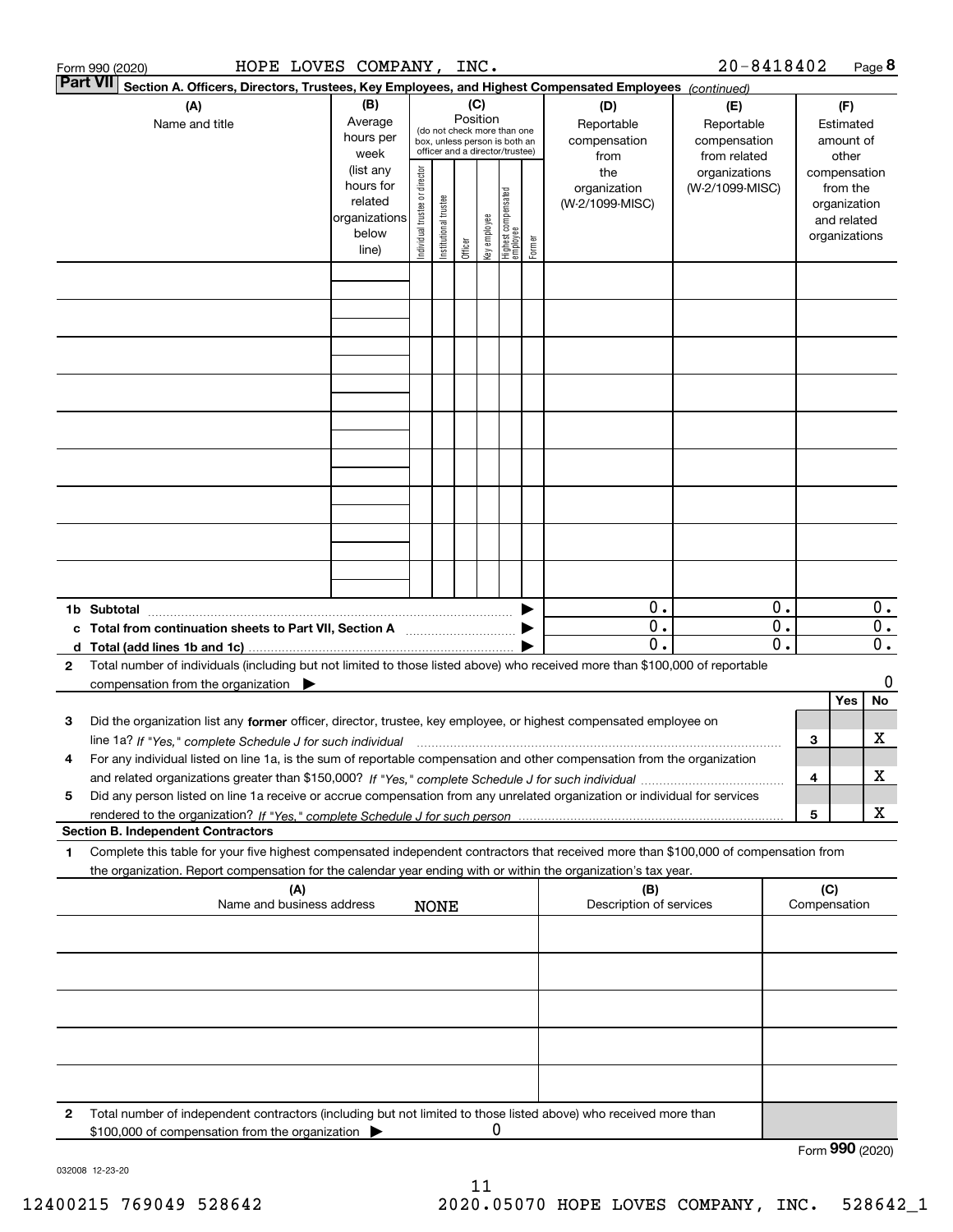|                                                           |        |        | HOPE LOVES COMPANY, INC.<br>Form 990 (2020)                                                                           |                 |                                |                      |                                                                    | $20 - 8418402$                                     | Page 9                                                          |
|-----------------------------------------------------------|--------|--------|-----------------------------------------------------------------------------------------------------------------------|-----------------|--------------------------------|----------------------|--------------------------------------------------------------------|----------------------------------------------------|-----------------------------------------------------------------|
| <b>Part VIII</b>                                          |        |        | <b>Statement of Revenue</b>                                                                                           |                 |                                |                      |                                                                    |                                                    |                                                                 |
|                                                           |        |        | Check if Schedule O contains a response or note to any line in this Part VIII                                         |                 |                                |                      |                                                                    |                                                    |                                                                 |
|                                                           |        |        |                                                                                                                       |                 |                                | (A)<br>Total revenue | $\overline{(\mathsf{B})}$<br>Related or exempt<br>function revenue | $\overline{(C)}$<br>Unrelated<br>Ibusiness revenue | (D)<br>Revenue excluded<br>from tax under<br>sections 512 - 514 |
|                                                           |        |        | 1a<br>1 a Federated campaigns                                                                                         |                 |                                |                      |                                                                    |                                                    |                                                                 |
| Contributions, Gifts, Grants<br>and Other Similar Amounts |        |        | 1 <sub>b</sub><br><b>b</b> Membership dues <i></i>                                                                    |                 |                                |                      |                                                                    |                                                    |                                                                 |
|                                                           |        |        | 1 <sub>c</sub><br>c Fundraising events                                                                                |                 | 33,513.                        |                      |                                                                    |                                                    |                                                                 |
|                                                           |        |        | 1 <sub>d</sub><br>d Related organizations                                                                             |                 |                                |                      |                                                                    |                                                    |                                                                 |
|                                                           |        |        | 1e<br>Government grants (contributions)                                                                               |                 |                                |                      |                                                                    |                                                    |                                                                 |
|                                                           |        |        | f All other contributions, gifts, grants, and                                                                         |                 |                                |                      |                                                                    |                                                    |                                                                 |
|                                                           |        |        | 1f<br>similar amounts not included above                                                                              |                 | 253,916.                       |                      |                                                                    |                                                    |                                                                 |
|                                                           |        | g      | $1g$ \$<br>Noncash contributions included in lines 1a-1f                                                              |                 |                                |                      |                                                                    |                                                    |                                                                 |
|                                                           |        |        |                                                                                                                       |                 |                                | 287,429.             |                                                                    |                                                    |                                                                 |
|                                                           |        |        |                                                                                                                       |                 | <b>Business Code</b><br>900099 | 10,611.              | 10,611.                                                            |                                                    |                                                                 |
|                                                           |        |        | 2 a PROGRAM REVENUES                                                                                                  |                 |                                |                      |                                                                    |                                                    |                                                                 |
|                                                           |        | b<br>c | <u> 1989 - Johann Barbara, martin amerikan basar dan berasal dalam basar dalam basar dalam basar dalam basar dala</u> |                 |                                |                      |                                                                    |                                                    |                                                                 |
|                                                           |        | d      | <u> 1980 - Jan Barbara (j. 1980)</u>                                                                                  |                 |                                |                      |                                                                    |                                                    |                                                                 |
| Program Service<br>Revenue                                |        |        |                                                                                                                       |                 |                                |                      |                                                                    |                                                    |                                                                 |
|                                                           |        |        |                                                                                                                       |                 |                                |                      |                                                                    |                                                    |                                                                 |
|                                                           |        | a      |                                                                                                                       |                 |                                | 10,611.              |                                                                    |                                                    |                                                                 |
|                                                           | 3      |        | Investment income (including dividends, interest, and                                                                 |                 |                                |                      |                                                                    |                                                    |                                                                 |
|                                                           |        |        |                                                                                                                       |                 | ▶                              | 3,990.               |                                                                    |                                                    | 3,990.                                                          |
|                                                           | 4      |        | Income from investment of tax-exempt bond proceeds                                                                    |                 |                                |                      |                                                                    |                                                    |                                                                 |
|                                                           | 5      |        |                                                                                                                       |                 |                                |                      |                                                                    |                                                    |                                                                 |
|                                                           |        |        | (i) Real                                                                                                              |                 | (ii) Personal                  |                      |                                                                    |                                                    |                                                                 |
|                                                           |        |        | 6а<br><b>6 a</b> Gross rents                                                                                          |                 |                                |                      |                                                                    |                                                    |                                                                 |
|                                                           |        |        | 6b<br><b>b</b> Less: rental expenses $\ldots$                                                                         |                 |                                |                      |                                                                    |                                                    |                                                                 |
|                                                           |        | с      | 6c<br>Rental income or (loss)<br>d Net rental income or (loss)                                                        |                 |                                |                      |                                                                    |                                                    |                                                                 |
|                                                           |        |        | (i) Securities<br>7 a Gross amount from sales of                                                                      |                 | (ii) Other                     |                      |                                                                    |                                                    |                                                                 |
|                                                           |        |        | assets other than inventory<br>7a                                                                                     |                 |                                |                      |                                                                    |                                                    |                                                                 |
|                                                           |        |        | <b>b</b> Less: cost or other basis                                                                                    |                 |                                |                      |                                                                    |                                                    |                                                                 |
|                                                           |        |        | and sales expenses<br>7b                                                                                              |                 |                                |                      |                                                                    |                                                    |                                                                 |
| wenue                                                     |        |        | 7c<br><b>c</b> Gain or (loss) $\ldots$                                                                                |                 |                                |                      |                                                                    |                                                    |                                                                 |
|                                                           |        |        |                                                                                                                       |                 |                                |                      |                                                                    |                                                    |                                                                 |
| Other R                                                   |        |        | 8 a Gross income from fundraising events (not                                                                         |                 |                                |                      |                                                                    |                                                    |                                                                 |
|                                                           |        |        | including $$33,513.$ of                                                                                               |                 |                                |                      |                                                                    |                                                    |                                                                 |
|                                                           |        |        | contributions reported on line 1c). See                                                                               |                 |                                |                      |                                                                    |                                                    |                                                                 |
|                                                           |        |        |                                                                                                                       | 8a              | 2,182.<br>$\overline{2,182}$ . |                      |                                                                    |                                                    |                                                                 |
|                                                           |        |        | <b>b</b> Less: direct expenses <i></i>                                                                                | 8b              |                                | 0.                   |                                                                    |                                                    |                                                                 |
|                                                           |        |        | c Net income or (loss) from fundraising events<br>9 a Gross income from gaming activities. See                        |                 |                                |                      |                                                                    |                                                    |                                                                 |
|                                                           |        |        |                                                                                                                       | 9a              |                                |                      |                                                                    |                                                    |                                                                 |
|                                                           |        |        | <b>b</b> Less: direct expenses <b>manually</b>                                                                        | 9b              |                                |                      |                                                                    |                                                    |                                                                 |
|                                                           |        |        | c Net income or (loss) from gaming activities                                                                         |                 |                                |                      |                                                                    |                                                    |                                                                 |
|                                                           |        |        | 10 a Gross sales of inventory, less returns                                                                           |                 |                                |                      |                                                                    |                                                    |                                                                 |
|                                                           |        |        |                                                                                                                       | 10a             |                                |                      |                                                                    |                                                    |                                                                 |
|                                                           |        |        | <b>b</b> Less: cost of goods sold                                                                                     | 10 <sub>b</sub> |                                |                      |                                                                    |                                                    |                                                                 |
|                                                           |        |        | <b>c</b> Net income or (loss) from sales of inventory                                                                 |                 |                                |                      |                                                                    |                                                    |                                                                 |
|                                                           |        |        |                                                                                                                       |                 | <b>Business Code</b>           |                      |                                                                    |                                                    |                                                                 |
| Miscellaneous<br>Revenue                                  | 11 $a$ |        |                                                                                                                       |                 |                                |                      |                                                                    |                                                    |                                                                 |
|                                                           |        | b      |                                                                                                                       |                 |                                |                      |                                                                    |                                                    |                                                                 |
|                                                           |        | c      |                                                                                                                       |                 |                                |                      |                                                                    |                                                    |                                                                 |
|                                                           |        |        |                                                                                                                       |                 | ▶                              |                      |                                                                    |                                                    |                                                                 |
|                                                           | 12     |        |                                                                                                                       |                 |                                | 302,030.             | 10,611.                                                            | $0$ .                                              | 3,990.                                                          |
| 032009 12-23-20                                           |        |        |                                                                                                                       |                 |                                |                      |                                                                    |                                                    | Form 990 (2020)                                                 |

12

032009 12‐23‐20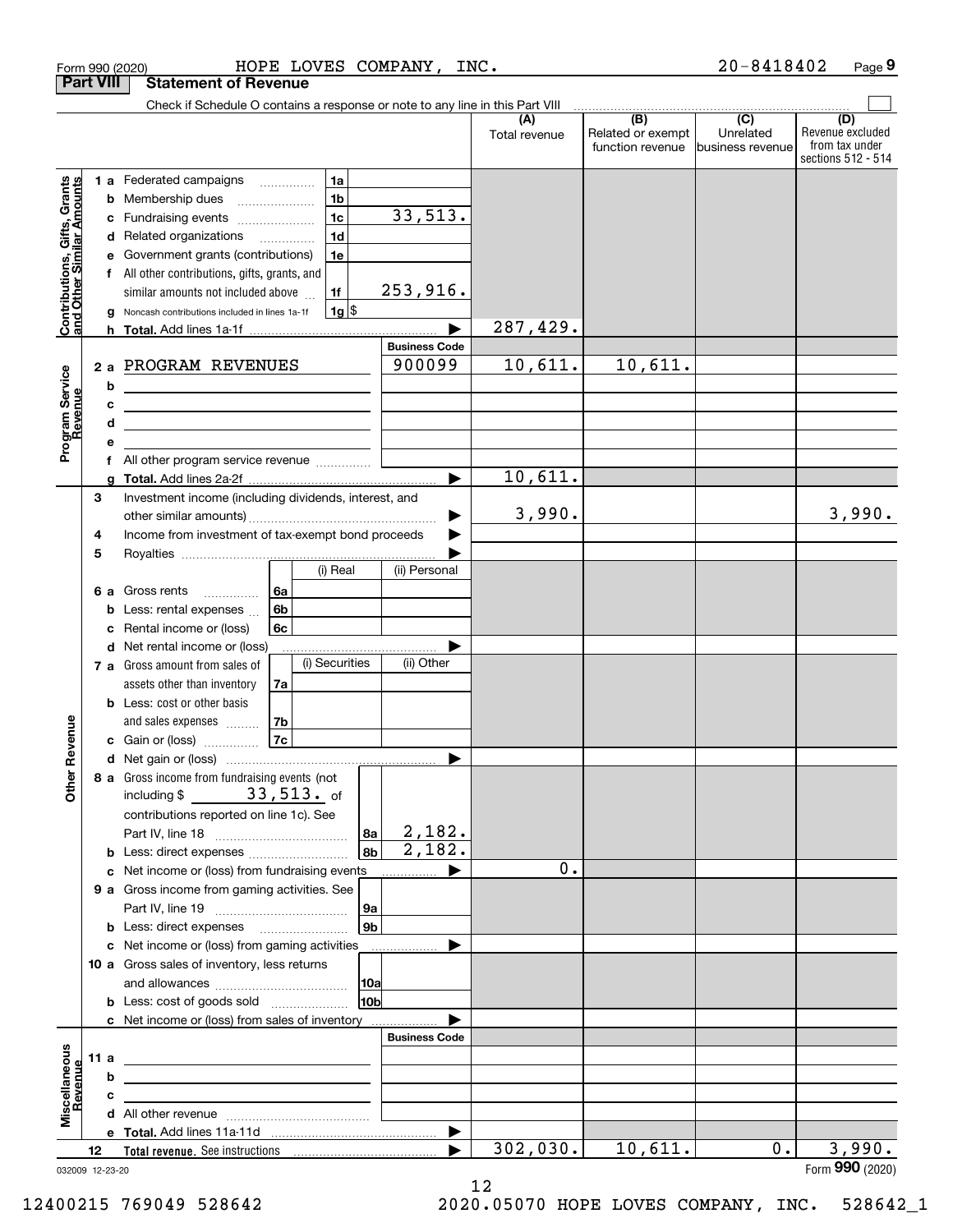|  | Form 990 (2020) |
|--|-----------------|
|  |                 |

 $_{\rm Form\ 990\ (2020)}$   $_{\rm HOPE\ LOVES\ COMPANY}$ ,  $_{\rm INC}$  .  $20-8418402$   $_{\rm Page}$ **Part IX Statement of Functional Expenses**

|                  | Section 501(c)(3) and 501(c)(4) organizations must complete all columns. All other organizations must complete column (A). |                       |                                    |                                                      |                                |
|------------------|----------------------------------------------------------------------------------------------------------------------------|-----------------------|------------------------------------|------------------------------------------------------|--------------------------------|
|                  | Check if Schedule O contains a response or note to any line in this Part IX                                                |                       |                                    |                                                      |                                |
|                  | Do not include amounts reported on lines 6b,<br>7b, 8b, 9b, and 10b of Part VIII.                                          | (A)<br>Total expenses | (B)<br>Program service<br>expenses | $\overline{C}$<br>Management and<br>general expenses | (D)<br>Fundraising<br>expenses |
| 1.               | Grants and other assistance to domestic organizations                                                                      |                       |                                    |                                                      |                                |
|                  | and domestic governments. See Part IV, line 21                                                                             |                       |                                    |                                                      |                                |
| $\mathbf{2}$     | Grants and other assistance to domestic                                                                                    |                       |                                    |                                                      |                                |
|                  | individuals. See Part IV, line 22                                                                                          | 5,000.                | 5,000.                             |                                                      |                                |
| 3                | Grants and other assistance to foreign                                                                                     |                       |                                    |                                                      |                                |
|                  | organizations, foreign governments, and foreign                                                                            |                       |                                    |                                                      |                                |
|                  | individuals. See Part IV, lines 15 and 16                                                                                  |                       |                                    |                                                      |                                |
| 4                | Benefits paid to or for members                                                                                            |                       |                                    |                                                      |                                |
| 5                | Compensation of current officers, directors,                                                                               |                       |                                    |                                                      |                                |
|                  |                                                                                                                            |                       |                                    |                                                      |                                |
| 6                | Compensation not included above to disqualified                                                                            |                       |                                    |                                                      |                                |
|                  | persons (as defined under section 4958(f)(1)) and                                                                          |                       |                                    |                                                      |                                |
|                  | persons described in section 4958(c)(3)(B)                                                                                 |                       |                                    |                                                      |                                |
| 7                |                                                                                                                            | 136,402.              | 106, 393.                          | 12, 277.                                             | 17,732.                        |
| 8                | Pension plan accruals and contributions (include                                                                           |                       |                                    |                                                      |                                |
|                  | section 401(k) and 403(b) employer contributions)                                                                          |                       |                                    |                                                      |                                |
| 9                |                                                                                                                            |                       |                                    |                                                      |                                |
| 10               |                                                                                                                            | 12,800.               | 9,984.                             | 1,152.                                               | 1,664.                         |
| 11               | Fees for services (nonemployees):                                                                                          |                       |                                    |                                                      |                                |
| a                |                                                                                                                            |                       |                                    |                                                      |                                |
| b                |                                                                                                                            |                       |                                    |                                                      |                                |
| c                |                                                                                                                            | 14,870.               |                                    | 14,870.                                              |                                |
| d                |                                                                                                                            |                       |                                    |                                                      |                                |
| е                | Professional fundraising services. See Part IV, line 17                                                                    |                       |                                    |                                                      |                                |
| f                | Investment management fees                                                                                                 |                       |                                    |                                                      |                                |
| g                | Other. (If line 11g amount exceeds 10% of line 25,                                                                         |                       |                                    |                                                      |                                |
|                  | column (A) amount, list line 11g expenses on Sch 0.)                                                                       | 12,432.               | <u>1,155.</u>                      | 11,085.                                              | 192.                           |
| 12 <sup>12</sup> |                                                                                                                            | 1,994.                | 1,556.                             | 179.                                                 | $\overline{259}$ .             |
| 13               |                                                                                                                            | 3,682.                | 2,872.                             | 331.                                                 | 479.                           |
| 14               |                                                                                                                            | $\overline{2,123}$ .  | 1,656.                             | 191.                                                 | 276.                           |
| 15               |                                                                                                                            |                       |                                    |                                                      |                                |
| 16               |                                                                                                                            | 7,500.                | 5,850.                             | 675.                                                 | 975.                           |
| 17               |                                                                                                                            | 586.                  |                                    | 586.                                                 |                                |
| 18               | Payments of travel or entertainment expenses                                                                               |                       |                                    |                                                      |                                |
|                  | for any federal, state, or local public officials                                                                          |                       |                                    |                                                      |                                |
| 19               | Conferences, conventions, and meetings                                                                                     |                       |                                    |                                                      |                                |
| 20               | Interest                                                                                                                   |                       |                                    |                                                      |                                |
| 21               |                                                                                                                            |                       |                                    |                                                      |                                |
| 22               | Depreciation, depletion, and amortization                                                                                  |                       |                                    |                                                      |                                |
| 23               | Insurance                                                                                                                  | 1,387.                |                                    | 1,387.                                               |                                |
| 24               | Other expenses. Itemize expenses not covered                                                                               |                       |                                    |                                                      |                                |
|                  | above (List miscellaneous expenses on line 24e. If                                                                         |                       |                                    |                                                      |                                |
|                  | line 24e amount exceeds 10% of line 25, column (A)<br>amount, list line 24e expenses on Schedule O.)                       |                       |                                    |                                                      |                                |
|                  | a CAMPS AND OTHER PROGRAM                                                                                                  | 56,417.               | 56,417.                            |                                                      |                                |
| b                | MISCELLANEOUS                                                                                                              | 2,333.                |                                    | 2,195.                                               | 138.                           |
| c                | DUES AND SUBSCRIPTIONS                                                                                                     | 1,446.                | 1,128.                             | 130.                                                 | 188.                           |
| d                |                                                                                                                            |                       |                                    |                                                      |                                |
|                  | e All other expenses                                                                                                       |                       |                                    |                                                      |                                |
| 25               | Total functional expenses. Add lines 1 through 24e                                                                         | 258,972.              | 192,011.                           | 45,058.                                              | 21,903.                        |
| 26               | <b>Joint costs.</b> Complete this line only if the organization                                                            |                       |                                    |                                                      |                                |
|                  | reported in column (B) joint costs from a combined                                                                         |                       |                                    |                                                      |                                |
|                  | educational campaign and fundraising solicitation.                                                                         |                       |                                    |                                                      |                                |
|                  | Check here $\blacktriangleright$<br>if following SOP 98-2 (ASC 958-720)                                                    |                       |                                    |                                                      |                                |

13

032010 12‐23‐20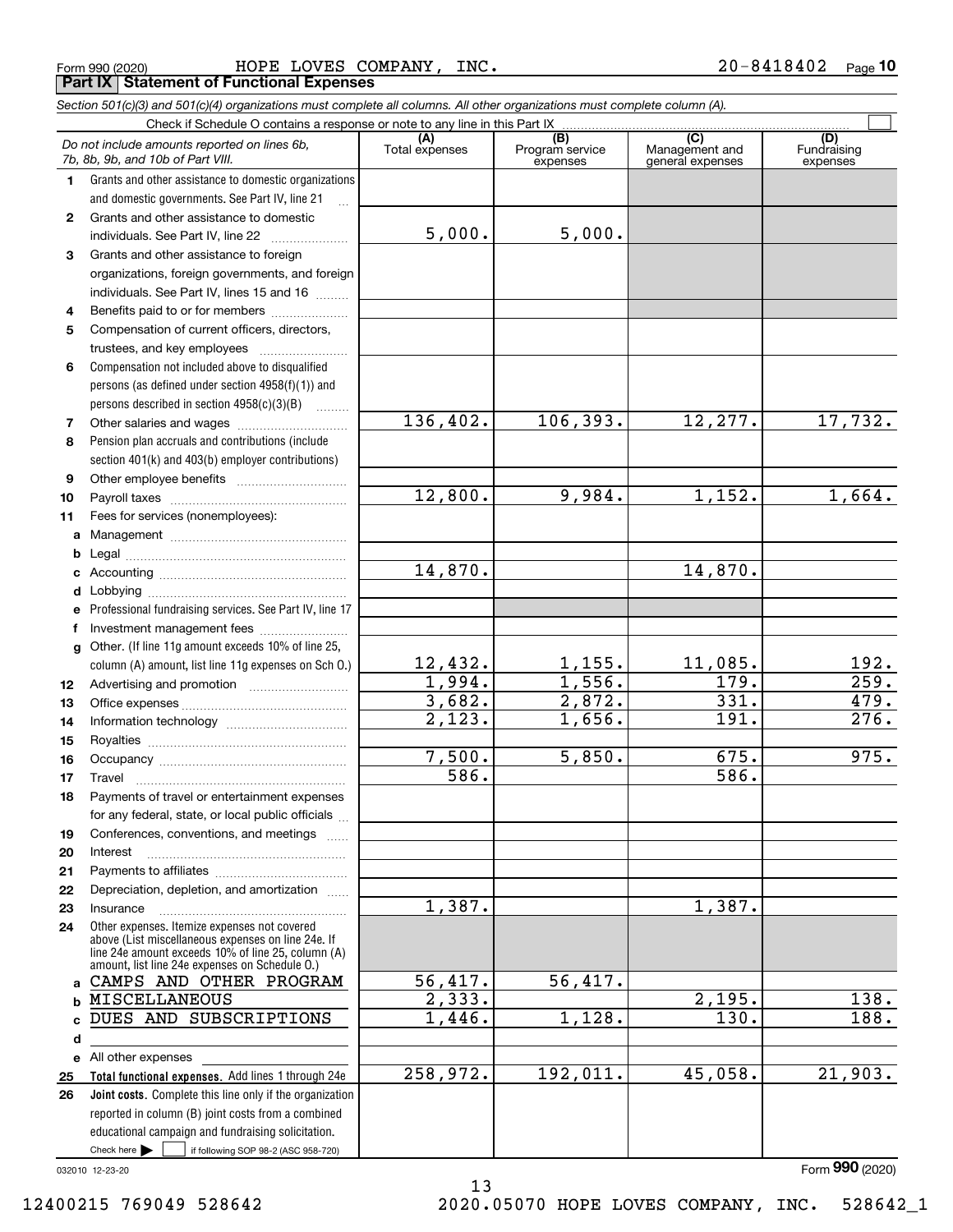|                             |    |                                                                                    |                       |          | (A)<br>Beginning of year |                          | (B)<br>End of year       |
|-----------------------------|----|------------------------------------------------------------------------------------|-----------------------|----------|--------------------------|--------------------------|--------------------------|
|                             | 1  |                                                                                    |                       |          | 326,258.                 | 1                        | 348, 443.                |
|                             | 2  |                                                                                    |                       |          |                          | $\mathbf{2}$             |                          |
|                             | 3  |                                                                                    |                       |          |                          | 3                        |                          |
|                             | 4  |                                                                                    |                       |          | 4                        |                          |                          |
|                             | 5  | Loans and other receivables from any current or former officer, director,          |                       |          |                          |                          |                          |
|                             |    | trustee, key employee, creator or founder, substantial contributor, or 35%         |                       |          |                          |                          |                          |
|                             |    | controlled entity or family member of any of these persons                         |                       |          |                          | 5                        |                          |
|                             | 6  | Loans and other receivables from other disqualified persons (as defined            |                       |          |                          |                          |                          |
|                             |    | under section 4958(f)(1)), and persons described in section 4958(c)(3)(B)          |                       | $\ldots$ |                          | 6                        |                          |
|                             | 7  |                                                                                    |                       |          |                          | $\overline{7}$           |                          |
| Assets                      | 8  |                                                                                    |                       |          | 634.                     | 8                        |                          |
|                             | 9  | Prepaid expenses and deferred charges                                              |                       |          | 9,497.                   | 9                        | $\frac{1,147}{15,295}$ . |
|                             |    | <b>10a</b> Land, buildings, and equipment: cost or other                           |                       |          |                          |                          |                          |
|                             |    | basis. Complete Part VI of Schedule D  10a                                         |                       |          |                          |                          |                          |
|                             |    | <b>b</b> Less: accumulated depreciation<br>. 1                                     | $\frac{2,999}{1,030}$ | 1,969.   | 10 <sub>c</sub>          |                          |                          |
|                             | 11 |                                                                                    |                       |          | 11                       | $\frac{1,969}{53,921}$ . |                          |
|                             | 12 |                                                                                    |                       |          |                          | 12                       |                          |
|                             | 13 |                                                                                    |                       |          | 13                       |                          |                          |
|                             | 14 |                                                                                    |                       | 14       |                          |                          |                          |
|                             | 15 |                                                                                    |                       |          | 15                       |                          |                          |
|                             | 16 |                                                                                    |                       |          | 338,358.                 | 16                       | 420, 775.                |
|                             | 17 |                                                                                    |                       | 8,488.   | 17                       | 21,792.                  |                          |
|                             | 18 |                                                                                    |                       | 18       |                          |                          |                          |
|                             | 19 |                                                                                    |                       |          | 19                       |                          |                          |
|                             | 20 |                                                                                    |                       |          |                          | 20                       |                          |
|                             | 21 | Escrow or custodial account liability. Complete Part IV of Schedule D              |                       | .        |                          | 21                       |                          |
|                             | 22 | Loans and other payables to any current or former officer, director,               |                       |          |                          |                          |                          |
| Liabilities                 |    | trustee, key employee, creator or founder, substantial contributor, or 35%         |                       |          |                          |                          |                          |
|                             |    | controlled entity or family member of any of these persons                         |                       |          |                          | 22                       |                          |
|                             | 23 | Secured mortgages and notes payable to unrelated third parties                     |                       |          |                          | 23                       |                          |
|                             | 24 |                                                                                    |                       |          |                          | 24                       |                          |
|                             | 25 | Other liabilities (including federal income tax, payables to related third         |                       |          |                          |                          |                          |
|                             |    | parties, and other liabilities not included on lines 17-24). Complete Part X       |                       |          |                          |                          |                          |
|                             |    | of Schedule D                                                                      |                       |          | 0.                       | 25                       | 26,055.                  |
|                             | 26 |                                                                                    |                       |          | 8,488.                   | 26                       | 47,847.                  |
|                             |    | Organizations that follow FASB ASC 958, check here $\blacktriangleright \boxed{X}$ |                       |          |                          |                          |                          |
|                             |    | and complete lines 27, 28, 32, and 33.                                             |                       |          |                          |                          |                          |
|                             | 27 |                                                                                    |                       |          | 329,870.                 | 27                       | 372,928.                 |
|                             | 28 |                                                                                    |                       |          |                          | 28                       |                          |
|                             |    | Organizations that do not follow FASB ASC 958, check here $\blacktriangleright$    |                       |          |                          |                          |                          |
|                             |    | and complete lines 29 through 33.                                                  |                       |          |                          |                          |                          |
|                             | 29 |                                                                                    |                       |          | 29                       |                          |                          |
|                             | 30 | Paid-in or capital surplus, or land, building, or equipment fund                   |                       |          |                          | 30                       |                          |
|                             | 31 | Retained earnings, endowment, accumulated income, or other funds                   |                       |          |                          | 31                       |                          |
| Net Assets or Fund Balances | 32 |                                                                                    |                       |          | 329, 870.                | 32                       | 372,928.                 |
|                             | 33 |                                                                                    |                       |          | 338,358.                 | 33                       | 420,775.                 |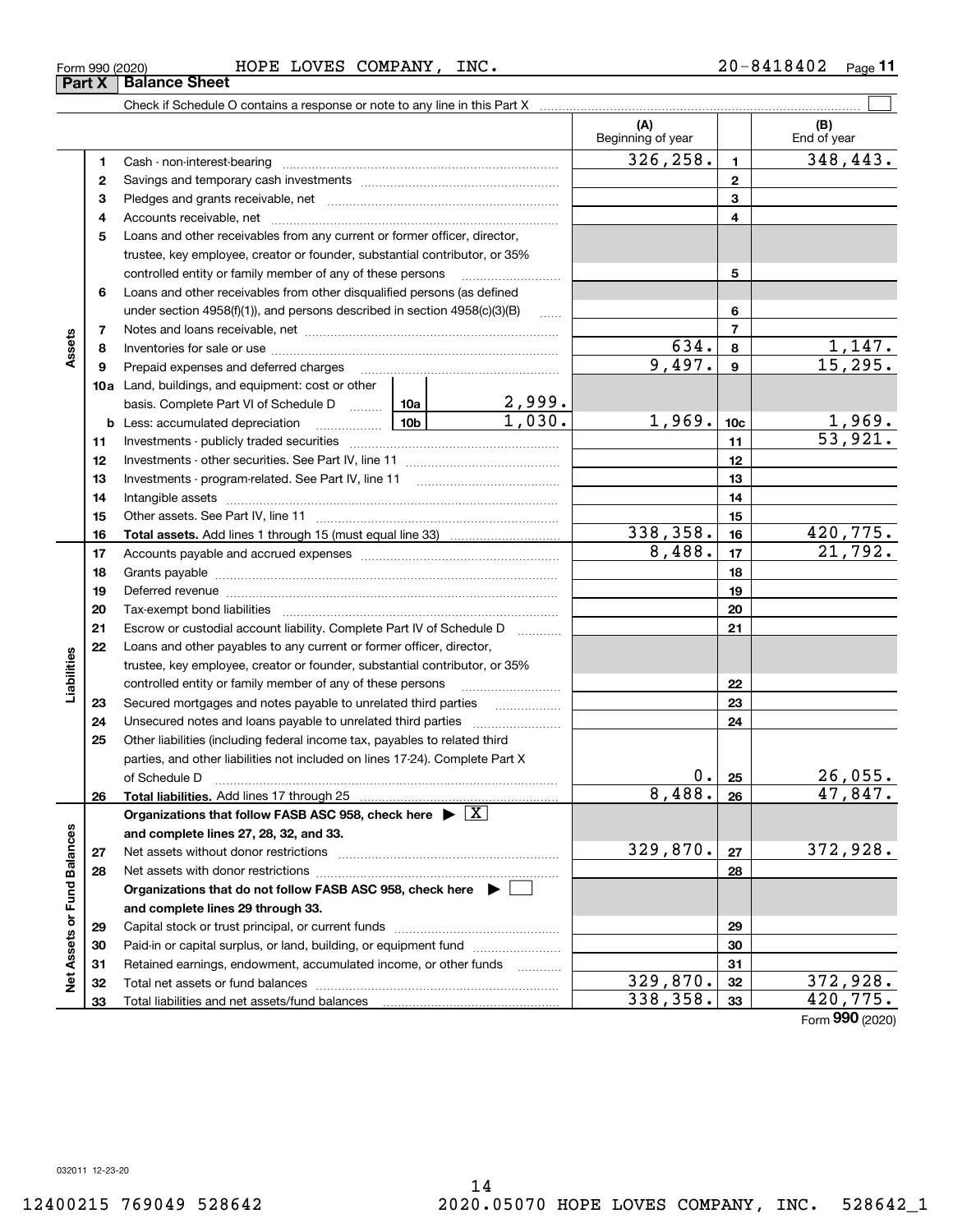|    | HOPE LOVES COMPANY, INC.<br>Form 990 (2020)                                                                                                                         | $20 - 8418402$          |                |             | Page 12                 |
|----|---------------------------------------------------------------------------------------------------------------------------------------------------------------------|-------------------------|----------------|-------------|-------------------------|
|    | <b>Reconciliation of Net Assets</b><br>Part XI                                                                                                                      |                         |                |             |                         |
|    |                                                                                                                                                                     |                         |                |             |                         |
|    |                                                                                                                                                                     |                         |                |             |                         |
| 1  | Total revenue (must equal Part VIII, column (A), line 12)                                                                                                           | $\mathbf{1}$            | 302,030.       |             |                         |
| 2  | Total expenses (must equal Part IX, column (A), line 25)                                                                                                            | $\mathbf{2}$            | 258,972.       |             |                         |
| 3  | Revenue less expenses. Subtract line 2 from line 1                                                                                                                  | 3                       |                |             | 43,058.                 |
| 4  |                                                                                                                                                                     | $\overline{\mathbf{4}}$ | 329,870.       |             |                         |
| 5  | Net unrealized gains (losses) on investments                                                                                                                        | 5                       |                |             |                         |
| 6  |                                                                                                                                                                     | 6                       |                |             |                         |
| 7  | Investment expenses www.communication.communication.com/www.communication.com/www.communication.com                                                                 | $\overline{7}$          |                |             |                         |
| 8  | Prior period adjustments                                                                                                                                            | 8                       |                |             |                         |
| 9  | Other changes in net assets or fund balances (explain on Schedule O)                                                                                                | $\mathbf{Q}$            |                |             | 0.                      |
| 10 | Net assets or fund balances at end of year. Combine lines 3 through 9 (must equal Part X, line 32,                                                                  |                         |                |             |                         |
|    | column (B)).                                                                                                                                                        | 10                      | 372,928.       |             |                         |
|    | Part XII Financial Statements and Reporting                                                                                                                         |                         |                |             |                         |
|    | Check if Schedule O contains a response or note to any line in this Part XII [11] [12] Check if Schedule O contains a response or note to any line in this Part XII |                         |                |             | $\overline{\mathbf{X}}$ |
|    |                                                                                                                                                                     |                         |                | Yes         | No                      |
| 1  | $ X $ Accrual<br>Accounting method used to prepare the Form 990: <u>I</u> Cash<br>Other                                                                             |                         |                |             |                         |
|    | If the organization changed its method of accounting from a prior year or checked "Other," explain in Schedule O.                                                   |                         |                |             |                         |
|    | 2a Were the organization's financial statements compiled or reviewed by an independent accountant?                                                                  |                         | 2a             | $\mathbf X$ |                         |
|    | If "Yes," check a box below to indicate whether the financial statements for the year were compiled or reviewed on a                                                |                         |                |             |                         |
|    | separate basis, consolidated basis, or both:                                                                                                                        |                         |                |             |                         |
|    | $X$ Separate basis<br><b>Consolidated basis</b><br>Both consolidated and separate basis                                                                             |                         |                |             |                         |
|    | <b>b</b> Were the organization's financial statements audited by an independent accountant?                                                                         |                         | 2 <sub>b</sub> |             | x                       |
|    | If "Yes," check a box below to indicate whether the financial statements for the year were audited on a separate basis,                                             |                         |                |             |                         |
|    | consolidated basis, or both:                                                                                                                                        |                         |                |             |                         |
|    | Separate basis<br>Consolidated basis<br>Both consolidated and separate basis                                                                                        |                         |                |             |                         |
|    | c If "Yes" to line 2a or 2b, does the organization have a committee that assumes responsibility for oversight of the audit,                                         |                         |                |             |                         |
|    |                                                                                                                                                                     |                         | 2c             | x           |                         |
|    | If the organization changed either its oversight process or selection process during the tax year, explain on Schedule O.                                           |                         |                |             |                         |
|    | 3a As a result of a federal award, was the organization required to undergo an audit or audits as set forth in the Single Audit                                     |                         |                |             |                         |
|    |                                                                                                                                                                     |                         | За             |             | X                       |
|    | b If "Yes," did the organization undergo the required audit or audits? If the organization did not undergo the required audit                                       |                         |                |             |                         |
|    |                                                                                                                                                                     |                         | 3b             |             |                         |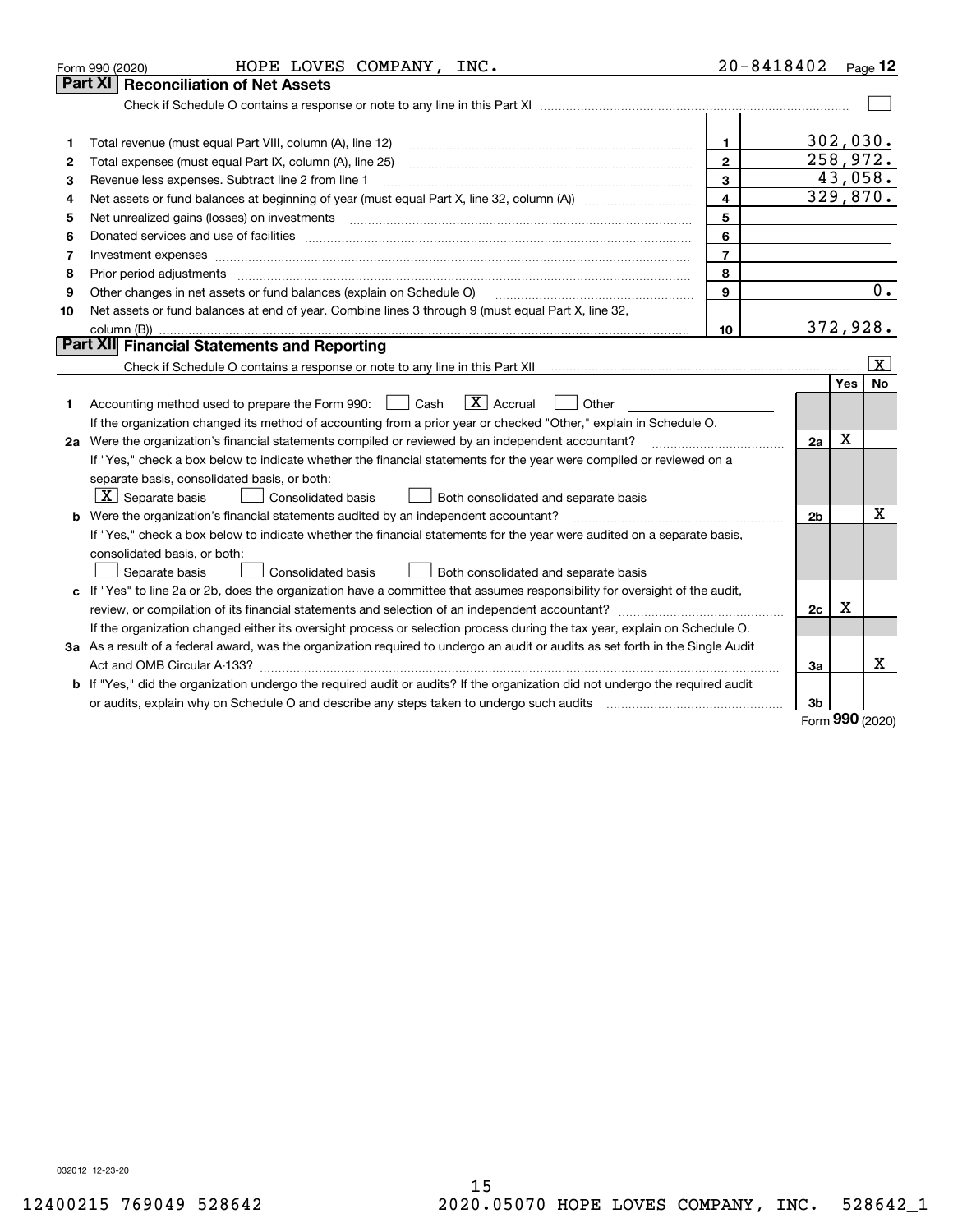Department of the Treasury Internal Revenue Service

# **Public Charity Status and Public Support**

**(Form 990 or 990‐EZ) Complete if the organization is a section 501(c)(3) organization or a section 4947(a)(1) nonexempt charitable trust.**

**| Attach to Form 990 or Form 990‐EZ.** 

**| Go to www.irs.gov/Form990 for instructions and the latest information.**

| OMB No. 1545-0047                   |
|-------------------------------------|
| 2020                                |
| <b>Open to Public</b><br>Inspection |

|                          | Name of the organization                                                                                                                                                                                                                                                         |                          |                                                        |     |                                 |                                                      |  | <b>Employer identification number</b>              |
|--------------------------|----------------------------------------------------------------------------------------------------------------------------------------------------------------------------------------------------------------------------------------------------------------------------------|--------------------------|--------------------------------------------------------|-----|---------------------------------|------------------------------------------------------|--|----------------------------------------------------|
|                          |                                                                                                                                                                                                                                                                                  | HOPE LOVES COMPANY, INC. |                                                        |     |                                 |                                                      |  | $20 - 8418402$                                     |
| Part I                   | Reason for Public Charity Status. (All organizations must complete this part.) See instructions.                                                                                                                                                                                 |                          |                                                        |     |                                 |                                                      |  |                                                    |
|                          | The organization is not a private foundation because it is: (For lines 1 through 12, check only one box.)                                                                                                                                                                        |                          |                                                        |     |                                 |                                                      |  |                                                    |
| 1                        | A church, convention of churches, or association of churches described in section 170(b)(1)(A)(i).                                                                                                                                                                               |                          |                                                        |     |                                 |                                                      |  |                                                    |
| 2                        | A school described in section 170(b)(1)(A)(ii). (Attach Schedule E (Form 990 or 990-EZ).)                                                                                                                                                                                        |                          |                                                        |     |                                 |                                                      |  |                                                    |
| з                        | A hospital or a cooperative hospital service organization described in section 170(b)(1)(A)(iii).                                                                                                                                                                                |                          |                                                        |     |                                 |                                                      |  |                                                    |
| 4                        | A medical research organization operated in conjunction with a hospital described in section 170(b)(1)(A)(iii). Enter the hospital's name,                                                                                                                                       |                          |                                                        |     |                                 |                                                      |  |                                                    |
|                          | city, and state:                                                                                                                                                                                                                                                                 |                          |                                                        |     |                                 |                                                      |  |                                                    |
| 5                        | An organization operated for the benefit of a college or university owned or operated by a governmental unit described in                                                                                                                                                        |                          |                                                        |     |                                 |                                                      |  |                                                    |
|                          | section 170(b)(1)(A)(iv). (Complete Part II.)                                                                                                                                                                                                                                    |                          |                                                        |     |                                 |                                                      |  |                                                    |
| 6                        | A federal, state, or local government or governmental unit described in section 170(b)(1)(A)(v).                                                                                                                                                                                 |                          |                                                        |     |                                 |                                                      |  |                                                    |
| $\lfloor x \rfloor$<br>7 | An organization that normally receives a substantial part of its support from a governmental unit or from the general public described in                                                                                                                                        |                          |                                                        |     |                                 |                                                      |  |                                                    |
|                          | section 170(b)(1)(A)(vi). (Complete Part II.)                                                                                                                                                                                                                                    |                          |                                                        |     |                                 |                                                      |  |                                                    |
| 8                        | A community trust described in section 170(b)(1)(A)(vi). (Complete Part II.)                                                                                                                                                                                                     |                          |                                                        |     |                                 |                                                      |  |                                                    |
| 9                        | An agricultural research organization described in section 170(b)(1)(A)(ix) operated in conjunction with a land-grant college                                                                                                                                                    |                          |                                                        |     |                                 |                                                      |  |                                                    |
|                          | or university or a non-land-grant college of agriculture (see instructions). Enter the name, city, and state of the college or                                                                                                                                                   |                          |                                                        |     |                                 |                                                      |  |                                                    |
|                          | university:                                                                                                                                                                                                                                                                      |                          |                                                        |     |                                 |                                                      |  |                                                    |
| 10                       | An organization that normally receives (1) more than 33 1/3% of its support from contributions, membership fees, and gross receipts from                                                                                                                                         |                          |                                                        |     |                                 |                                                      |  |                                                    |
|                          | activities related to its exempt functions, subject to certain exceptions; and (2) no more than 33 1/3% of its support from gross investment                                                                                                                                     |                          |                                                        |     |                                 |                                                      |  |                                                    |
|                          | income and unrelated business taxable income (less section 511 tax) from businesses acquired by the organization after June 30, 1975.                                                                                                                                            |                          |                                                        |     |                                 |                                                      |  |                                                    |
|                          | See section 509(a)(2). (Complete Part III.)                                                                                                                                                                                                                                      |                          |                                                        |     |                                 |                                                      |  |                                                    |
| 11                       | An organization organized and operated exclusively to test for public safety. See section 509(a)(4).                                                                                                                                                                             |                          |                                                        |     |                                 |                                                      |  |                                                    |
| 12                       | An organization organized and operated exclusively for the benefit of, to perform the functions of, or to carry out the purposes of one or<br>more publicly supported organizations described in section 509(a)(1) or section 509(a)(2). See section 509(a)(3). Check the box in |                          |                                                        |     |                                 |                                                      |  |                                                    |
|                          | lines 12a through 12d that describes the type of supporting organization and complete lines 12e, 12f, and 12g.                                                                                                                                                                   |                          |                                                        |     |                                 |                                                      |  |                                                    |
| a                        | Type I. A supporting organization operated, supervised, or controlled by its supported organization(s), typically by giving                                                                                                                                                      |                          |                                                        |     |                                 |                                                      |  |                                                    |
|                          | the supported organization(s) the power to regularly appoint or elect a majority of the directors or trustees of the supporting                                                                                                                                                  |                          |                                                        |     |                                 |                                                      |  |                                                    |
|                          | organization. You must complete Part IV, Sections A and B.                                                                                                                                                                                                                       |                          |                                                        |     |                                 |                                                      |  |                                                    |
| b                        | Type II. A supporting organization supervised or controlled in connection with its supported organization(s), by having                                                                                                                                                          |                          |                                                        |     |                                 |                                                      |  |                                                    |
|                          | control or management of the supporting organization vested in the same persons that control or manage the supported                                                                                                                                                             |                          |                                                        |     |                                 |                                                      |  |                                                    |
|                          | organization(s). You must complete Part IV, Sections A and C.                                                                                                                                                                                                                    |                          |                                                        |     |                                 |                                                      |  |                                                    |
| с                        | Type III functionally integrated. A supporting organization operated in connection with, and functionally integrated with,                                                                                                                                                       |                          |                                                        |     |                                 |                                                      |  |                                                    |
|                          | its supported organization(s) (see instructions). You must complete Part IV, Sections A, D, and E.                                                                                                                                                                               |                          |                                                        |     |                                 |                                                      |  |                                                    |
| d                        | Type III non-functionally integrated. A supporting organization operated in connection with its supported organization(s)                                                                                                                                                        |                          |                                                        |     |                                 |                                                      |  |                                                    |
|                          | that is not functionally integrated. The organization generally must satisfy a distribution requirement and an attentiveness                                                                                                                                                     |                          |                                                        |     |                                 |                                                      |  |                                                    |
|                          | requirement (see instructions). You must complete Part IV, Sections A and D, and Part V.                                                                                                                                                                                         |                          |                                                        |     |                                 |                                                      |  |                                                    |
| е                        | Check this box if the organization received a written determination from the IRS that it is a Type I, Type II, Type III                                                                                                                                                          |                          |                                                        |     |                                 |                                                      |  |                                                    |
|                          | functionally integrated, or Type III non-functionally integrated supporting organization.                                                                                                                                                                                        |                          |                                                        |     |                                 |                                                      |  |                                                    |
|                          | f Enter the number of supported organizations                                                                                                                                                                                                                                    |                          |                                                        |     |                                 |                                                      |  |                                                    |
|                          | Provide the following information about the supported organization(s).                                                                                                                                                                                                           |                          |                                                        |     | (iv) Is the organization listed |                                                      |  |                                                    |
|                          | (i) Name of supported<br>organization                                                                                                                                                                                                                                            | (ii) EIN                 | (iii) Type of organization<br>(described on lines 1-10 |     | in your governing document?     | (v) Amount of monetary<br>support (see instructions) |  | (vi) Amount of other<br>support (see instructions) |
|                          |                                                                                                                                                                                                                                                                                  |                          | above (see instructions))                              | Yes | No                              |                                                      |  |                                                    |
|                          |                                                                                                                                                                                                                                                                                  |                          |                                                        |     |                                 |                                                      |  |                                                    |
|                          |                                                                                                                                                                                                                                                                                  |                          |                                                        |     |                                 |                                                      |  |                                                    |
|                          |                                                                                                                                                                                                                                                                                  |                          |                                                        |     |                                 |                                                      |  |                                                    |
|                          |                                                                                                                                                                                                                                                                                  |                          |                                                        |     |                                 |                                                      |  |                                                    |
|                          |                                                                                                                                                                                                                                                                                  |                          |                                                        |     |                                 |                                                      |  |                                                    |
|                          |                                                                                                                                                                                                                                                                                  |                          |                                                        |     |                                 |                                                      |  |                                                    |
|                          |                                                                                                                                                                                                                                                                                  |                          |                                                        |     |                                 |                                                      |  |                                                    |
|                          |                                                                                                                                                                                                                                                                                  |                          |                                                        |     |                                 |                                                      |  |                                                    |
|                          |                                                                                                                                                                                                                                                                                  |                          |                                                        |     |                                 |                                                      |  |                                                    |
| Total                    |                                                                                                                                                                                                                                                                                  |                          |                                                        |     |                                 |                                                      |  |                                                    |

032021 01‐25‐21 **For Paperwork Reduction Act Notice, see the Instructions for Form 990 or 990‐EZ. Schedule A (Form 990 or 990‐EZ) 2020** LHA 16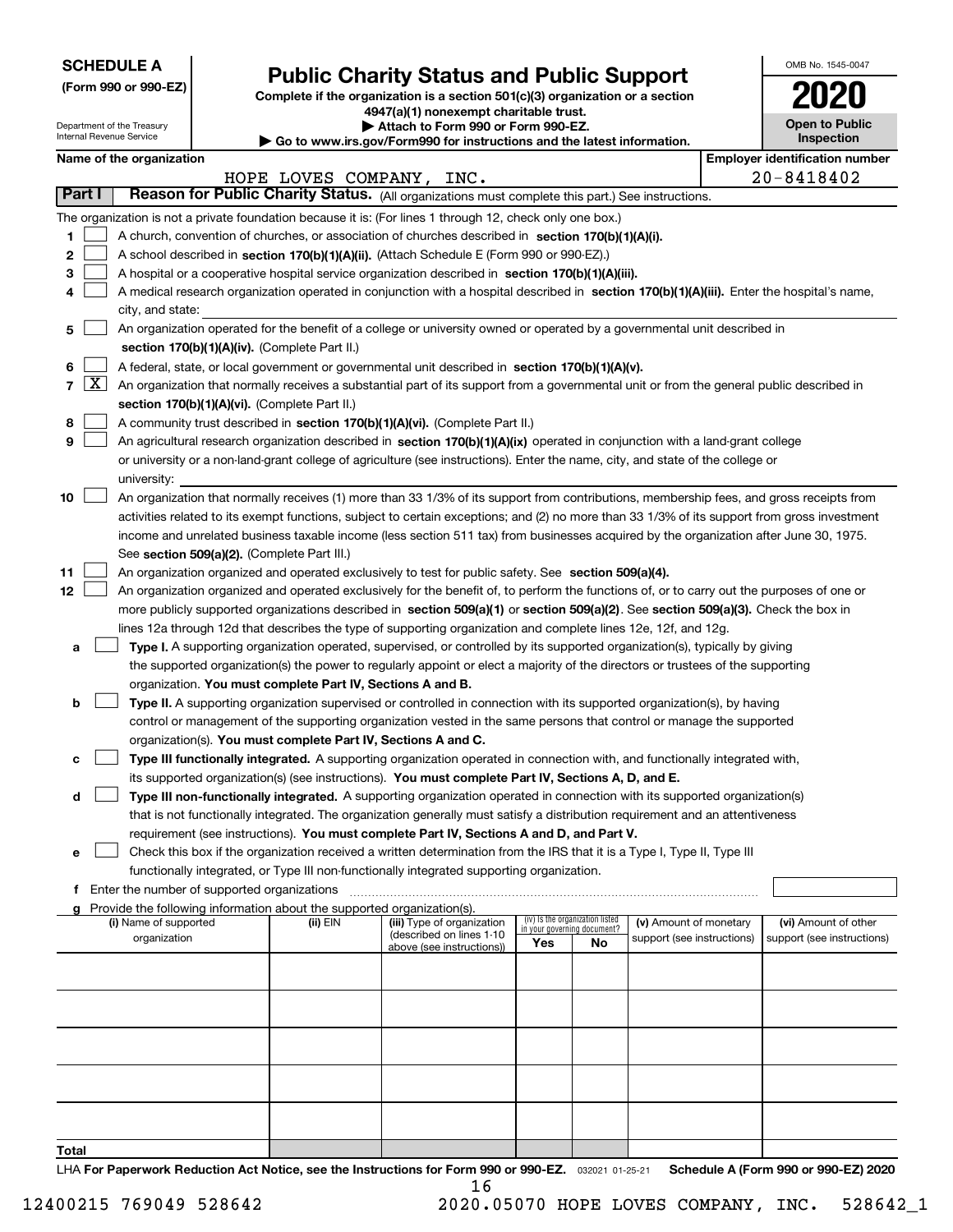#### Schedule A (Form 990 or 990‐EZ) 2020 Page HOPE LOVES COMPANY, INC. 20‐8418402

 $20 - 8418402$  Page 2

(Complete only if you checked the box on line 5, 7, or 8 of Part I or if the organization failed to qualify under Part III. If the organization fails to qualify under the tests listed below, please complete Part III.) **Part II** | Support Schedule for Organizations Described in Sections 170(b)(1)(A)(iv) and 170(b)(1)(A)(vi)

| <b>Section A. Public Support</b>                                                                                                                                                                                                                                                             |           |                        |            |            |          |                                          |
|----------------------------------------------------------------------------------------------------------------------------------------------------------------------------------------------------------------------------------------------------------------------------------------------|-----------|------------------------|------------|------------|----------|------------------------------------------|
| Calendar year (or fiscal year beginning in)                                                                                                                                                                                                                                                  | (a) 2016  | (b) 2017               | $(c)$ 2018 | $(d)$ 2019 | (e) 2020 | (f) Total                                |
| 1 Gifts, grants, contributions, and                                                                                                                                                                                                                                                          |           |                        |            |            |          |                                          |
| membership fees received. (Do not                                                                                                                                                                                                                                                            |           |                        |            |            |          |                                          |
| include any "unusual grants.")                                                                                                                                                                                                                                                               | 231,278.  | 234, 364.              | 314,446.   | 368,973.   | 287,429. | 1436490.                                 |
| 2 Tax revenues levied for the organ-                                                                                                                                                                                                                                                         |           |                        |            |            |          |                                          |
| ization's benefit and either paid to                                                                                                                                                                                                                                                         |           |                        |            |            |          |                                          |
| or expended on its behalf                                                                                                                                                                                                                                                                    |           |                        |            |            |          |                                          |
| 3 The value of services or facilities                                                                                                                                                                                                                                                        |           |                        |            |            |          |                                          |
| furnished by a governmental unit to                                                                                                                                                                                                                                                          |           |                        |            |            |          |                                          |
| the organization without charge                                                                                                                                                                                                                                                              |           |                        |            |            |          |                                          |
| 4 Total. Add lines 1 through 3                                                                                                                                                                                                                                                               | 231, 278. | 234, 364.              | 314,446.   | 368,973.   | 287,429. | 1436490.                                 |
| 5 The portion of total contributions                                                                                                                                                                                                                                                         |           |                        |            |            |          |                                          |
| by each person (other than a                                                                                                                                                                                                                                                                 |           |                        |            |            |          |                                          |
| governmental unit or publicly                                                                                                                                                                                                                                                                |           |                        |            |            |          |                                          |
|                                                                                                                                                                                                                                                                                              |           |                        |            |            |          |                                          |
| supported organization) included                                                                                                                                                                                                                                                             |           |                        |            |            |          |                                          |
| on line 1 that exceeds 2% of the                                                                                                                                                                                                                                                             |           |                        |            |            |          |                                          |
| amount shown on line 11,                                                                                                                                                                                                                                                                     |           |                        |            |            |          |                                          |
| column (f)                                                                                                                                                                                                                                                                                   |           |                        |            |            |          | 24,401.                                  |
| 6 Public support. Subtract line 5 from line 4.                                                                                                                                                                                                                                               |           |                        |            |            |          | 1412089.                                 |
| <b>Section B. Total Support</b>                                                                                                                                                                                                                                                              |           |                        |            |            |          |                                          |
| Calendar year (or fiscal year beginning in)                                                                                                                                                                                                                                                  | (a) 2016  | (b) 2017               | $(c)$ 2018 | $(d)$ 2019 | (e) 2020 | (f) Total                                |
| <b>7</b> Amounts from line 4                                                                                                                                                                                                                                                                 | 231,278.  | $\overline{234,364}$ . | 314, 446.  | 368,973.   | 287,429. | 1436490.                                 |
| 8 Gross income from interest,                                                                                                                                                                                                                                                                |           |                        |            |            |          |                                          |
| dividends, payments received on                                                                                                                                                                                                                                                              |           |                        |            |            |          |                                          |
| securities loans, rents, royalties,                                                                                                                                                                                                                                                          |           |                        |            |            |          |                                          |
| and income from similar sources                                                                                                                                                                                                                                                              |           | 12,449.                | 2,340.     |            | 3,990.   | 18,779.                                  |
| <b>9</b> Net income from unrelated business                                                                                                                                                                                                                                                  |           |                        |            |            |          |                                          |
| activities, whether or not the                                                                                                                                                                                                                                                               |           |                        |            |            |          |                                          |
| business is regularly carried on                                                                                                                                                                                                                                                             |           |                        | 41,371.    | 31, 140.   | 2,182.   | 74,693.                                  |
| 10 Other income. Do not include gain                                                                                                                                                                                                                                                         |           |                        |            |            |          |                                          |
| or loss from the sale of capital                                                                                                                                                                                                                                                             |           |                        |            |            |          |                                          |
| assets (Explain in Part VI.)                                                                                                                                                                                                                                                                 |           |                        |            |            |          |                                          |
|                                                                                                                                                                                                                                                                                              |           |                        |            |            |          | 1529962.                                 |
| 11 Total support. Add lines 7 through 10                                                                                                                                                                                                                                                     |           |                        |            |            |          | 12,041.                                  |
| 12 Gross receipts from related activities, etc. (see instructions)                                                                                                                                                                                                                           |           |                        |            |            | 12       |                                          |
| 13 First 5 years. If the Form 990 is for the organization's first, second, third, fourth, or fifth tax year as a section 501(c)(3)                                                                                                                                                           |           |                        |            |            |          |                                          |
| organization, check this box and stop here manufactured and content to the state of the state of the state of the state of the state of the state of the state of the state of the state of the state of the state of the stat<br><b>Section C. Computation of Public Support Percentage</b> |           |                        |            |            |          |                                          |
|                                                                                                                                                                                                                                                                                              |           |                        |            |            |          | 92.30                                    |
|                                                                                                                                                                                                                                                                                              |           |                        |            |            | 14       | $\frac{9}{6}$                            |
|                                                                                                                                                                                                                                                                                              |           |                        |            |            | 15       | 92.76<br>$\frac{9}{6}$                   |
| 16a 33 1/3% support test - 2020. If the organization did not check the box on line 13, and line 14 is 33 1/3% or more, check this box and                                                                                                                                                    |           |                        |            |            |          |                                          |
| stop here. The organization qualifies as a publicly supported organization                                                                                                                                                                                                                   |           |                        |            |            |          | $\blacktriangleright$ $\boxed{\text{X}}$ |
| b 33 1/3% support test - 2019. If the organization did not check a box on line 13 or 16a, and line 15 is 33 1/3% or more, check this box                                                                                                                                                     |           |                        |            |            |          |                                          |
| and stop here. The organization qualifies as a publicly supported organization                                                                                                                                                                                                               |           |                        |            |            |          |                                          |
| 17a 10% -facts-and-circumstances test - 2020. If the organization did not check a box on line 13, 16a, or 16b, and line 14 is 10% or more,                                                                                                                                                   |           |                        |            |            |          |                                          |
| and if the organization meets the facts-and-circumstances test, check this box and stop here. Explain in Part VI how the organization                                                                                                                                                        |           |                        |            |            |          |                                          |
| meets the facts-and-circumstances test. The organization qualifies as a publicly supported organization                                                                                                                                                                                      |           |                        |            |            |          |                                          |
| <b>b 10% -facts-and-circumstances test - 2019.</b> If the organization did not check a box on line 13, 16a, 16b, or 17a, and line 15 is 10% or                                                                                                                                               |           |                        |            |            |          |                                          |
| more, and if the organization meets the facts-and-circumstances test, check this box and stop here. Explain in Part VI how the                                                                                                                                                               |           |                        |            |            |          |                                          |
| organization meets the facts-and-circumstances test. The organization qualifies as a publicly supported organization                                                                                                                                                                         |           |                        |            |            |          |                                          |
| 18 Private foundation. If the organization did not check a box on line 13, 16a, 16b, 17a, or 17b, check this box and see instructions                                                                                                                                                        |           |                        |            |            |          |                                          |
|                                                                                                                                                                                                                                                                                              |           |                        |            |            |          | 000 F70000                               |

**Schedule A (Form 990 or 990‐EZ) 2020**

032022 01‐25‐21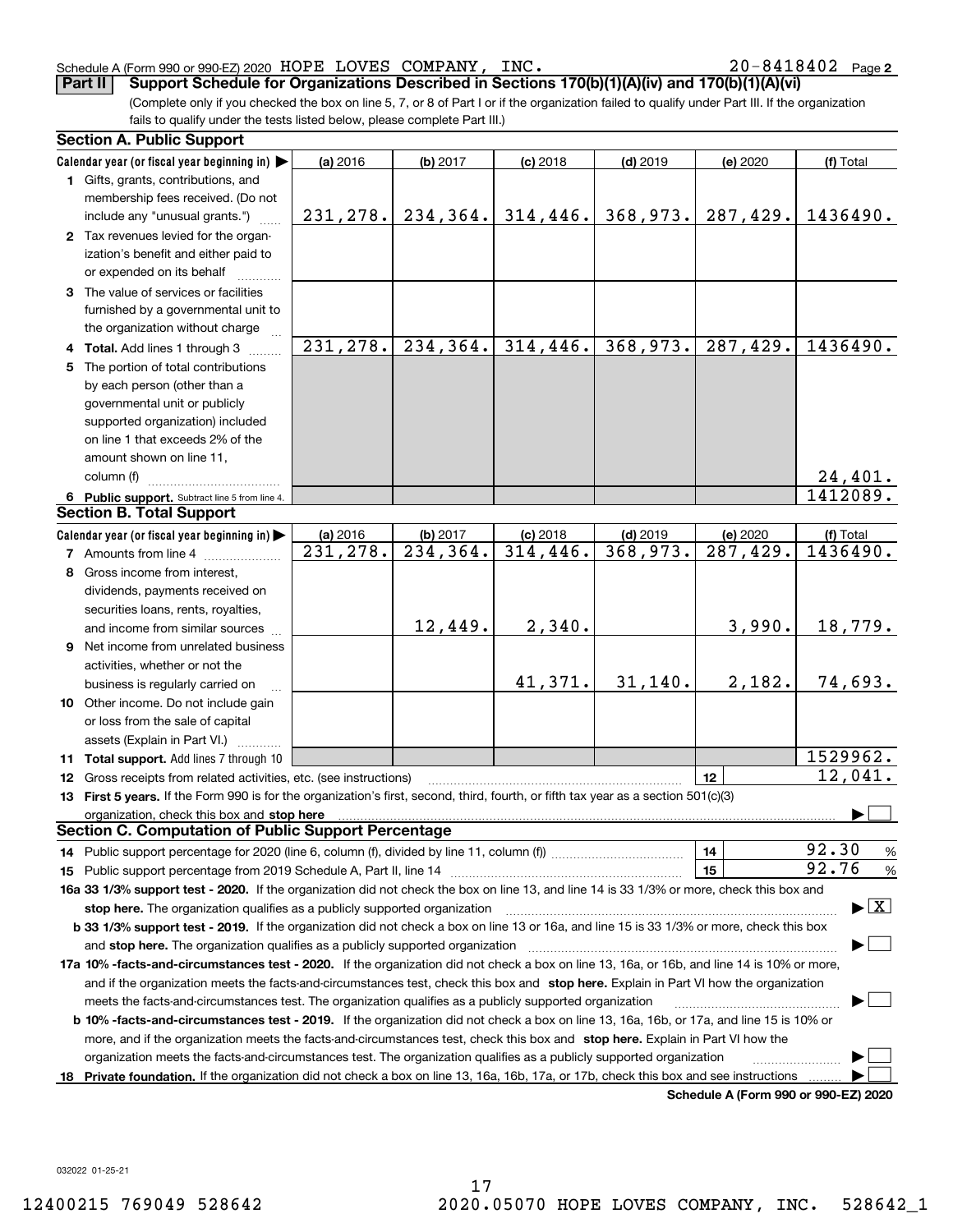#### Schedule A (Form 990 or 990‐EZ) 2020 Page HOPE LOVES COMPANY, INC. 20‐8418402 **Part III | Support Schedule for Organizations Described in Section 509(a)(2)**

(Complete only if you checked the box on line 10 of Part I or if the organization failed to qualify under Part II. If the organization fails to qualify under the tests listed below, please complete Part II.)

|    | <b>Section A. Public Support</b>                                                                                                                                                                |          |          |            |            |          |                                      |
|----|-------------------------------------------------------------------------------------------------------------------------------------------------------------------------------------------------|----------|----------|------------|------------|----------|--------------------------------------|
|    | Calendar year (or fiscal year beginning in) $\blacktriangleright$                                                                                                                               | (a) 2016 | (b) 2017 | $(c)$ 2018 | $(d)$ 2019 | (e) 2020 | (f) Total                            |
|    | 1 Gifts, grants, contributions, and                                                                                                                                                             |          |          |            |            |          |                                      |
|    | membership fees received. (Do not                                                                                                                                                               |          |          |            |            |          |                                      |
|    | include any "unusual grants.")                                                                                                                                                                  |          |          |            |            |          |                                      |
|    | <b>2</b> Gross receipts from admissions,<br>merchandise sold or services per-<br>formed, or facilities furnished in<br>any activity that is related to the<br>organization's tax-exempt purpose |          |          |            |            |          |                                      |
| З  | Gross receipts from activities that                                                                                                                                                             |          |          |            |            |          |                                      |
|    | are not an unrelated trade or bus-                                                                                                                                                              |          |          |            |            |          |                                      |
|    | iness under section 513                                                                                                                                                                         |          |          |            |            |          |                                      |
|    | 4 Tax revenues levied for the organ-                                                                                                                                                            |          |          |            |            |          |                                      |
|    | ization's benefit and either paid to<br>or expended on its behalf                                                                                                                               |          |          |            |            |          |                                      |
| 5. | The value of services or facilities                                                                                                                                                             |          |          |            |            |          |                                      |
|    | furnished by a governmental unit to                                                                                                                                                             |          |          |            |            |          |                                      |
|    | the organization without charge                                                                                                                                                                 |          |          |            |            |          |                                      |
|    | <b>6 Total.</b> Add lines 1 through 5 $\ldots$                                                                                                                                                  |          |          |            |            |          |                                      |
|    | 7a Amounts included on lines 1, 2, and                                                                                                                                                          |          |          |            |            |          |                                      |
|    | 3 received from disqualified persons                                                                                                                                                            |          |          |            |            |          |                                      |
|    | <b>D</b> Amounts included on lines 2 and 3 received<br>from other than disqualified persons that<br>exceed the greater of \$5,000 or 1% of the<br>amount on line 13 for the year                |          |          |            |            |          |                                      |
|    | c Add lines 7a and 7b                                                                                                                                                                           |          |          |            |            |          |                                      |
|    | 8 Public support. (Subtract line 7c from line 6.)<br><b>Section B. Total Support</b>                                                                                                            |          |          |            |            |          |                                      |
|    | Calendar year (or fiscal year beginning in) $\blacktriangleright$                                                                                                                               | (a) 2016 | (b) 2017 | $(c)$ 2018 | $(d)$ 2019 | (e) 2020 | (f) Total                            |
|    | 9 Amounts from line 6                                                                                                                                                                           |          |          |            |            |          |                                      |
|    | 10a Gross income from interest,<br>dividends, payments received on<br>securities loans, rents, royalties,<br>and income from similar sources                                                    |          |          |            |            |          |                                      |
|    | <b>b</b> Unrelated business taxable income                                                                                                                                                      |          |          |            |            |          |                                      |
|    | (less section 511 taxes) from businesses<br>acquired after June 30, 1975<br>$\overline{\phantom{a}}$                                                                                            |          |          |            |            |          |                                      |
|    | c Add lines 10a and 10b                                                                                                                                                                         |          |          |            |            |          |                                      |
|    | <b>11</b> Net income from unrelated business<br>activities not included in line 10b,<br>whether or not the business is<br>regularly carried on                                                  |          |          |            |            |          |                                      |
|    | 12 Other income. Do not include gain<br>or loss from the sale of capital<br>assets (Explain in Part VI.)                                                                                        |          |          |            |            |          |                                      |
|    | <b>13</b> Total support. (Add lines 9, 10c, 11, and 12.)                                                                                                                                        |          |          |            |            |          |                                      |
|    | 14 First 5 years. If the Form 990 is for the organization's first, second, third, fourth, or fifth tax year as a section 501(c)(3) organization,                                                |          |          |            |            |          |                                      |
|    | check this box and stop here measurements and stop here are constructed and the measurement of the state of the                                                                                 |          |          |            |            |          |                                      |
|    | <b>Section C. Computation of Public Support Percentage</b>                                                                                                                                      |          |          |            |            |          |                                      |
|    |                                                                                                                                                                                                 |          |          |            |            | 15       | %                                    |
|    | 16 Public support percentage from 2019 Schedule A, Part III, line 15                                                                                                                            |          |          |            |            | 16       | %                                    |
|    | Section D. Computation of Investment Income Percentage                                                                                                                                          |          |          |            |            |          |                                      |
|    |                                                                                                                                                                                                 |          |          |            |            | 17       | %                                    |
|    | 18 Investment income percentage from 2019 Schedule A, Part III, line 17                                                                                                                         |          |          |            |            | 18       | %                                    |
|    | 19a 33 1/3% support tests - 2020. If the organization did not check the box on line 14, and line 15 is more than 33 1/3%, and line 17 is not                                                    |          |          |            |            |          |                                      |
|    | more than 33 1/3%, check this box and stop here. The organization qualifies as a publicly supported organization                                                                                |          |          |            |            |          |                                      |
|    | b 33 1/3% support tests - 2019. If the organization did not check a box on line 14 or line 19a, and line 16 is more than 33 1/3%, and                                                           |          |          |            |            |          |                                      |
|    | line 18 is not more than 33 1/3%, check this box and stop here. The organization qualifies as a publicly supported organization                                                                 |          |          |            |            |          |                                      |
| 20 | <b>Private foundation.</b> If the organization did not check a box on line 14, 19a, or 19b, check this box and see instructions <i>manameran</i>                                                |          |          |            |            |          |                                      |
|    | 032023 01-25-21                                                                                                                                                                                 |          |          |            |            |          | Schedule A (Form 990 or 990-EZ) 2020 |
|    |                                                                                                                                                                                                 |          | 18       |            |            |          |                                      |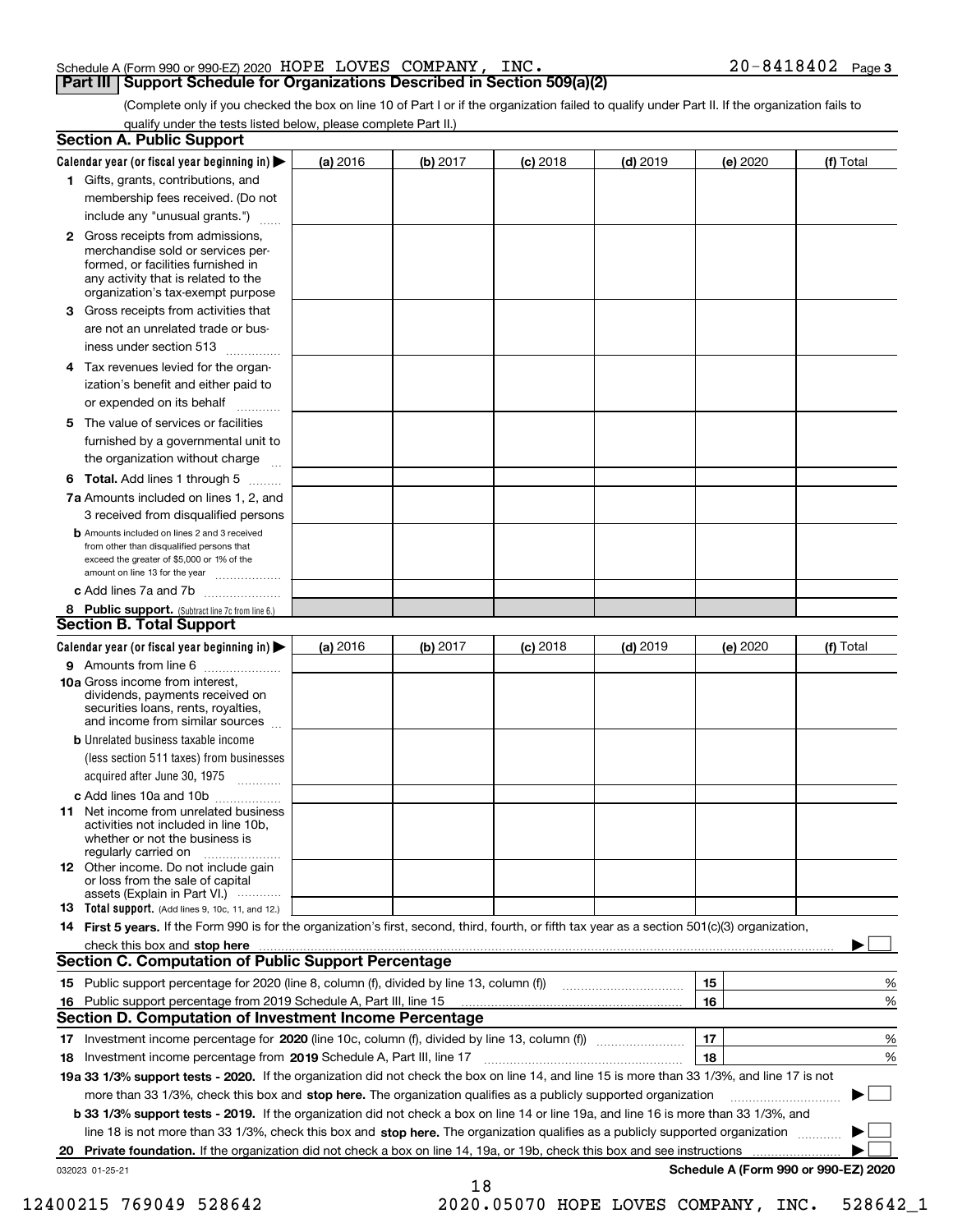**1**

**2**

**3a**

**3b**

**3c**

**4a**

**4b**

**4c**

**5a**

**5b 5c**

**6**

**7**

**8**

**9a**

**9b**

**9c**

**10a**

**10b**

Yes | No

## **Part IV Supporting Organizations**

(Complete only if you checked a box in line 12 on Part I. If you checked box 12a, Part I, complete Sections A and B. If you checked box 12b, Part I, complete Sections A and C. If you checked box 12c, Part I, complete Sections A, D, and E. If you checked box 12d, Part I, complete Sections A and D, and complete Part V.)

### **Section A. All Supporting Organizations**

- **1** Are all of the organization's supported organizations listed by name in the organization's governing documents? If "No," describe in Part VI how the supported organizations are designated. If designated by *class or purpose, describe the designation. If historic and continuing relationship, explain.*
- **2** Did the organization have any supported organization that does not have an IRS determination of status under section 509(a)(1) or (2)? If "Yes," explain in Part VI how the organization determined that the supported *organization was described in section 509(a)(1) or (2).*
- **3a** Did the organization have a supported organization described in section 501(c)(4), (5), or (6)? If "Yes," answer *lines 3b and 3c below.*
- **b** Did the organization confirm that each supported organization qualified under section 501(c)(4), (5), or (6) and satisfied the public support tests under section 509(a)(2)? If "Yes," describe in Part VI when and how the *organization made the determination.*
- **c** Did the organization ensure that all support to such organizations was used exclusively for section 170(c)(2)(B) purposes? If "Yes," explain in Part VI what controls the organization put in place to ensure such use.
- **4 a** *If* Was any supported organization not organized in the United States ("foreign supported organization")? *"Yes," and if you checked box 12a or 12b in Part I, answer lines 4b and 4c below.*
- **b** Did the organization have ultimate control and discretion in deciding whether to make grants to the foreign supported organization? If "Yes," describe in Part VI how the organization had such control and discretion *despite being controlled or supervised by or in connection with its supported organizations.*
- **c** Did the organization support any foreign supported organization that does not have an IRS determination under sections 501(c)(3) and 509(a)(1) or (2)? If "Yes," explain in Part VI what controls the organization used *to ensure that all support to the foreign supported organization was used exclusively for section 170(c)(2)(B) purposes.*
- **5a** Did the organization add, substitute, or remove any supported organizations during the tax year? If "Yes," answer lines 5b and 5c below (if applicable). Also, provide detail in **Part VI,** including (i) the names and EIN *numbers of the supported organizations added, substituted, or removed; (ii) the reasons for each such action; (iii) the authority under the organization's organizing document authorizing such action; and (iv) how the action was accomplished (such as by amendment to the organizing document).*
- **b** Type I or Type II only. Was any added or substituted supported organization part of a class already designated in the organization's organizing document?
- **c Substitutions only.**  Was the substitution the result of an event beyond the organization's control?
- **6** Did the organization provide support (whether in the form of grants or the provision of services or facilities) to **Part VI.** *If "Yes," provide detail in* support or benefit one or more of the filing organization's supported organizations? anyone other than (i) its supported organizations, (ii) individuals that are part of the charitable class benefited by one or more of its supported organizations, or (iii) other supporting organizations that also
- **7** Did the organization provide a grant, loan, compensation, or other similar payment to a substantial contributor regard to a substantial contributor? If "Yes," complete Part I of Schedule L (Form 990 or 990-EZ). (as defined in section 4958(c)(3)(C)), a family member of a substantial contributor, or a 35% controlled entity with
- **8** Did the organization make a loan to a disqualified person (as defined in section 4958) not described in line 7? *If "Yes," complete Part I of Schedule L (Form 990 or 990-EZ).*
- **9 a** Was the organization controlled directly or indirectly at any time during the tax year by one or more in section 509(a)(1) or (2))? If "Yes," provide detail in Part VI. disqualified persons, as defined in section 4946 (other than foundation managers and organizations described
- **b** Did one or more disqualified persons (as defined in line 9a) hold a controlling interest in any entity in which the supporting organization had an interest? If "Yes," provide detail in Part VI.
- **c** Did a disqualified person (as defined in line 9a) have an ownership interest in, or derive any personal benefit from, assets in which the supporting organization also had an interest? If "Yes," provide detail in Part VI.
- **10 a** Was the organization subject to the excess business holdings rules of section 4943 because of section supporting organizations)? If "Yes," answer line 10b below. 4943(f) (regarding certain Type II supporting organizations, and all Type III non-functionally integrated
- **b** Did the organization have any excess business holdings in the tax year? (Use Schedule C, Form 4720, to *determine whether the organization had excess business holdings.)*

19

032024 01‐25‐21

**Schedule A (Form 990 or 990‐EZ) 2020**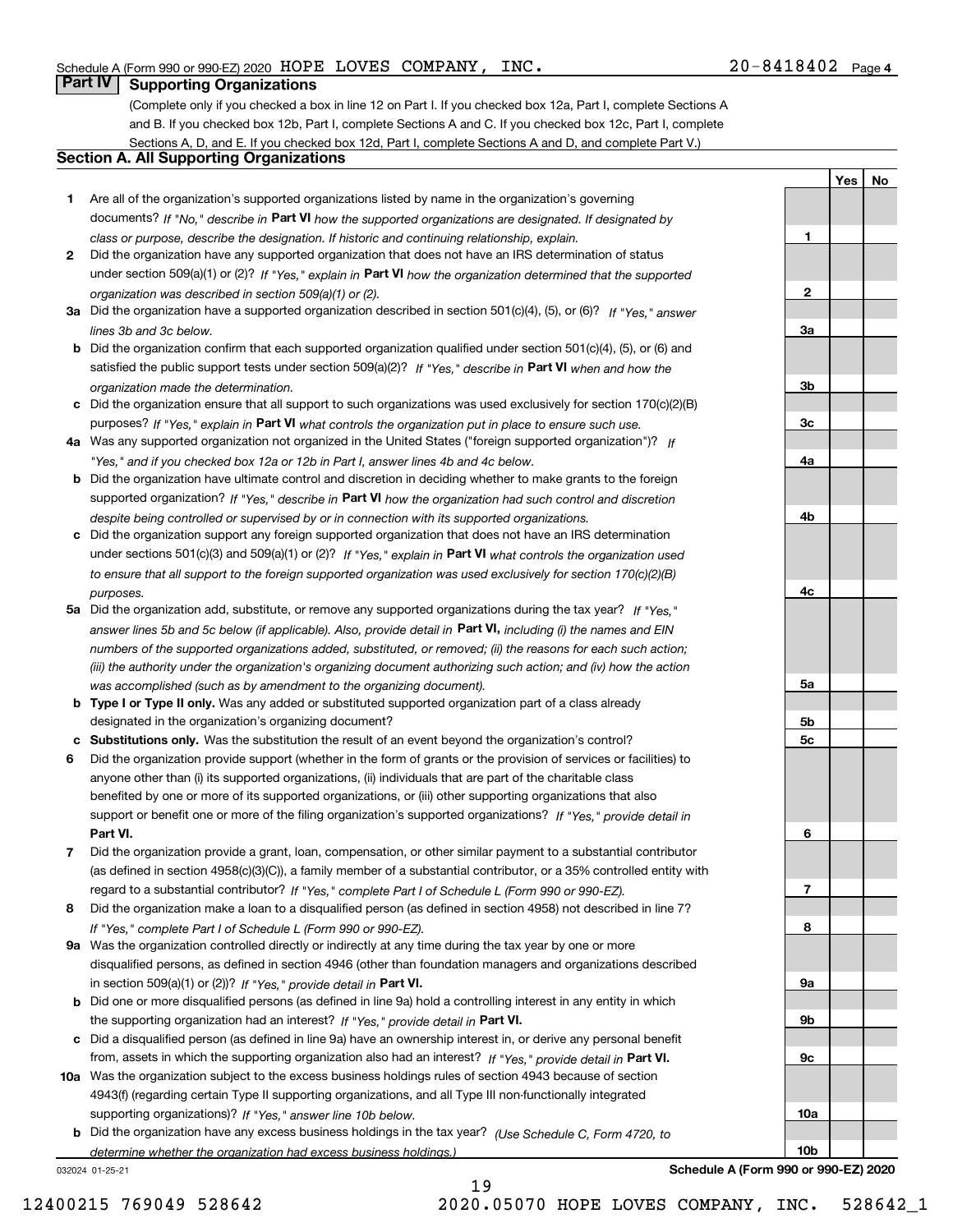|              | <b>Supporting Organizations (continued)</b><br>Part IV                                                                                                                                                                                                     |                 |     |    |
|--------------|------------------------------------------------------------------------------------------------------------------------------------------------------------------------------------------------------------------------------------------------------------|-----------------|-----|----|
|              |                                                                                                                                                                                                                                                            |                 | Yes | No |
| 11           | Has the organization accepted a gift or contribution from any of the following persons?                                                                                                                                                                    |                 |     |    |
|              | a A person who directly or indirectly controls, either alone or together with persons described in lines 11b and                                                                                                                                           |                 |     |    |
|              | 11c below, the governing body of a supported organization?                                                                                                                                                                                                 | 11a             |     |    |
|              | <b>b</b> A family member of a person described in line 11a above?                                                                                                                                                                                          | 11 <sub>b</sub> |     |    |
|              | c A 35% controlled entity of a person described in line 11a or 11b above? If "Yes" to line 11a, 11b, or 11c, provide                                                                                                                                       |                 |     |    |
|              | detail in Part VI.                                                                                                                                                                                                                                         | 11c             |     |    |
|              | <b>Section B. Type I Supporting Organizations</b>                                                                                                                                                                                                          |                 |     |    |
|              |                                                                                                                                                                                                                                                            |                 | Yes | No |
| 1.           | Did the governing body, members of the governing body, officers acting in their official capacity, or membership of one or                                                                                                                                 |                 |     |    |
|              | more supported organizations have the power to regularly appoint or elect at least a majority of the organization's officers,                                                                                                                              |                 |     |    |
|              | directors, or trustees at all times during the tax year? If "No," describe in Part VI how the supported organization(s)                                                                                                                                    |                 |     |    |
|              | effectively operated, supervised, or controlled the organization's activities. If the organization had more than one supported<br>organization, describe how the powers to appoint and/or remove officers, directors, or trustees were allocated among the |                 |     |    |
|              | supported organizations and what conditions or restrictions, if any, applied to such powers during the tax year.                                                                                                                                           | 1               |     |    |
| $\mathbf{2}$ | Did the organization operate for the benefit of any supported organization other than the supported                                                                                                                                                        |                 |     |    |
|              | organization(s) that operated, supervised, or controlled the supporting organization? If "Yes," explain in                                                                                                                                                 |                 |     |    |
|              | <b>Part VI</b> how providing such benefit carried out the purposes of the supported organization(s) that operated,                                                                                                                                         |                 |     |    |
|              | supervised, or controlled the supporting organization.                                                                                                                                                                                                     | $\mathbf{2}$    |     |    |
|              | Section C. Type II Supporting Organizations                                                                                                                                                                                                                |                 |     |    |
|              |                                                                                                                                                                                                                                                            |                 | Yes | No |
| 1.           | Were a majority of the organization's directors or trustees during the tax year also a majority of the directors                                                                                                                                           |                 |     |    |
|              | or trustees of each of the organization's supported organization(s)? If "No," describe in Part VI how control                                                                                                                                              |                 |     |    |
|              | or management of the supporting organization was vested in the same persons that controlled or managed                                                                                                                                                     |                 |     |    |
|              | the supported organization(s).                                                                                                                                                                                                                             | 1               |     |    |
|              | Section D. All Type III Supporting Organizations                                                                                                                                                                                                           |                 |     |    |
|              |                                                                                                                                                                                                                                                            |                 | Yes | No |
| 1            | Did the organization provide to each of its supported organizations, by the last day of the fifth month of the                                                                                                                                             |                 |     |    |
|              | organization's tax year, (i) a written notice describing the type and amount of support provided during the prior tax                                                                                                                                      |                 |     |    |
|              | year, (ii) a copy of the Form 990 that was most recently filed as of the date of notification, and (iii) copies of the                                                                                                                                     |                 |     |    |
|              | organization's governing documents in effect on the date of notification, to the extent not previously provided?                                                                                                                                           | 1               |     |    |
| 2            | Were any of the organization's officers, directors, or trustees either (i) appointed or elected by the supported                                                                                                                                           |                 |     |    |
|              | organization(s) or (ii) serving on the governing body of a supported organization? If "No," explain in Part VI how                                                                                                                                         |                 |     |    |
|              | the organization maintained a close and continuous working relationship with the supported organization(s).                                                                                                                                                | $\mathbf{2}$    |     |    |
| 3            | By reason of the relationship described in line 2, above, did the organization's supported organizations have a                                                                                                                                            |                 |     |    |
|              | significant voice in the organization's investment policies and in directing the use of the organization's                                                                                                                                                 |                 |     |    |
|              | income or assets at all times during the tax year? If "Yes," describe in Part VI the role the organization's                                                                                                                                               |                 |     |    |
|              | supported organizations played in this regard.                                                                                                                                                                                                             | з               |     |    |
|              | Section E. Type III Functionally Integrated Supporting Organizations                                                                                                                                                                                       |                 |     |    |
| 1            | Check the box next to the method that the organization used to satisfy the Integral Part Test during the year (see instructions).                                                                                                                          |                 |     |    |
| a            | The organization satisfied the Activities Test. Complete line 2 below.                                                                                                                                                                                     |                 |     |    |
| b            | The organization is the parent of each of its supported organizations. Complete line 3 below.                                                                                                                                                              |                 |     |    |
| c            | The organization supported a governmental entity. Describe in Part VI how you supported a governmental entity (see instructions).                                                                                                                          |                 |     |    |
| 2            | Activities Test. Answer lines 2a and 2b below.                                                                                                                                                                                                             |                 | Yes | No |
| а            | Did substantially all of the organization's activities during the tax year directly further the exempt purposes of                                                                                                                                         |                 |     |    |
|              | the supported organization(s) to which the organization was responsive? If "Yes," then in Part VI identify                                                                                                                                                 |                 |     |    |
|              | those supported organizations and explain how these activities directly furthered their exempt purposes,                                                                                                                                                   |                 |     |    |
|              | how the organization was responsive to those supported organizations, and how the organization determined                                                                                                                                                  |                 |     |    |
|              | that these activities constituted substantially all of its activities.                                                                                                                                                                                     | 2a              |     |    |
|              | <b>b</b> Did the activities described in line 2a, above, constitute activities that, but for the organization's involvement,                                                                                                                               |                 |     |    |
|              | one or more of the organization's supported organization(s) would have been engaged in? If "Yes," explain in                                                                                                                                               |                 |     |    |
|              | <b>Part VI</b> the reasons for the organization's position that its supported organization(s) would have engaged in                                                                                                                                        |                 |     |    |
|              | these activities but for the organization's involvement.                                                                                                                                                                                                   | 2b              |     |    |
| з            | Parent of Supported Organizations. Answer lines 3a and 3b below.                                                                                                                                                                                           |                 |     |    |
|              | a Did the organization have the power to regularly appoint or elect a majority of the officers, directors, or                                                                                                                                              |                 |     |    |
|              | trustees of each of the supported organizations? If "Yes" or "No" provide details in Part VI.                                                                                                                                                              | За              |     |    |

032025 01‐25‐21 **b** Did the organization exercise a substantial degree of direction over the policies, programs, and activities of each of its supported organizations? If "Yes," describe in Part VI the role played by the organization in this regard.

20

**Schedule A (Form 990 or 990‐EZ) 2020**

**3b**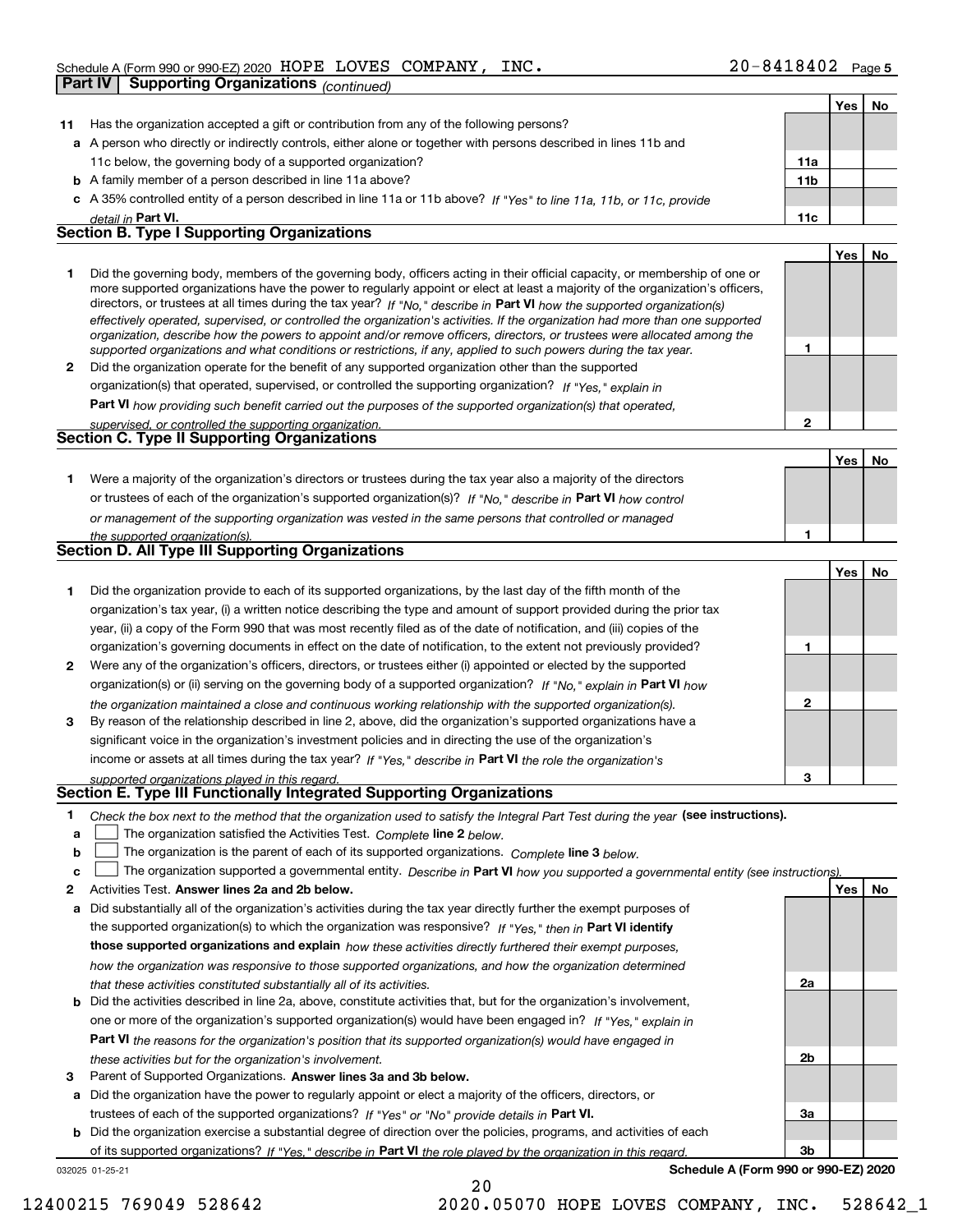|  | Schedule A (Form 990 or 990-EZ) 2020 $\,$ HOPE LOVES COMPANY, INC.<br>Part V   Type III Non-Functionally Integrated 509(a)(3) Supporting Organizations | $20 - 8418402$ Page 6 |  |
|--|--------------------------------------------------------------------------------------------------------------------------------------------------------|-----------------------|--|
|  |                                                                                                                                                        |                       |  |

**1 Part VI** Check here if the organization satisfied the Integral Part Test as a qualifying trust on Nov. 20, 1970 ( explain in Part VI). See instructions. All other Type III non-functionally integrated supporting organizations must complete Sections A through E.

|              | Section A - Adjusted Net Income                                             |                | (A) Prior Year | (B) Current Year<br>(optional) |
|--------------|-----------------------------------------------------------------------------|----------------|----------------|--------------------------------|
| 1            | Net short-term capital gain                                                 | 1              |                |                                |
| 2            | Recoveries of prior-year distributions                                      | $\mathbf{2}$   |                |                                |
| 3            | Other gross income (see instructions)                                       | 3              |                |                                |
| 4            | Add lines 1 through 3.                                                      | 4              |                |                                |
| 5            | Depreciation and depletion                                                  | 5              |                |                                |
| 6            | Portion of operating expenses paid or incurred for production or            |                |                |                                |
|              | collection of gross income or for management, conservation, or              |                |                |                                |
|              | maintenance of property held for production of income (see instructions)    | 6              |                |                                |
| 7            | Other expenses (see instructions)                                           | $\overline{7}$ |                |                                |
| 8            | Adjusted Net Income (subtract lines 5, 6, and 7 from line 4)                | 8              |                |                                |
|              | Section B - Minimum Asset Amount                                            |                | (A) Prior Year | (B) Current Year<br>(optional) |
| 1            | Aggregate fair market value of all non-exempt-use assets (see               |                |                |                                |
|              | instructions for short tax year or assets held for part of year):           |                |                |                                |
|              | <b>a</b> Average monthly value of securities                                | 1a             |                |                                |
|              | <b>b</b> Average monthly cash balances                                      | 1b             |                |                                |
|              | <b>c</b> Fair market value of other non-exempt-use assets                   | 1c             |                |                                |
|              | d Total (add lines 1a, 1b, and 1c)                                          | 1d             |                |                                |
|              | e Discount claimed for blockage or other factors                            |                |                |                                |
|              | (explain in detail in Part VI):                                             |                |                |                                |
| 2            | Acquisition indebtedness applicable to non-exempt-use assets                | $\mathbf{2}$   |                |                                |
| з            | Subtract line 2 from line 1d.                                               | 3              |                |                                |
| 4            | Cash deemed held for exempt use. Enter 0.015 of line 3 (for greater amount, |                |                |                                |
|              | see instructions).                                                          | 4              |                |                                |
| 5            | Net value of non-exempt-use assets (subtract line 4 from line 3)            | 5              |                |                                |
| 6            | Multiply line 5 by 0.035.                                                   | 6              |                |                                |
| 7            | Recoveries of prior-year distributions                                      | $\overline{7}$ |                |                                |
| 8            | Minimum Asset Amount (add line 7 to line 6)                                 | 8              |                |                                |
|              | <b>Section C - Distributable Amount</b>                                     |                |                | <b>Current Year</b>            |
| 1            | Adjusted net income for prior year (from Section A, line 8, column A)       | 1              |                |                                |
| $\mathbf{2}$ | Enter 0.85 of line 1                                                        | $\mathbf{2}$   |                |                                |
| 3            | Minimum asset amount for prior year (from Section B, line 8, column A)      | 3              |                |                                |
| 4            | Enter greater of line 2 or line 3.                                          | 4              |                |                                |
| 5            | Income tax imposed in prior year                                            | 5              |                |                                |
| 6            | <b>Distributable Amount.</b> Subtract line 5 from line 4, unless subject to |                |                |                                |
|              | emergency temporary reduction (see instructions).                           | 6              |                |                                |
|              |                                                                             |                |                |                                |

**7** Check here if the current year is the organization's first as a non‐functionally integrated Type III supporting organization (see instructions).

**Schedule A (Form 990 or 990‐EZ) 2020**

032026 01‐25‐21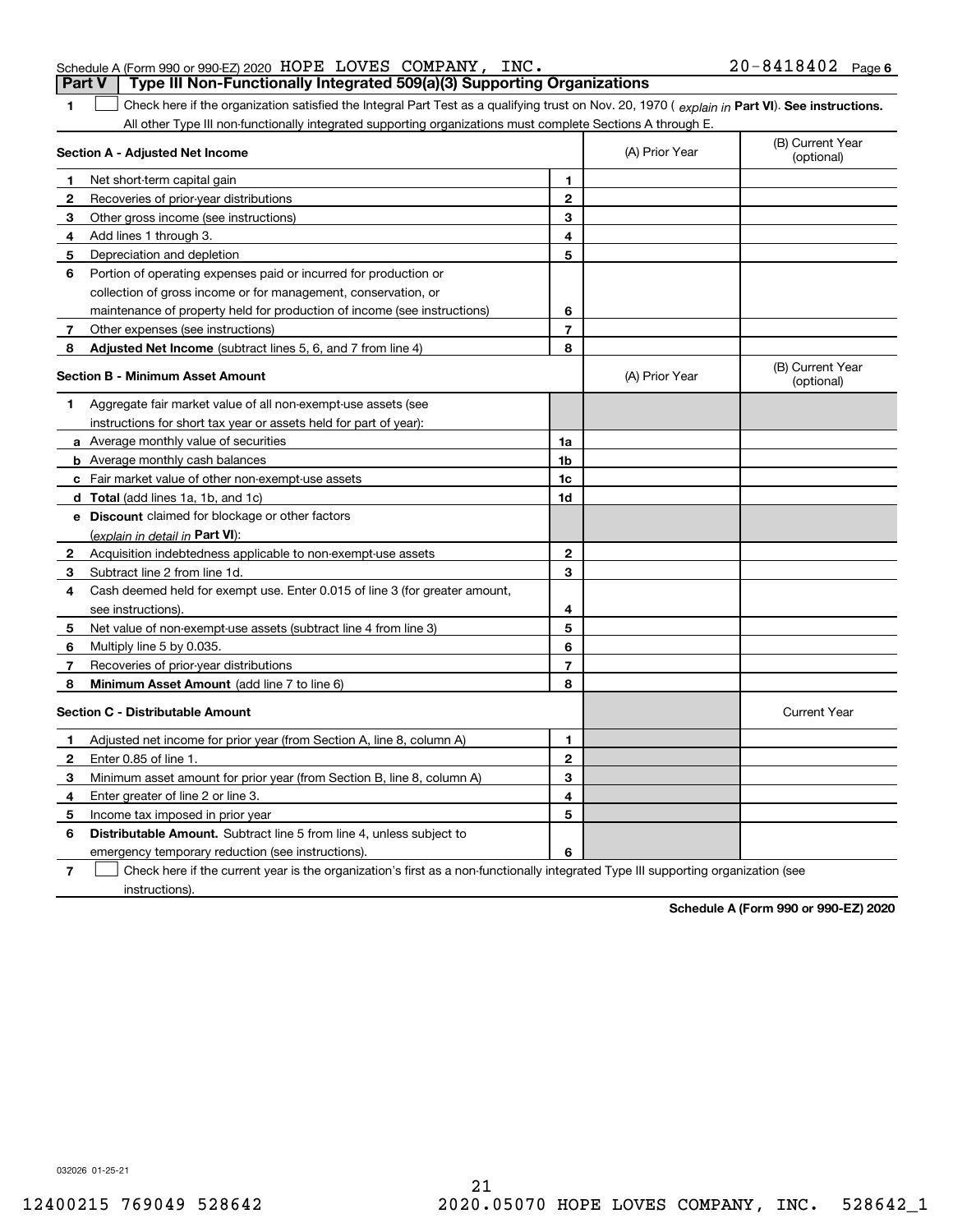Schedule A (Form 990 or 990‐EZ) 2020 Page HOPE LOVES COMPANY, INC. 20‐8418402

| Part V | Type III Non-Functionally Integrated 509(a)(3) Supporting Organizations                    |                                    | (continued)                                   |                                                  |
|--------|--------------------------------------------------------------------------------------------|------------------------------------|-----------------------------------------------|--------------------------------------------------|
|        | <b>Section D - Distributions</b>                                                           |                                    |                                               | <b>Current Year</b>                              |
|        | Amounts paid to supported organizations to accomplish exempt purposes                      |                                    | 1                                             |                                                  |
| 2      | Amounts paid to perform activity that directly furthers exempt purposes of supported       |                                    |                                               |                                                  |
|        | organizations, in excess of income from activity                                           |                                    | 2                                             |                                                  |
| 3      | Administrative expenses paid to accomplish exempt purposes of supported organizations      | 3                                  |                                               |                                                  |
| 4      | Amounts paid to acquire exempt-use assets                                                  | 4                                  |                                               |                                                  |
| 5      | Qualified set-aside amounts (prior IRS approval required - provide details in Part VI)     | 5                                  |                                               |                                                  |
| 6      | Other distributions ( <i>describe in</i> Part VI). See instructions.                       |                                    | 6                                             |                                                  |
| 7      | <b>Total annual distributions.</b> Add lines 1 through 6.                                  | 7                                  |                                               |                                                  |
| 8      | Distributions to attentive supported organizations to which the organization is responsive |                                    |                                               |                                                  |
|        | (provide details in Part VI). See instructions.                                            |                                    | 8                                             |                                                  |
| 9      | Distributable amount for 2020 from Section C, line 6                                       |                                    | 9                                             |                                                  |
| 10     | Line 8 amount divided by line 9 amount                                                     |                                    | 10                                            |                                                  |
|        | <b>Section E - Distribution Allocations</b> (see instructions)                             | (i)<br><b>Excess Distributions</b> | (ii)<br><b>Underdistributions</b><br>Pre-2020 | (iii)<br><b>Distributable</b><br>Amount for 2020 |
| 1      | Distributable amount for 2020 from Section C, line 6                                       |                                    |                                               |                                                  |
| 2      | Underdistributions, if any, for years prior to 2020 (reason-                               |                                    |                                               |                                                  |
|        | able cause required - explain in Part VI). See instructions.                               |                                    |                                               |                                                  |
| З      | Excess distributions carryover, if any, to 2020                                            |                                    |                                               |                                                  |
|        | <b>a</b> From 2015                                                                         |                                    |                                               |                                                  |
|        | <b>b</b> From 2016                                                                         |                                    |                                               |                                                  |
|        | c From 2017                                                                                |                                    |                                               |                                                  |
|        | d From 2018                                                                                |                                    |                                               |                                                  |
|        | e From 2019                                                                                |                                    |                                               |                                                  |
|        | <b>Total</b> of lines 3a through 3e                                                        |                                    |                                               |                                                  |
|        | <b>g</b> Applied to underdistributions of prior years                                      |                                    |                                               |                                                  |
|        | <b>h</b> Applied to 2020 distributable amount                                              |                                    |                                               |                                                  |
|        | Carryover from 2015 not applied (see instructions)                                         |                                    |                                               |                                                  |
|        | Remainder. Subtract lines 3g, 3h, and 3i from line 3f.                                     |                                    |                                               |                                                  |
| 4      | Distributions for 2020 from Section D,                                                     |                                    |                                               |                                                  |
|        | line $7:$                                                                                  |                                    |                                               |                                                  |
|        | <b>a</b> Applied to underdistributions of prior years                                      |                                    |                                               |                                                  |
|        | <b>b</b> Applied to 2020 distributable amount                                              |                                    |                                               |                                                  |
|        | c Remainder. Subtract lines 4a and 4b from line 4.                                         |                                    |                                               |                                                  |
| 5      | Remaining underdistributions for years prior to 2020, if                                   |                                    |                                               |                                                  |
|        | any. Subtract lines 3g and 4a from line 2. For result greater                              |                                    |                                               |                                                  |
|        | than zero, explain in Part VI. See instructions.                                           |                                    |                                               |                                                  |
| 6      | Remaining underdistributions for 2020. Subtract lines 3h                                   |                                    |                                               |                                                  |
|        | and 4b from line 1. For result greater than zero, explain in                               |                                    |                                               |                                                  |
|        | Part VI. See instructions.                                                                 |                                    |                                               |                                                  |
| 7      | Excess distributions carryover to 2021. Add lines 3j                                       |                                    |                                               |                                                  |
|        | and 4c.                                                                                    |                                    |                                               |                                                  |
| 8      | Breakdown of line 7:                                                                       |                                    |                                               |                                                  |
|        | a Excess from 2016                                                                         |                                    |                                               |                                                  |
|        | <b>b</b> Excess from 2017                                                                  |                                    |                                               |                                                  |
|        | c Excess from 2018                                                                         |                                    |                                               |                                                  |
|        | d Excess from 2019                                                                         |                                    |                                               |                                                  |
|        | e Excess from 2020                                                                         |                                    |                                               |                                                  |

**Schedule A (Form 990 or 990‐EZ) 2020**

032027 01‐25‐21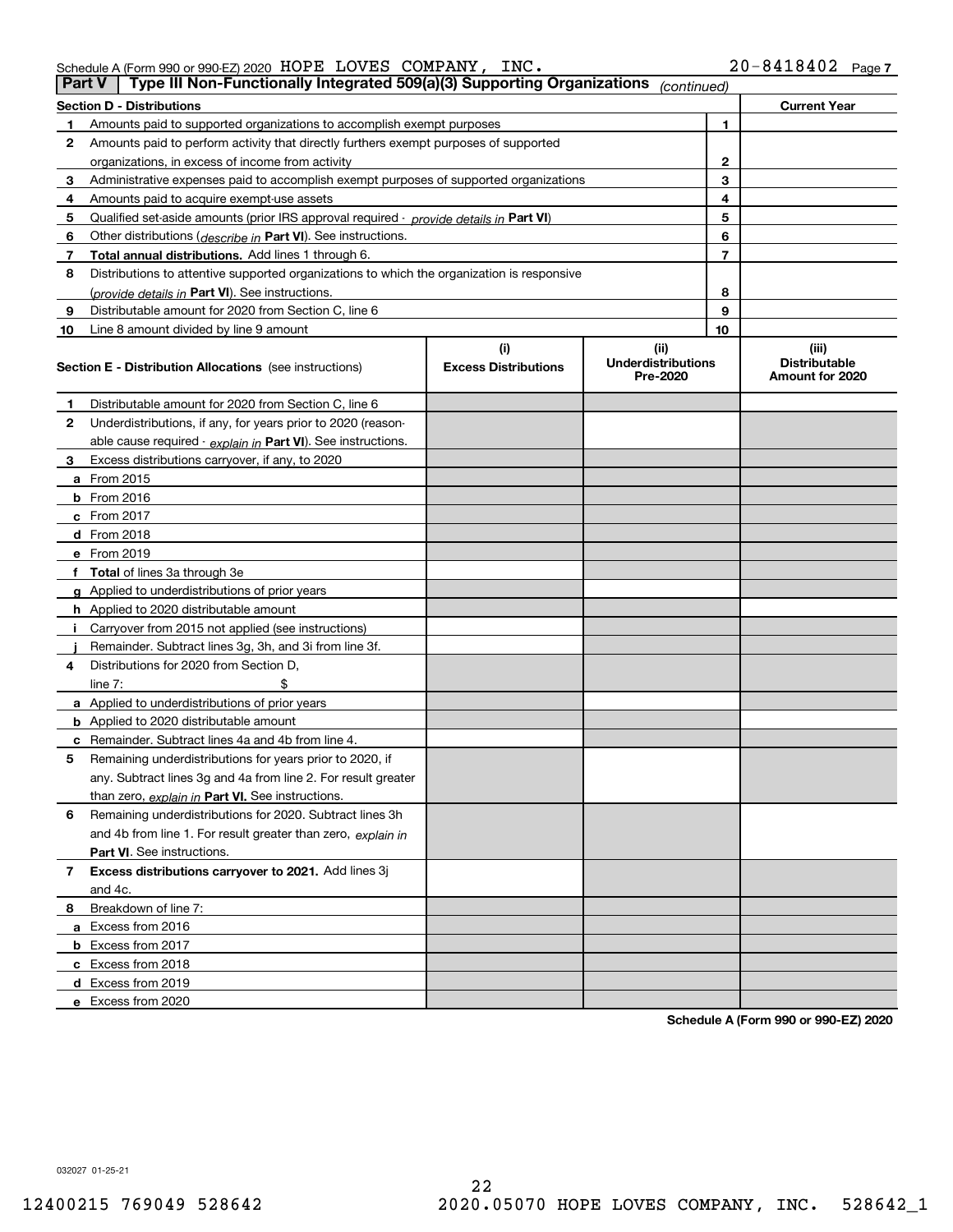|                 | Schedule A (Form 990 or 990-EZ) 2020 HOPE LOVES COMPANY, INC.                                                                                          |    | $20 - 8418402$ Page 8                                                                                                                                                                                                                                                                                                                                                                                                             |
|-----------------|--------------------------------------------------------------------------------------------------------------------------------------------------------|----|-----------------------------------------------------------------------------------------------------------------------------------------------------------------------------------------------------------------------------------------------------------------------------------------------------------------------------------------------------------------------------------------------------------------------------------|
| <b>Part VI</b>  |                                                                                                                                                        |    | Supplemental Information. Provide the explanations required by Part II, line 10; Part II, line 17a or 17b; Part III, line 12;<br>Part IV, Section A, lines 1, 2, 3b, 3c, 4b, 4c, 5a, 6, 9a, 9b, 9c, 11a, 11b, and 11c; Part IV, Section B, lines 1 and 2; Part IV, Section C,<br>line 1; Part IV, Section D, lines 2 and 3; Part IV, Section E, lines 1c, 2a, 2b, 3a, and 3b; Part V, line 1; Part V, Section B, line 1e; Part V, |
|                 | Section D, lines 5, 6, and 8; and Part V, Section E, lines 2, 5, and 6. Also complete this part for any additional information.<br>(See instructions.) |    |                                                                                                                                                                                                                                                                                                                                                                                                                                   |
|                 |                                                                                                                                                        |    |                                                                                                                                                                                                                                                                                                                                                                                                                                   |
|                 |                                                                                                                                                        |    |                                                                                                                                                                                                                                                                                                                                                                                                                                   |
|                 |                                                                                                                                                        |    |                                                                                                                                                                                                                                                                                                                                                                                                                                   |
|                 |                                                                                                                                                        |    |                                                                                                                                                                                                                                                                                                                                                                                                                                   |
|                 |                                                                                                                                                        |    |                                                                                                                                                                                                                                                                                                                                                                                                                                   |
|                 |                                                                                                                                                        |    |                                                                                                                                                                                                                                                                                                                                                                                                                                   |
|                 |                                                                                                                                                        |    |                                                                                                                                                                                                                                                                                                                                                                                                                                   |
|                 |                                                                                                                                                        |    |                                                                                                                                                                                                                                                                                                                                                                                                                                   |
|                 |                                                                                                                                                        |    |                                                                                                                                                                                                                                                                                                                                                                                                                                   |
|                 |                                                                                                                                                        |    |                                                                                                                                                                                                                                                                                                                                                                                                                                   |
|                 |                                                                                                                                                        |    |                                                                                                                                                                                                                                                                                                                                                                                                                                   |
|                 |                                                                                                                                                        |    |                                                                                                                                                                                                                                                                                                                                                                                                                                   |
|                 |                                                                                                                                                        |    |                                                                                                                                                                                                                                                                                                                                                                                                                                   |
|                 |                                                                                                                                                        |    |                                                                                                                                                                                                                                                                                                                                                                                                                                   |
|                 |                                                                                                                                                        |    |                                                                                                                                                                                                                                                                                                                                                                                                                                   |
|                 |                                                                                                                                                        |    |                                                                                                                                                                                                                                                                                                                                                                                                                                   |
|                 |                                                                                                                                                        |    |                                                                                                                                                                                                                                                                                                                                                                                                                                   |
|                 |                                                                                                                                                        |    |                                                                                                                                                                                                                                                                                                                                                                                                                                   |
|                 |                                                                                                                                                        |    |                                                                                                                                                                                                                                                                                                                                                                                                                                   |
|                 |                                                                                                                                                        |    |                                                                                                                                                                                                                                                                                                                                                                                                                                   |
|                 |                                                                                                                                                        |    |                                                                                                                                                                                                                                                                                                                                                                                                                                   |
|                 |                                                                                                                                                        |    |                                                                                                                                                                                                                                                                                                                                                                                                                                   |
|                 |                                                                                                                                                        |    |                                                                                                                                                                                                                                                                                                                                                                                                                                   |
|                 |                                                                                                                                                        |    |                                                                                                                                                                                                                                                                                                                                                                                                                                   |
|                 |                                                                                                                                                        |    |                                                                                                                                                                                                                                                                                                                                                                                                                                   |
|                 |                                                                                                                                                        |    |                                                                                                                                                                                                                                                                                                                                                                                                                                   |
|                 |                                                                                                                                                        |    |                                                                                                                                                                                                                                                                                                                                                                                                                                   |
|                 |                                                                                                                                                        |    |                                                                                                                                                                                                                                                                                                                                                                                                                                   |
|                 |                                                                                                                                                        |    |                                                                                                                                                                                                                                                                                                                                                                                                                                   |
|                 |                                                                                                                                                        |    |                                                                                                                                                                                                                                                                                                                                                                                                                                   |
|                 |                                                                                                                                                        |    |                                                                                                                                                                                                                                                                                                                                                                                                                                   |
|                 |                                                                                                                                                        |    |                                                                                                                                                                                                                                                                                                                                                                                                                                   |
|                 |                                                                                                                                                        |    |                                                                                                                                                                                                                                                                                                                                                                                                                                   |
| 032028 01-25-21 |                                                                                                                                                        |    | Schedule A (Form 990 or 990-EZ) 2020                                                                                                                                                                                                                                                                                                                                                                                              |
|                 |                                                                                                                                                        | 23 |                                                                                                                                                                                                                                                                                                                                                                                                                                   |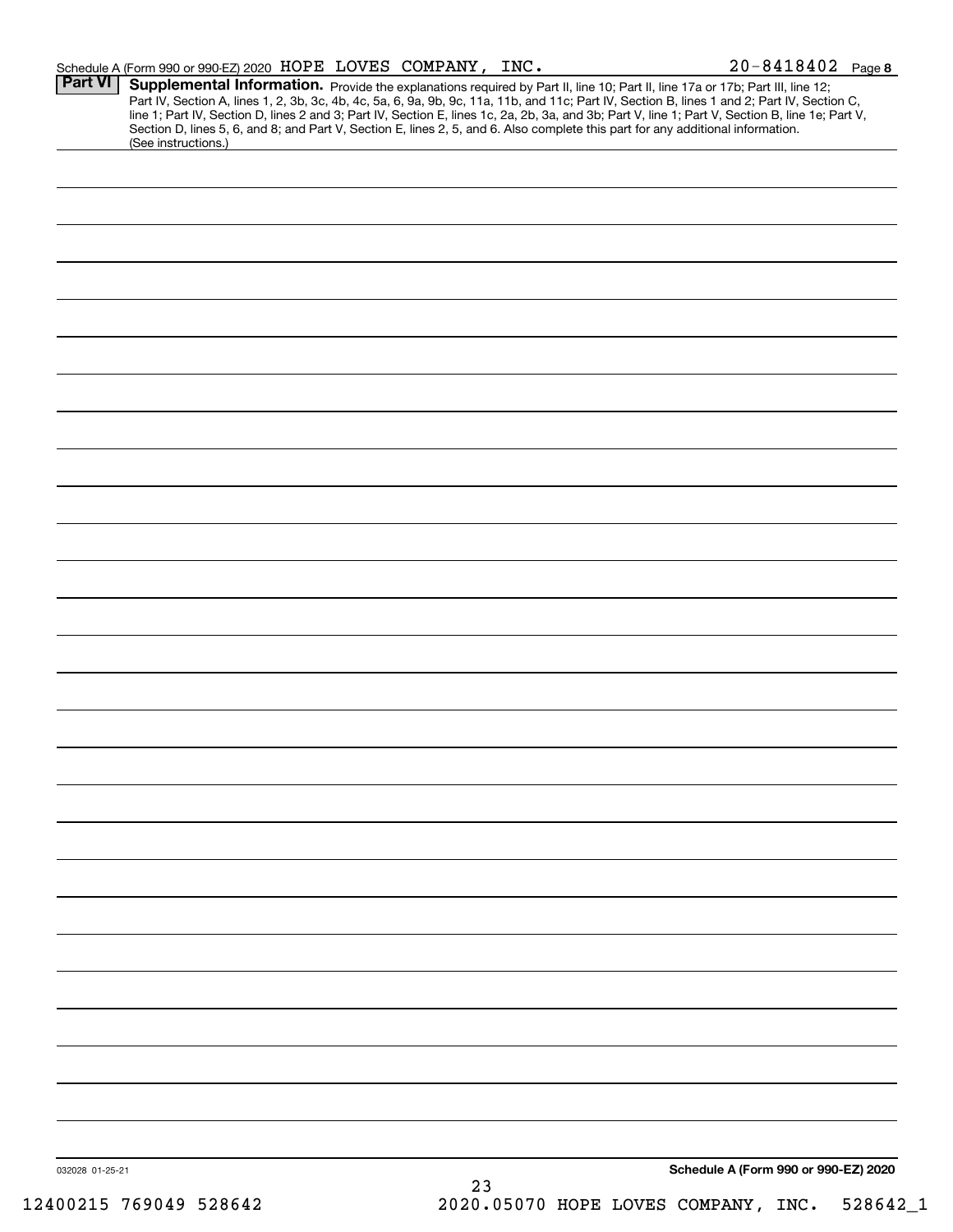|         | <b>SCHEDULE D</b>                                    |                                                                                                                                                                                                                                | <b>Supplemental Financial Statements</b>                 |                                                    |                          | OMB No. 1545-0047                     |  |  |
|---------|------------------------------------------------------|--------------------------------------------------------------------------------------------------------------------------------------------------------------------------------------------------------------------------------|----------------------------------------------------------|----------------------------------------------------|--------------------------|---------------------------------------|--|--|
|         | (Form 990)                                           | Part IV, line 6, 7, 8, 9, 10, 11a, 11b, 11c, 11d, 11e, 11f, 12a, or 12b.                                                                                                                                                       | Complete if the organization answered "Yes" on Form 990, |                                                    |                          |                                       |  |  |
|         | Department of the Treasury                           |                                                                                                                                                                                                                                | Attach to Form 990.                                      |                                                    |                          | Open to Public<br>Inspection          |  |  |
|         | Internal Revenue Service<br>Name of the organization | Go to www.irs.gov/Form990 for instructions and the latest information.                                                                                                                                                         |                                                          |                                                    |                          | <b>Employer identification number</b> |  |  |
|         |                                                      | HOPE LOVES COMPANY, INC.                                                                                                                                                                                                       |                                                          | 20-8418402                                         |                          |                                       |  |  |
| Part I  |                                                      | Organizations Maintaining Donor Advised Funds or Other Similar Funds or Accounts. Complete if the                                                                                                                              |                                                          |                                                    |                          |                                       |  |  |
|         |                                                      | organization answered "Yes" on Form 990, Part IV, line 6.                                                                                                                                                                      |                                                          |                                                    |                          |                                       |  |  |
|         |                                                      |                                                                                                                                                                                                                                | (a) Donor advised funds                                  |                                                    |                          | (b) Funds and other accounts          |  |  |
| 1       |                                                      |                                                                                                                                                                                                                                |                                                          |                                                    |                          |                                       |  |  |
| 2       |                                                      | Aggregate value of contributions to (during year)                                                                                                                                                                              |                                                          |                                                    |                          |                                       |  |  |
| з       |                                                      |                                                                                                                                                                                                                                |                                                          |                                                    |                          |                                       |  |  |
| 4       |                                                      |                                                                                                                                                                                                                                |                                                          |                                                    |                          |                                       |  |  |
| 5       |                                                      | Did the organization inform all donors and donor advisors in writing that the assets held in donor advised funds                                                                                                               |                                                          |                                                    |                          | Yes<br>No                             |  |  |
| 6       |                                                      | Did the organization inform all grantees, donors, and donor advisors in writing that grant funds can be used only                                                                                                              |                                                          |                                                    |                          |                                       |  |  |
|         |                                                      | for charitable purposes and not for the benefit of the donor or donor advisor, or for any other purpose conferring                                                                                                             |                                                          |                                                    |                          |                                       |  |  |
|         |                                                      |                                                                                                                                                                                                                                |                                                          |                                                    |                          | Yes<br>No.                            |  |  |
| Part II |                                                      | Conservation Easements. Complete if the organization answered "Yes" on Form 990, Part IV, line 7.                                                                                                                              |                                                          |                                                    |                          |                                       |  |  |
| 1       |                                                      | Purpose(s) of conservation easements held by the organization (check all that apply).                                                                                                                                          |                                                          |                                                    |                          |                                       |  |  |
|         |                                                      | Preservation of land for public use (for example, recreation or education)                                                                                                                                                     |                                                          | Preservation of a historically important land area |                          |                                       |  |  |
|         |                                                      | Protection of natural habitat                                                                                                                                                                                                  |                                                          | Preservation of a certified historic structure     |                          |                                       |  |  |
|         |                                                      | Preservation of open space                                                                                                                                                                                                     |                                                          |                                                    |                          |                                       |  |  |
| 2       |                                                      | Complete lines 2a through 2d if the organization held a qualified conservation contribution in the form of a conservation easement on the last                                                                                 |                                                          |                                                    |                          |                                       |  |  |
|         | day of the tax year.                                 |                                                                                                                                                                                                                                |                                                          |                                                    |                          | Held at the End of the Tax Year       |  |  |
| а       |                                                      |                                                                                                                                                                                                                                |                                                          |                                                    | 2a                       |                                       |  |  |
| b       |                                                      | Total acreage restricted by conservation easements                                                                                                                                                                             |                                                          |                                                    | 2 <sub>b</sub>           |                                       |  |  |
| c       |                                                      |                                                                                                                                                                                                                                |                                                          |                                                    | 2c                       |                                       |  |  |
|         |                                                      | d Number of conservation easements included in (c) acquired after 7/25/06, and not on a historic structure                                                                                                                     |                                                          |                                                    |                          |                                       |  |  |
|         |                                                      | listed in the National Register [111] [12] The National Register [11] Manuscritt, Manuscritt, Manuscritt, Manuscritt, Manuscritt, Manuscritt, Manuscritt, Manuscritt, Manuscritt, Manuscritt, Manuscritt, Manuscritt, Manuscri |                                                          |                                                    | 2d                       |                                       |  |  |
| 3       |                                                      | Number of conservation easements modified, transferred, released, extinguished, or terminated by the organization during the tax                                                                                               |                                                          |                                                    |                          |                                       |  |  |
| 4       | $\mathsf{year}$                                      | Number of states where property subject to conservation easement is located $\blacktriangleright$                                                                                                                              |                                                          |                                                    |                          |                                       |  |  |
| 5       |                                                      | Does the organization have a written policy regarding the periodic monitoring, inspection, handling of                                                                                                                         |                                                          |                                                    |                          |                                       |  |  |
|         |                                                      | violations, and enforcement of the conservation easements it holds?                                                                                                                                                            |                                                          |                                                    |                          | Yes<br>No                             |  |  |
| 6       |                                                      | Staff and volunteer hours devoted to monitoring, inspecting, handling of violations, and enforcing conservation easements during the year                                                                                      |                                                          |                                                    |                          |                                       |  |  |
|         |                                                      |                                                                                                                                                                                                                                |                                                          |                                                    |                          |                                       |  |  |
| 7       |                                                      | Amount of expenses incurred in monitoring, inspecting, handling of violations, and enforcing conservation easements during the year                                                                                            |                                                          |                                                    |                          |                                       |  |  |
|         | $\blacktriangleright$ \$                             |                                                                                                                                                                                                                                |                                                          |                                                    |                          |                                       |  |  |
| 8       |                                                      | Does each conservation easement reported on line 2(d) above satisfy the requirements of section 170(h)(4)(B)(i)                                                                                                                |                                                          |                                                    |                          |                                       |  |  |
|         | and section $170(h)(4)(B)(ii)?$                      |                                                                                                                                                                                                                                |                                                          |                                                    |                          | Yes<br>No                             |  |  |
| 9       |                                                      | In Part XIII, describe how the organization reports conservation easements in its revenue and expense statement and                                                                                                            |                                                          |                                                    |                          |                                       |  |  |
|         |                                                      | balance sheet, and include, if applicable, the text of the footnote to the organization's financial statements that describes the                                                                                              |                                                          |                                                    |                          |                                       |  |  |
|         | Part III                                             | organization's accounting for conservation easements.<br>Organizations Maintaining Collections of Art, Historical Treasures, or Other Similar Assets.                                                                          |                                                          |                                                    |                          |                                       |  |  |
|         |                                                      | Complete if the organization answered "Yes" on Form 990, Part IV, line 8.                                                                                                                                                      |                                                          |                                                    |                          |                                       |  |  |
|         |                                                      | 1a If the organization elected, as permitted under FASB ASC 958, not to report in its revenue statement and balance sheet works                                                                                                |                                                          |                                                    |                          |                                       |  |  |
|         |                                                      | of art, historical treasures, or other similar assets held for public exhibition, education, or research in furtherance of public                                                                                              |                                                          |                                                    |                          |                                       |  |  |
|         |                                                      | service, provide in Part XIII the text of the footnote to its financial statements that describes these items.                                                                                                                 |                                                          |                                                    |                          |                                       |  |  |
| b       |                                                      | If the organization elected, as permitted under FASB ASC 958, to report in its revenue statement and balance sheet works of                                                                                                    |                                                          |                                                    |                          |                                       |  |  |
|         |                                                      | art, historical treasures, or other similar assets held for public exhibition, education, or research in furtherance of public service,                                                                                        |                                                          |                                                    |                          |                                       |  |  |
|         |                                                      | provide the following amounts relating to these items:                                                                                                                                                                         |                                                          |                                                    |                          |                                       |  |  |
|         |                                                      |                                                                                                                                                                                                                                |                                                          |                                                    | \$                       |                                       |  |  |
|         |                                                      | (ii) Assets included in Form 990, Part X                                                                                                                                                                                       |                                                          |                                                    | $\blacktriangleright$ \$ |                                       |  |  |
| 2       |                                                      | If the organization received or held works of art, historical treasures, or other similar assets for financial gain, provide                                                                                                   |                                                          |                                                    |                          |                                       |  |  |
|         |                                                      | the following amounts required to be reported under FASB ASC 958 relating to these items:                                                                                                                                      |                                                          |                                                    |                          |                                       |  |  |
| a       |                                                      |                                                                                                                                                                                                                                |                                                          |                                                    | - \$                     |                                       |  |  |
|         |                                                      | $\mathbf{u}$ and $\mathbf{u}$ and $\mathbf{u}$ and $\mathbf{u}$                                                                                                                                                                |                                                          |                                                    | $\blacktriangleright$ \$ |                                       |  |  |

032051 12‐01‐20 LHA For Paperwork Reduction Act Notice, see the Instructions for Form 990. National **Schedule D** (Form 990) 2020

| 24 |  |  |          |  |
|----|--|--|----------|--|
|    |  |  | ON NENTA |  |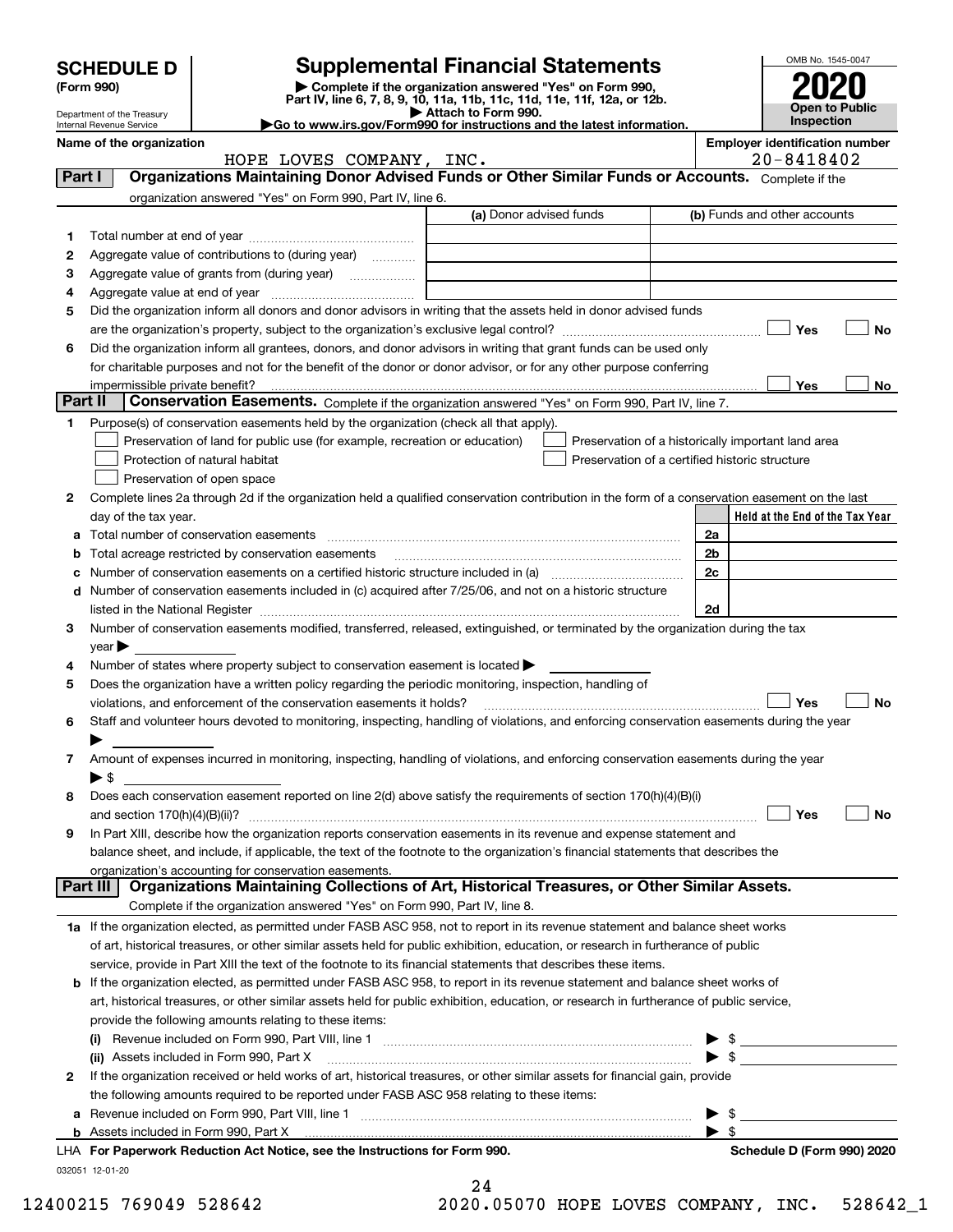|   | Schedule D (Form 990) 2020                                                                                                                                                                                                     | HOPE LOVES COMPANY, INC. |   |                |                                                                                                                                                                                                                               |                 | $20 - 8418402$ Page 2 |                     |        |    |
|---|--------------------------------------------------------------------------------------------------------------------------------------------------------------------------------------------------------------------------------|--------------------------|---|----------------|-------------------------------------------------------------------------------------------------------------------------------------------------------------------------------------------------------------------------------|-----------------|-----------------------|---------------------|--------|----|
|   | Part III<br>Organizations Maintaining Collections of Art, Historical Treasures, or Other Similar Assets (continued)                                                                                                            |                          |   |                |                                                                                                                                                                                                                               |                 |                       |                     |        |    |
| 3 | Using the organization's acquisition, accession, and other records, check any of the following that make significant use of its                                                                                                |                          |   |                |                                                                                                                                                                                                                               |                 |                       |                     |        |    |
|   | collection items (check all that apply):                                                                                                                                                                                       |                          |   |                |                                                                                                                                                                                                                               |                 |                       |                     |        |    |
| a | Public exhibition                                                                                                                                                                                                              |                          |   |                | Loan or exchange program                                                                                                                                                                                                      |                 |                       |                     |        |    |
| b | Scholarly research                                                                                                                                                                                                             |                          |   |                | Other and the contract of the contract of the contract of the contract of the contract of the contract of the contract of the contract of the contract of the contract of the contract of the contract of the contract of the |                 |                       |                     |        |    |
| с | Preservation for future generations                                                                                                                                                                                            |                          |   |                |                                                                                                                                                                                                                               |                 |                       |                     |        |    |
| 4 | Provide a description of the organization's collections and explain how they further the organization's exempt purpose in Part XIII.                                                                                           |                          |   |                |                                                                                                                                                                                                                               |                 |                       |                     |        |    |
| 5 | During the year, did the organization solicit or receive donations of art, historical treasures, or other similar assets                                                                                                       |                          |   |                |                                                                                                                                                                                                                               |                 |                       |                     |        |    |
|   | to be sold to raise funds rather than to be maintained as part of the organization's collection?                                                                                                                               |                          |   |                |                                                                                                                                                                                                                               |                 |                       | Yes                 |        | No |
|   | Escrow and Custodial Arrangements. Complete if the organization answered "Yes" on Form 990, Part IV, line 9, or<br><b>Part IV</b><br>reported an amount on Form 990, Part X, line 21.                                          |                          |   |                |                                                                                                                                                                                                                               |                 |                       |                     |        |    |
|   |                                                                                                                                                                                                                                |                          |   |                |                                                                                                                                                                                                                               |                 |                       |                     |        |    |
|   | 1a Is the organization an agent, trustee, custodian or other intermediary for contributions or other assets not included                                                                                                       |                          |   |                |                                                                                                                                                                                                                               |                 |                       |                     |        |    |
|   | on Form 990, Part X? [11] matter contracts and contracts and contracts are contracted as a form 990, Part X?<br><b>b</b> If "Yes," explain the arrangement in Part XIII and complete the following table:                      |                          |   |                |                                                                                                                                                                                                                               |                 |                       | Yes                 |        | No |
|   |                                                                                                                                                                                                                                |                          |   |                |                                                                                                                                                                                                                               |                 |                       | Amount              |        |    |
| c | Beginning balance <u>www.maren.communication.communication.communication.communication.com</u>                                                                                                                                 |                          |   |                |                                                                                                                                                                                                                               | 1c              |                       |                     |        |    |
|   |                                                                                                                                                                                                                                |                          |   |                |                                                                                                                                                                                                                               | 1d              |                       |                     |        |    |
|   | e Distributions during the year manufactured and an intervention of the year manufactured by the state of the state of the state of the state of the state of the state of the state of the state of the state of the state of |                          |   |                |                                                                                                                                                                                                                               | 1e              |                       |                     |        |    |
|   |                                                                                                                                                                                                                                |                          |   |                |                                                                                                                                                                                                                               | 1f              |                       |                     |        |    |
|   | 2a Did the organization include an amount on Form 990, Part X, line 21, for escrow or custodial account liability?                                                                                                             |                          |   |                |                                                                                                                                                                                                                               |                 | .                     | Yes                 |        | No |
|   | <b>b</b> If "Yes," explain the arrangement in Part XIII. Check here if the explanation has been provided on Part XIII                                                                                                          |                          |   |                |                                                                                                                                                                                                                               |                 |                       |                     |        |    |
|   | Part V<br>Endowment Funds. Complete if the organization answered "Yes" on Form 990, Part IV, line 10.                                                                                                                          |                          |   |                |                                                                                                                                                                                                                               |                 |                       |                     |        |    |
|   |                                                                                                                                                                                                                                | (a) Current year         |   | (b) Prior year | (c) Two years back $\vert$ (d) Three years back $\vert$                                                                                                                                                                       |                 |                       | (e) Four years back |        |    |
|   | 1a Beginning of year balance                                                                                                                                                                                                   |                          |   |                |                                                                                                                                                                                                                               |                 |                       |                     |        |    |
| b |                                                                                                                                                                                                                                |                          |   |                |                                                                                                                                                                                                                               |                 |                       |                     |        |    |
|   | Net investment earnings, gains, and losses                                                                                                                                                                                     |                          |   |                |                                                                                                                                                                                                                               |                 |                       |                     |        |    |
|   |                                                                                                                                                                                                                                |                          |   |                |                                                                                                                                                                                                                               |                 |                       |                     |        |    |
|   | e Other expenditures for facilities                                                                                                                                                                                            |                          |   |                |                                                                                                                                                                                                                               |                 |                       |                     |        |    |
|   | and programs                                                                                                                                                                                                                   |                          |   |                |                                                                                                                                                                                                                               |                 |                       |                     |        |    |
|   | f Administrative expenses                                                                                                                                                                                                      |                          |   |                |                                                                                                                                                                                                                               |                 |                       |                     |        |    |
| g | End of year balance <i>manually contained</i>                                                                                                                                                                                  |                          |   |                |                                                                                                                                                                                                                               |                 |                       |                     |        |    |
| 2 | Provide the estimated percentage of the current year end balance (line 1g, column (a)) held as:                                                                                                                                |                          |   |                |                                                                                                                                                                                                                               |                 |                       |                     |        |    |
| а | Board designated or quasi-endowment                                                                                                                                                                                            |                          | % |                |                                                                                                                                                                                                                               |                 |                       |                     |        |    |
| b | Permanent endowment >                                                                                                                                                                                                          | %                        |   |                |                                                                                                                                                                                                                               |                 |                       |                     |        |    |
|   | $\mathbf c$ Term endowment $\blacktriangleright$                                                                                                                                                                               | %                        |   |                |                                                                                                                                                                                                                               |                 |                       |                     |        |    |
|   | The percentages on lines 2a, 2b, and 2c should equal 100%.                                                                                                                                                                     |                          |   |                |                                                                                                                                                                                                                               |                 |                       |                     |        |    |
|   | 3a Are there endowment funds not in the possession of the organization that are held and administered for the organization                                                                                                     |                          |   |                |                                                                                                                                                                                                                               |                 |                       |                     |        |    |
|   | by:                                                                                                                                                                                                                            |                          |   |                |                                                                                                                                                                                                                               |                 |                       |                     | Yes    | No |
|   | (i)                                                                                                                                                                                                                            |                          |   |                |                                                                                                                                                                                                                               |                 |                       | 3a(i)               |        |    |
|   |                                                                                                                                                                                                                                |                          |   |                |                                                                                                                                                                                                                               |                 |                       | 3a(ii)<br>3b        |        |    |
| 4 | Describe in Part XIII the intended uses of the organization's endowment funds.                                                                                                                                                 |                          |   |                |                                                                                                                                                                                                                               |                 |                       |                     |        |    |
|   | Land, Buildings, and Equipment.<br><b>Part VI</b>                                                                                                                                                                              |                          |   |                |                                                                                                                                                                                                                               |                 |                       |                     |        |    |
|   | Complete if the organization answered "Yes" on Form 990, Part IV, line 11a. See Form 990, Part X, line 10.                                                                                                                     |                          |   |                |                                                                                                                                                                                                                               |                 |                       |                     |        |    |
|   | Description of property                                                                                                                                                                                                        | (a) Cost or other        |   |                | (b) Cost or other                                                                                                                                                                                                             | (c) Accumulated |                       | (d) Book value      |        |    |
|   |                                                                                                                                                                                                                                | basis (investment)       |   |                | basis (other)                                                                                                                                                                                                                 | depreciation    |                       |                     |        |    |
|   |                                                                                                                                                                                                                                |                          |   |                |                                                                                                                                                                                                                               |                 |                       |                     |        |    |
| b |                                                                                                                                                                                                                                |                          |   |                |                                                                                                                                                                                                                               |                 |                       |                     |        |    |
|   |                                                                                                                                                                                                                                |                          |   |                |                                                                                                                                                                                                                               |                 |                       |                     |        |    |
|   |                                                                                                                                                                                                                                |                          |   |                | 2,999.                                                                                                                                                                                                                        | 1,030.          |                       |                     | 1,969. |    |
|   |                                                                                                                                                                                                                                |                          |   |                |                                                                                                                                                                                                                               |                 |                       |                     |        |    |
|   |                                                                                                                                                                                                                                |                          |   |                |                                                                                                                                                                                                                               |                 | ▶                     |                     | 1,969. |    |

**Schedule D (Form 990) 2020**

032052 12‐01‐20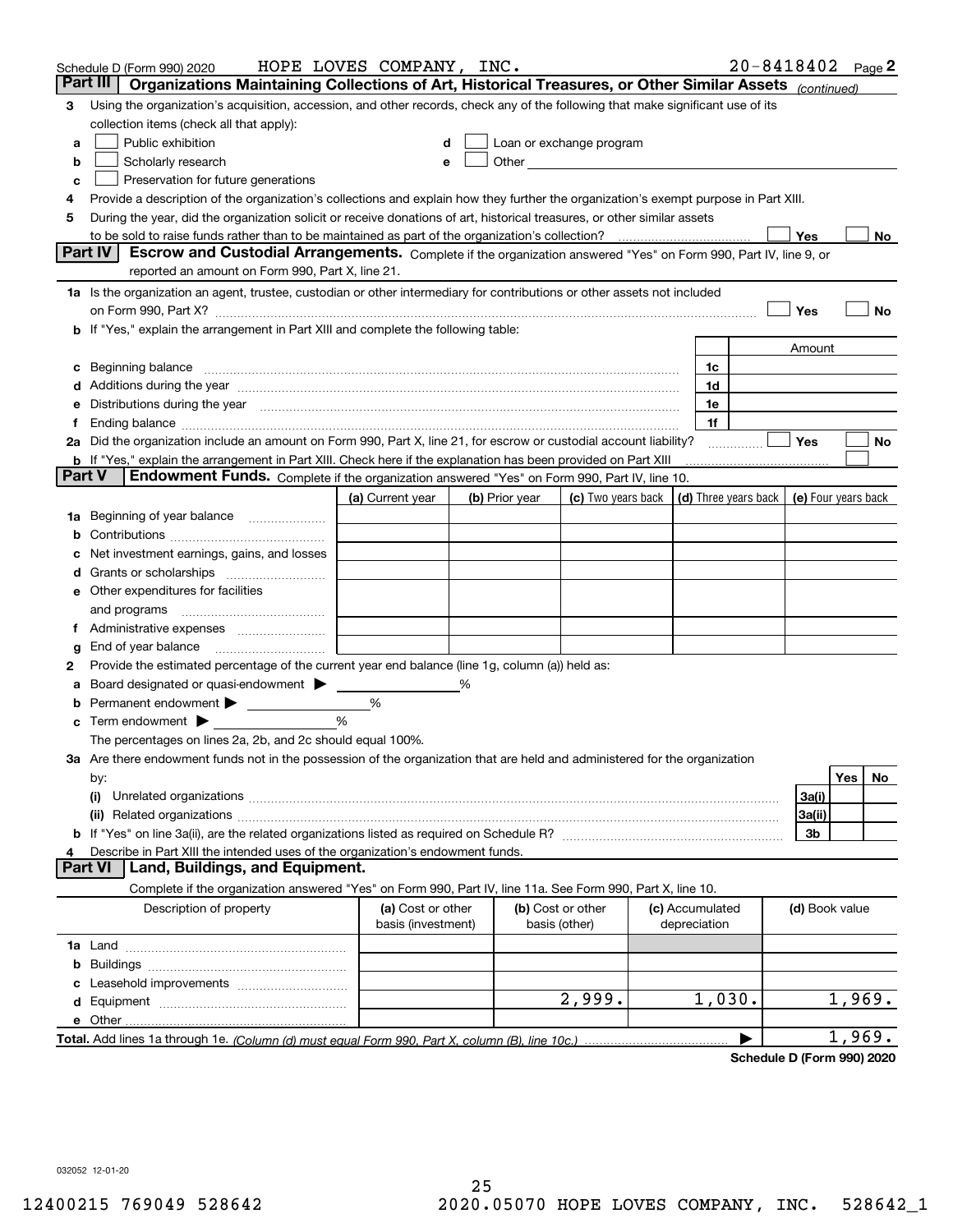#### **Part VII** Investments - Other Securities.

Complete if the organization answered "Yes" on Form 990, Part IV, line 11b. See Form 990, Part X, line 12.

| (a) Description of security or category (including name of security)                   | (b) Book value | (c) Method of valuation: Cost or end-of-year market value |
|----------------------------------------------------------------------------------------|----------------|-----------------------------------------------------------|
| (1) Financial derivatives                                                              |                |                                                           |
| (2) Closely held equity interests                                                      |                |                                                           |
| $(3)$ Other                                                                            |                |                                                           |
| (A)                                                                                    |                |                                                           |
| (B)                                                                                    |                |                                                           |
| (C)                                                                                    |                |                                                           |
| (D)                                                                                    |                |                                                           |
| (E)                                                                                    |                |                                                           |
| (F)                                                                                    |                |                                                           |
| (G)                                                                                    |                |                                                           |
| (H)                                                                                    |                |                                                           |
| Total. (Col. (b) must equal Form 990, Part X, col. (B) line 12.) $\blacktriangleright$ |                |                                                           |

#### **Part VIII Investments ‐ Program Related.**

Complete if the organization answered "Yes" on Form 990, Part IV, line 11c. See Form 990, Part X, line 13.

| (a) Description of investment                                                                 | (b) Book value | (c) Method of valuation: Cost or end-of-year market value |
|-----------------------------------------------------------------------------------------------|----------------|-----------------------------------------------------------|
| (1)                                                                                           |                |                                                           |
| (2)                                                                                           |                |                                                           |
| (3)                                                                                           |                |                                                           |
| (4)                                                                                           |                |                                                           |
| $\left(5\right)$                                                                              |                |                                                           |
| (6)                                                                                           |                |                                                           |
| (7)                                                                                           |                |                                                           |
| (8)                                                                                           |                |                                                           |
| (9)                                                                                           |                |                                                           |
| <b>Total.</b> (Col. (b) must equal Form 990, Part X, col. (B) line 13.) $\blacktriangleright$ |                |                                                           |

#### **Part IX | Other Assets.**

Complete if the organization answered "Yes" on Form 990, Part IV, line 11d. See Form 990, Part X, line 15.

| (a) Description                                                                                                                       | (b) Book value |
|---------------------------------------------------------------------------------------------------------------------------------------|----------------|
| (1)                                                                                                                                   |                |
| (2)                                                                                                                                   |                |
| (3)                                                                                                                                   |                |
| (4)                                                                                                                                   |                |
| (5)                                                                                                                                   |                |
| (6)                                                                                                                                   |                |
|                                                                                                                                       |                |
| (8)                                                                                                                                   |                |
| (9)                                                                                                                                   |                |
|                                                                                                                                       |                |
| Total. (Column (b) must equal Form 990, Part X, col. (B) line 15.) ………………………………………………………………………………………<br>  Part X   Other Liabilities. |                |

**1. (a)** Description of liability **and the contract of the contract of liability <b>(b)** Book value **Total.**  *(Column (b) must equal Form 990, Part X, col. (B) line 25.)* Complete if the organization answered "Yes" on Form 990, Part IV, line 11e or 11f. See Form 990, Part X, line 25. (1) Federal income taxes (2) (3) (4) (5) (6) (7) (8) (9) | COVID PPP LOAN 26,055. 26,055.

**2.** Liability for uncertain tax positions. In Part XIII, provide the text of the footnote to the organization's financial statements that reports the organization's liability for uncertain tax positions under FASB ASC 740. Check here if the text of the footnote has been provided in Part XIII  $\boxed{\text{X}}$ 

**Schedule D (Form 990) 2020**

032053 12‐01‐20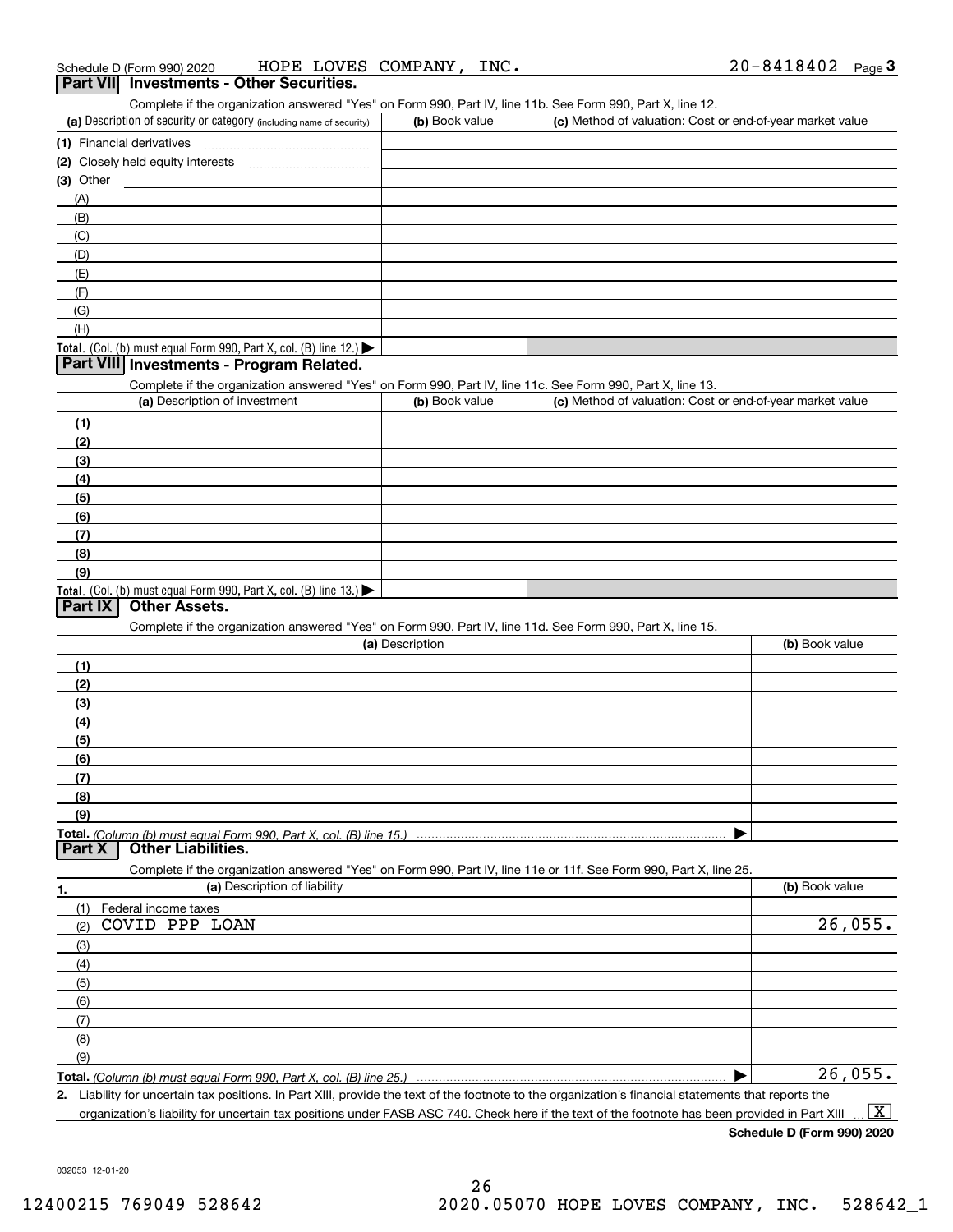|   | HOPE LOVES COMPANY, INC.<br>Schedule D (Form 990) 2020                                                                                                                                                                              |                |         |                | 20-8418402<br>Page 4     |
|---|-------------------------------------------------------------------------------------------------------------------------------------------------------------------------------------------------------------------------------------|----------------|---------|----------------|--------------------------|
|   | Reconciliation of Revenue per Audited Financial Statements With Revenue per Return.<br>Part XI                                                                                                                                      |                |         |                |                          |
|   | Complete if the organization answered "Yes" on Form 990, Part IV, line 12a.                                                                                                                                                         |                |         |                |                          |
| 1 | Total revenue, gains, and other support per audited financial statements                                                                                                                                                            |                |         | $\mathbf{1}$   | 324,990.                 |
| 2 | Amounts included on line 1 but not on Form 990, Part VIII, line 12:                                                                                                                                                                 |                |         |                |                          |
| a |                                                                                                                                                                                                                                     | 2a             |         |                |                          |
|   |                                                                                                                                                                                                                                     | 2 <sub>b</sub> | 22,960. |                |                          |
|   |                                                                                                                                                                                                                                     | 2c             |         |                |                          |
| d |                                                                                                                                                                                                                                     | 2d             |         |                |                          |
| e | Add lines 2a through 2d                                                                                                                                                                                                             |                |         | 2е             | $\frac{22,960}{302,030}$ |
| з |                                                                                                                                                                                                                                     |                |         | $\mathbf{3}$   |                          |
| 4 | Amounts included on Form 990, Part VIII, line 12, but not on line 1:                                                                                                                                                                |                |         |                |                          |
|   |                                                                                                                                                                                                                                     | 4a             |         |                |                          |
|   | Other (Describe in Part XIII.) <b>2006</b> 2007 2010 2010 2010 2010 2011 2012 2013 2014 2014 2015 2016 2017 2018 2019 2016 2017 2018 2019 2016 2017 2018 2019 2016 2017 2018 2019 2018 2019 2019 2016 2017 2018 2019 2018 2019 2019 | 4 <sub>b</sub> |         |                |                          |
|   | c Add lines 4a and 4b                                                                                                                                                                                                               |                |         | 4с             | 0.                       |
|   |                                                                                                                                                                                                                                     |                |         | 5              | 302,030.                 |
|   |                                                                                                                                                                                                                                     |                |         |                |                          |
|   | Part XII   Reconciliation of Expenses per Audited Financial Statements With Expenses per Return.                                                                                                                                    |                |         |                |                          |
|   | Complete if the organization answered "Yes" on Form 990, Part IV, line 12a.                                                                                                                                                         |                |         |                |                          |
| 1 |                                                                                                                                                                                                                                     |                |         | $\blacksquare$ | 281,931.                 |
| 2 | Amounts included on line 1 but not on Form 990, Part IX, line 25:                                                                                                                                                                   |                |         |                |                          |
| а |                                                                                                                                                                                                                                     | 2a             | 22,960. |                |                          |
| b |                                                                                                                                                                                                                                     | 2 <sub>b</sub> |         |                |                          |
|   |                                                                                                                                                                                                                                     | 2c             |         |                |                          |
| d |                                                                                                                                                                                                                                     | 2d             |         |                |                          |
| е | Add lines 2a through 2d <b>contained a contained a contained a contained a</b> contained a contained a contained a contained a contained a contained a contained a contained a contained a contained a contained a contained a cont |                |         | 2e             | 22,960.                  |
| з |                                                                                                                                                                                                                                     |                |         | $\mathbf{3}$   | 258,971.                 |
| 4 | Amounts included on Form 990, Part IX, line 25, but not on line 1:                                                                                                                                                                  |                |         |                |                          |
| a |                                                                                                                                                                                                                                     | 4a             |         |                |                          |
| b | Other (Describe in Part XIII.)                                                                                                                                                                                                      | 4 <sub>b</sub> |         |                |                          |
|   | c Add lines 4a and 4b                                                                                                                                                                                                               |                |         | 4с             |                          |
|   | Total expenses. Add lines 3 and 4c. (This must equal Form 990, Part I, line 18.) <b>Conservers</b> manufactured in the<br>Part XIII Supplemental Information.                                                                       |                |         | 5              | 258,971                  |

Provide the descriptions required for Part II, lines 3, 5, and 9; Part III, lines 1a and 4; Part IV, lines 1b and 2b; Part V, line 4; Part X, line 2; Part XI, lines 2d and 4b; and Part XII, lines 2d and 4b. Also complete this part to provide any additional information.

PART X, LINE 2:

THE ORGANIZATION ACCOUNTS FOR UNCERTAINTY IN INCOME TAXES USING A

RECOGNITION THRESHOLD OF MORE‐LIKELY‐THAN NOT TO BE SUSTAINED UPON

EXAMINATION BY THE APPROPRIATE TAXING AUTHORITY. MEASUREMENT OF THE TAX

UNCERTAINTY OCCURS IF THE RECOGNITION THRESHOLD IS MET. MANAGEMENT

DETERMINED THERE WERE NO TAX UNCERTAINTIES THAT MET THE RECOGNITION

THRESHOLD IN 2020.

032054 12‐01‐20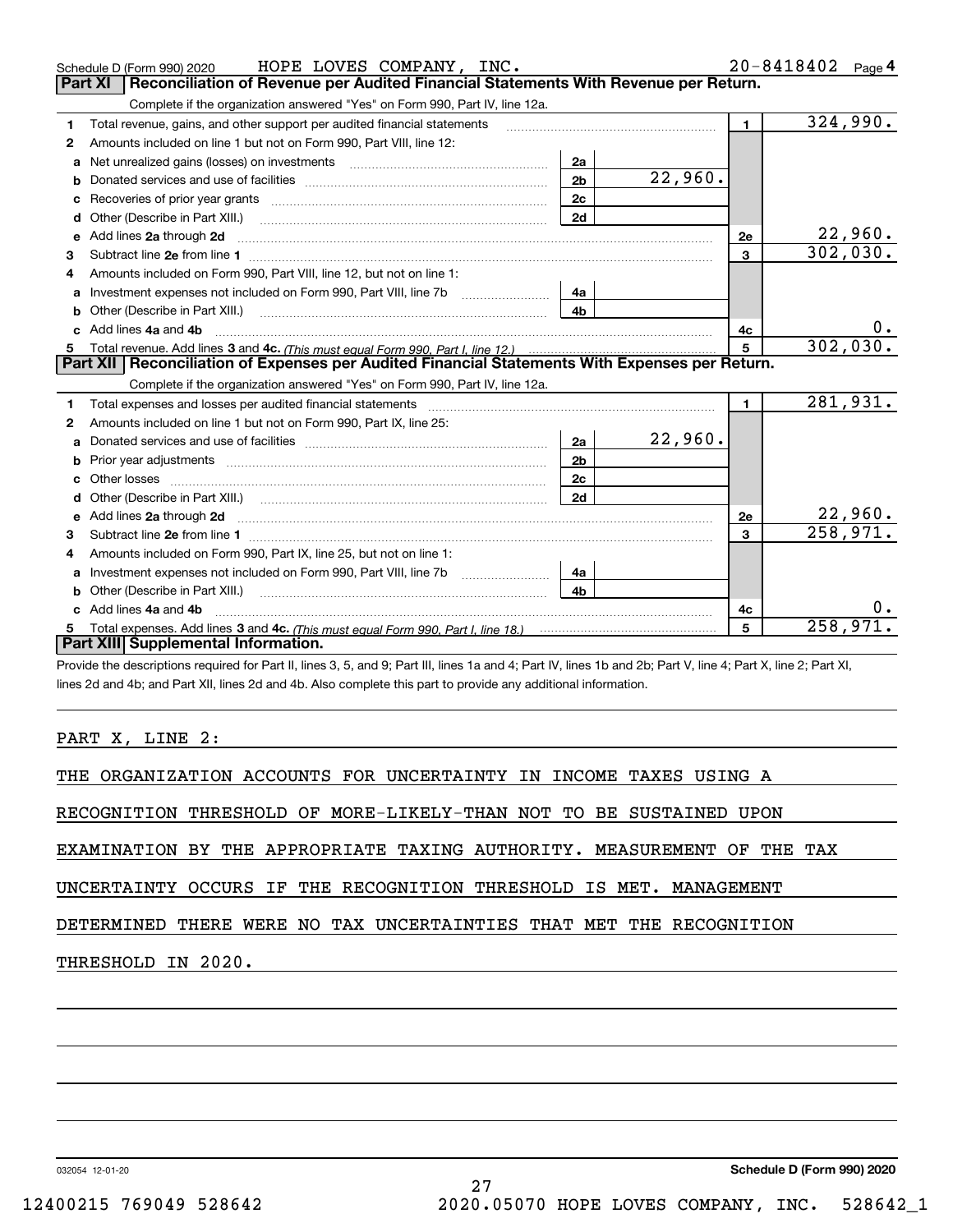| <b>SCHEDULE G</b>                                                                                                                             |                                                                                                                                                                     | <b>Supplemental Information Regarding Fundraising or Gaming Activities</b>                                                                                                                                                                                                                                                                                                                                                                                                                                                                         |                                                                            |    |                                                                            |  |                                                                            | OMB No. 1545-0047                                       |  |
|-----------------------------------------------------------------------------------------------------------------------------------------------|---------------------------------------------------------------------------------------------------------------------------------------------------------------------|----------------------------------------------------------------------------------------------------------------------------------------------------------------------------------------------------------------------------------------------------------------------------------------------------------------------------------------------------------------------------------------------------------------------------------------------------------------------------------------------------------------------------------------------------|----------------------------------------------------------------------------|----|----------------------------------------------------------------------------|--|----------------------------------------------------------------------------|---------------------------------------------------------|--|
| (Form 990 or 990-EZ)                                                                                                                          | Complete if the organization answered "Yes" on Form 990, Part IV, line 17, 18, or 19, or if the<br>organization entered more than \$15,000 on Form 990-EZ, line 6a. |                                                                                                                                                                                                                                                                                                                                                                                                                                                                                                                                                    |                                                                            |    |                                                                            |  |                                                                            |                                                         |  |
| Department of the Treasury                                                                                                                    |                                                                                                                                                                     | Attach to Form 990 or Form 990-EZ.                                                                                                                                                                                                                                                                                                                                                                                                                                                                                                                 |                                                                            |    |                                                                            |  |                                                                            | <b>Open to Public</b>                                   |  |
| Internal Revenue Service                                                                                                                      |                                                                                                                                                                     | ► Go to www.irs.gov/Form990 for instructions and the latest information.                                                                                                                                                                                                                                                                                                                                                                                                                                                                           |                                                                            |    |                                                                            |  |                                                                            | Inspection                                              |  |
| Name of the organization                                                                                                                      |                                                                                                                                                                     |                                                                                                                                                                                                                                                                                                                                                                                                                                                                                                                                                    |                                                                            |    |                                                                            |  |                                                                            | <b>Employer identification number</b>                   |  |
| Part I                                                                                                                                        |                                                                                                                                                                     | HOPE LOVES COMPANY, INC.<br>Fundraising Activities. Complete if the organization answered "Yes" on Form 990, Part IV, line 17. Form 990-EZ filers are not                                                                                                                                                                                                                                                                                                                                                                                          |                                                                            |    |                                                                            |  | $20 - 8418402$                                                             |                                                         |  |
|                                                                                                                                               | required to complete this part.                                                                                                                                     |                                                                                                                                                                                                                                                                                                                                                                                                                                                                                                                                                    |                                                                            |    |                                                                            |  |                                                                            |                                                         |  |
| Mail solicitations<br>a<br>b<br>Phone solicitations<br>c<br>In-person solicitations<br>d<br>compensated at least \$5,000 by the organization. | Internet and email solicitations                                                                                                                                    | 1 Indicate whether the organization raised funds through any of the following activities. Check all that apply.<br>e<br>f<br>Special fundraising events<br>g<br>2 a Did the organization have a written or oral agreement with any individual (including officers, directors, trustees, or<br>key employees listed in Form 990, Part VII) or entity in connection with professional fundraising services?<br>b If "Yes," list the 10 highest paid individuals or entities (fundraisers) pursuant to agreements under which the fundraiser is to be |                                                                            |    | Solicitation of non-government grants<br>Solicitation of government grants |  | Yes                                                                        | <b>No</b>                                               |  |
| (i) Name and address of individual<br>or entity (fundraiser)                                                                                  |                                                                                                                                                                     | (ii) Activity                                                                                                                                                                                                                                                                                                                                                                                                                                                                                                                                      | (iii) Did<br>fundraiser<br>have custody<br>or control of<br>contributions? |    | (iv) Gross receipts<br>from activity                                       |  | (v) Amount paid<br>to (or retained by)<br>fundraiser<br>listed in col. (i) | (vi) Amount paid<br>to (or retained by)<br>organization |  |
|                                                                                                                                               |                                                                                                                                                                     |                                                                                                                                                                                                                                                                                                                                                                                                                                                                                                                                                    | Yes                                                                        | No |                                                                            |  |                                                                            |                                                         |  |
|                                                                                                                                               |                                                                                                                                                                     |                                                                                                                                                                                                                                                                                                                                                                                                                                                                                                                                                    |                                                                            |    |                                                                            |  |                                                                            |                                                         |  |
|                                                                                                                                               |                                                                                                                                                                     |                                                                                                                                                                                                                                                                                                                                                                                                                                                                                                                                                    |                                                                            |    |                                                                            |  |                                                                            |                                                         |  |
|                                                                                                                                               |                                                                                                                                                                     |                                                                                                                                                                                                                                                                                                                                                                                                                                                                                                                                                    |                                                                            |    |                                                                            |  |                                                                            |                                                         |  |
|                                                                                                                                               |                                                                                                                                                                     |                                                                                                                                                                                                                                                                                                                                                                                                                                                                                                                                                    |                                                                            |    |                                                                            |  |                                                                            |                                                         |  |
|                                                                                                                                               |                                                                                                                                                                     |                                                                                                                                                                                                                                                                                                                                                                                                                                                                                                                                                    |                                                                            |    |                                                                            |  |                                                                            |                                                         |  |
|                                                                                                                                               |                                                                                                                                                                     |                                                                                                                                                                                                                                                                                                                                                                                                                                                                                                                                                    |                                                                            |    |                                                                            |  |                                                                            |                                                         |  |
|                                                                                                                                               |                                                                                                                                                                     |                                                                                                                                                                                                                                                                                                                                                                                                                                                                                                                                                    |                                                                            |    |                                                                            |  |                                                                            |                                                         |  |
|                                                                                                                                               |                                                                                                                                                                     |                                                                                                                                                                                                                                                                                                                                                                                                                                                                                                                                                    |                                                                            |    |                                                                            |  |                                                                            |                                                         |  |
|                                                                                                                                               |                                                                                                                                                                     |                                                                                                                                                                                                                                                                                                                                                                                                                                                                                                                                                    |                                                                            |    |                                                                            |  |                                                                            |                                                         |  |
|                                                                                                                                               |                                                                                                                                                                     |                                                                                                                                                                                                                                                                                                                                                                                                                                                                                                                                                    |                                                                            |    |                                                                            |  |                                                                            |                                                         |  |
|                                                                                                                                               |                                                                                                                                                                     |                                                                                                                                                                                                                                                                                                                                                                                                                                                                                                                                                    |                                                                            |    |                                                                            |  |                                                                            |                                                         |  |
|                                                                                                                                               |                                                                                                                                                                     |                                                                                                                                                                                                                                                                                                                                                                                                                                                                                                                                                    |                                                                            |    |                                                                            |  |                                                                            |                                                         |  |
|                                                                                                                                               |                                                                                                                                                                     |                                                                                                                                                                                                                                                                                                                                                                                                                                                                                                                                                    |                                                                            |    |                                                                            |  |                                                                            |                                                         |  |
|                                                                                                                                               |                                                                                                                                                                     |                                                                                                                                                                                                                                                                                                                                                                                                                                                                                                                                                    |                                                                            |    |                                                                            |  |                                                                            |                                                         |  |
| Total                                                                                                                                         |                                                                                                                                                                     | 3 List all states in which the organization is registered or licensed to solicit contributions or has been notified it is exempt from registration                                                                                                                                                                                                                                                                                                                                                                                                 |                                                                            |    |                                                                            |  |                                                                            |                                                         |  |
| or licensing.                                                                                                                                 |                                                                                                                                                                     |                                                                                                                                                                                                                                                                                                                                                                                                                                                                                                                                                    |                                                                            |    |                                                                            |  |                                                                            |                                                         |  |
|                                                                                                                                               |                                                                                                                                                                     |                                                                                                                                                                                                                                                                                                                                                                                                                                                                                                                                                    |                                                                            |    |                                                                            |  |                                                                            |                                                         |  |
|                                                                                                                                               |                                                                                                                                                                     |                                                                                                                                                                                                                                                                                                                                                                                                                                                                                                                                                    |                                                                            |    |                                                                            |  |                                                                            |                                                         |  |
|                                                                                                                                               |                                                                                                                                                                     |                                                                                                                                                                                                                                                                                                                                                                                                                                                                                                                                                    |                                                                            |    |                                                                            |  |                                                                            |                                                         |  |
|                                                                                                                                               |                                                                                                                                                                     |                                                                                                                                                                                                                                                                                                                                                                                                                                                                                                                                                    |                                                                            |    |                                                                            |  |                                                                            |                                                         |  |
|                                                                                                                                               |                                                                                                                                                                     |                                                                                                                                                                                                                                                                                                                                                                                                                                                                                                                                                    |                                                                            |    |                                                                            |  |                                                                            |                                                         |  |
|                                                                                                                                               |                                                                                                                                                                     |                                                                                                                                                                                                                                                                                                                                                                                                                                                                                                                                                    |                                                                            |    |                                                                            |  |                                                                            |                                                         |  |
|                                                                                                                                               |                                                                                                                                                                     |                                                                                                                                                                                                                                                                                                                                                                                                                                                                                                                                                    |                                                                            |    |                                                                            |  |                                                                            |                                                         |  |
|                                                                                                                                               |                                                                                                                                                                     |                                                                                                                                                                                                                                                                                                                                                                                                                                                                                                                                                    |                                                                            |    |                                                                            |  |                                                                            |                                                         |  |
|                                                                                                                                               |                                                                                                                                                                     | LHA For Paperwork Reduction Act Notice, see the Instructions for Form 990 or 990-EZ.                                                                                                                                                                                                                                                                                                                                                                                                                                                               |                                                                            |    |                                                                            |  |                                                                            | Schedule G (Form 990 or 990-EZ) 2020                    |  |

032081 11‐25‐20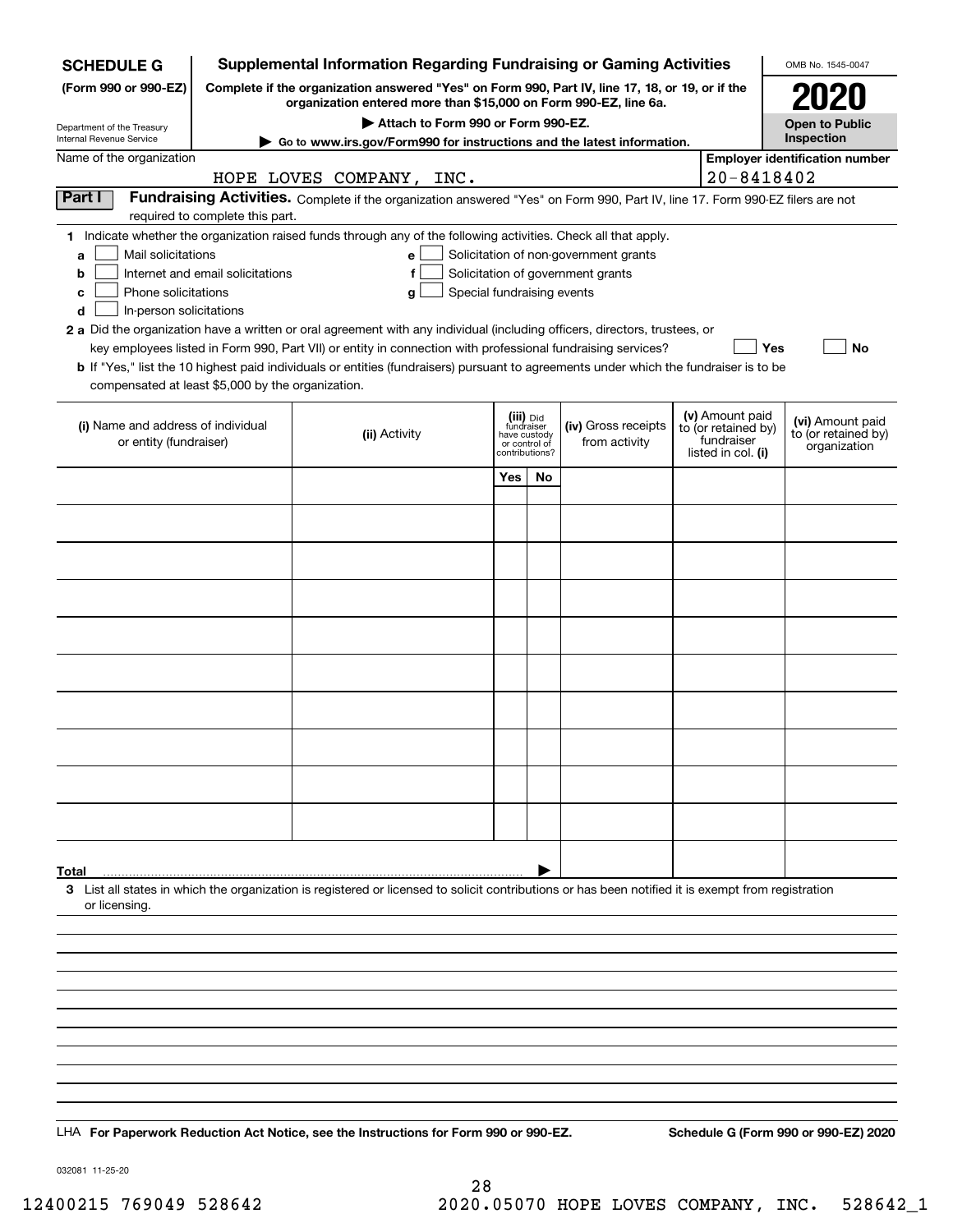|                 |          | of fundraising event contributions and gross income on Form 990-EZ, lines 1 and 6b. List events with gross receipts greater than \$5,000.     |                          |                         |                  |                                      |
|-----------------|----------|-----------------------------------------------------------------------------------------------------------------------------------------------|--------------------------|-------------------------|------------------|--------------------------------------|
|                 |          |                                                                                                                                               | (a) Event #1             | (b) Event #2            | (c) Other events | (d) Total events                     |
|                 |          |                                                                                                                                               | FLYERS EVENTOTHER EVENTS |                         | 1                | (add col. (a) through                |
|                 |          |                                                                                                                                               | (event type)             | (event type)            | (total number)   | col. (c)                             |
|                 |          |                                                                                                                                               |                          |                         |                  |                                      |
| Revenue         | 1        |                                                                                                                                               | 340.                     | 35,355.                 |                  | 35,695.                              |
|                 |          |                                                                                                                                               | 340.                     | 33, 173.                |                  | <u>33,513.</u>                       |
|                 | 3        | Gross income (line 1 minus line 2)                                                                                                            |                          | 2,182.                  |                  | 2,182.                               |
|                 |          |                                                                                                                                               |                          |                         |                  |                                      |
|                 |          |                                                                                                                                               |                          |                         |                  |                                      |
|                 | 5        |                                                                                                                                               |                          |                         |                  |                                      |
| Direct Expenses | 6        |                                                                                                                                               |                          |                         |                  |                                      |
|                 | 7        |                                                                                                                                               |                          |                         |                  |                                      |
|                 | 8        |                                                                                                                                               |                          |                         |                  |                                      |
|                 | 9        |                                                                                                                                               |                          | 2,182.                  |                  | 2,182.                               |
|                 |          |                                                                                                                                               |                          |                         | ▶                | 2,182.                               |
|                 | Part III |                                                                                                                                               |                          |                         |                  | 0.                                   |
|                 |          | Gaming. Complete if the organization answered "Yes" on Form 990, Part IV, line 19, or reported more than<br>\$15,000 on Form 990-EZ, line 6a. |                          |                         |                  |                                      |
|                 |          |                                                                                                                                               |                          | (b) Pull tabs/instant   |                  | (d) Total gaming (add                |
|                 |          |                                                                                                                                               | (a) Bingo                | bingo/progressive bingo | (c) Other gaming | col. (a) through col. (c))           |
| Revenue         |          |                                                                                                                                               |                          |                         |                  |                                      |
|                 |          |                                                                                                                                               |                          |                         |                  |                                      |
|                 | 2        |                                                                                                                                               |                          |                         |                  |                                      |
|                 | 3        |                                                                                                                                               |                          |                         |                  |                                      |
| Direct Expenses | 4        |                                                                                                                                               |                          |                         |                  |                                      |
|                 |          |                                                                                                                                               |                          |                         |                  |                                      |
|                 |          |                                                                                                                                               |                          |                         |                  |                                      |
|                 |          | 6 Volunteer labor                                                                                                                             | $\%$<br>Yes              | Yes<br>%                | Yes<br>%         |                                      |
|                 |          |                                                                                                                                               | No                       | No                      | No               |                                      |
|                 | 7        | Direct expense summary. Add lines 2 through 5 in column (d)                                                                                   |                          |                         | ▶                |                                      |
|                 | 8        |                                                                                                                                               |                          |                         |                  |                                      |
|                 |          |                                                                                                                                               |                          |                         |                  |                                      |
| 9               |          |                                                                                                                                               |                          |                         |                  |                                      |
|                 |          |                                                                                                                                               |                          |                         |                  | Yes<br>No                            |
|                 |          |                                                                                                                                               |                          |                         |                  |                                      |
|                 |          |                                                                                                                                               |                          |                         |                  |                                      |
|                 |          |                                                                                                                                               |                          |                         |                  | Yes<br>No                            |
|                 |          |                                                                                                                                               |                          |                         |                  |                                      |
|                 |          |                                                                                                                                               |                          |                         |                  |                                      |
|                 |          |                                                                                                                                               |                          |                         |                  | Schedule G (Form 990 or 990-EZ) 2020 |
|                 |          | 032082 11-25-20                                                                                                                               |                          |                         |                  |                                      |

Schedule G (Form 990 or 990‐EZ) 2020 Page HOPE LOVES COMPANY, INC. 20‐8418402 Part II | Fundraising Events. Complete if the organization answered "Yes" on Form 990, Part IV, line 18, or reported more than \$15,000

20-8418402 Page 2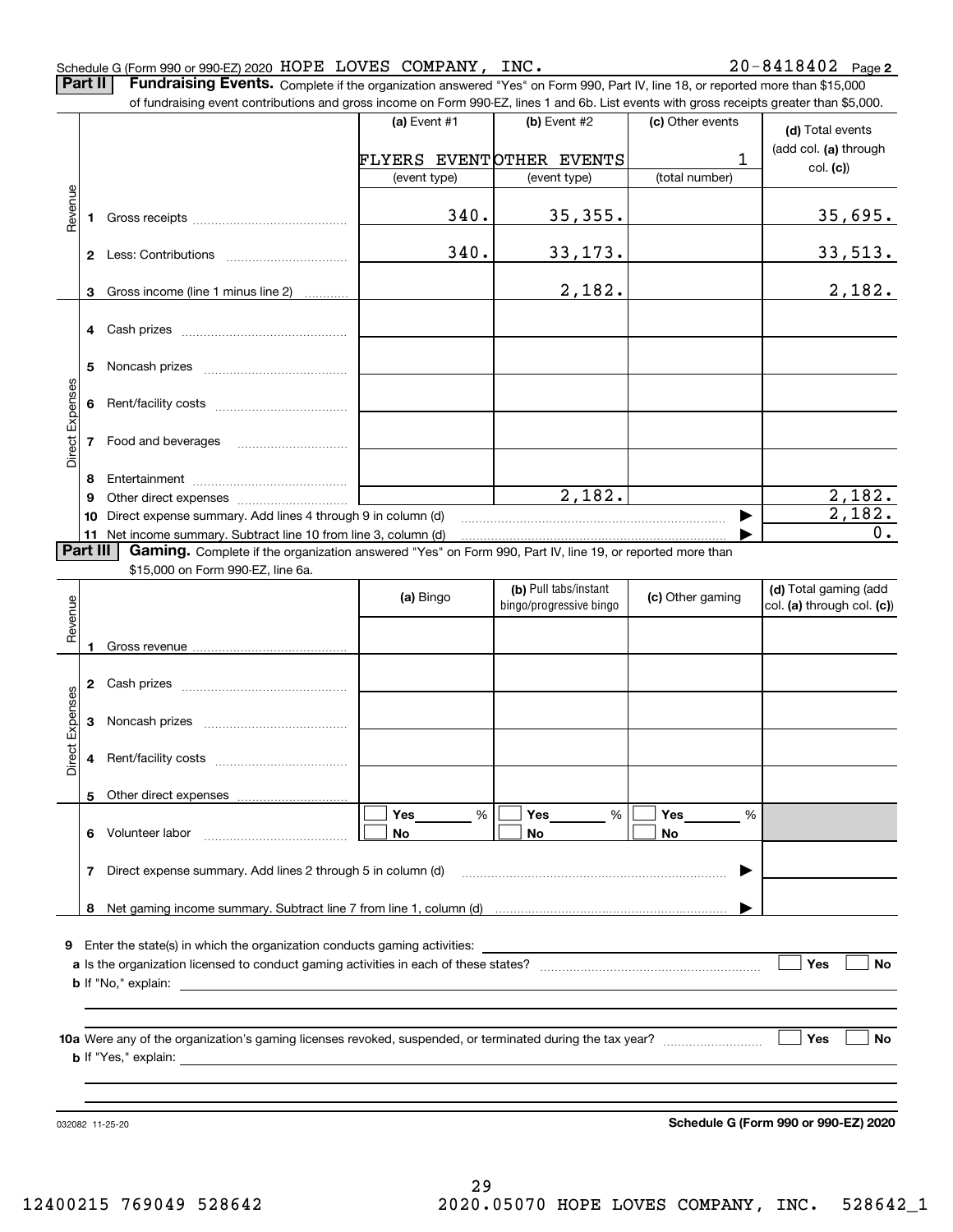|     | Schedule G (Form 990 or 990-EZ) 2020 HOPE LOVES COMPANY, INC.                                                                                      | $20 - 8418402$  | Page 3    |
|-----|----------------------------------------------------------------------------------------------------------------------------------------------------|-----------------|-----------|
| 11. |                                                                                                                                                    | Yes             | No        |
|     | 12 Is the organization a grantor, beneficiary or trustee of a trust, or a member of a partnership or other entity formed                           |                 |           |
|     |                                                                                                                                                    | Yes             | No        |
|     | 13 Indicate the percentage of gaming activity conducted in:                                                                                        |                 |           |
|     |                                                                                                                                                    | <b>13a</b>      | %         |
|     | <b>b</b> An outside facility <i>www.communicality www.communicality.communicality www.communicality www.communicality.communicality</i>            | 13 <sub>b</sub> | %         |
|     | 14 Enter the name and address of the person who prepares the organization's gaming/special events books and records:                               |                 |           |
|     |                                                                                                                                                    |                 |           |
|     | Name $\triangleright$ $\square$                                                                                                                    |                 |           |
|     |                                                                                                                                                    |                 |           |
|     |                                                                                                                                                    |                 |           |
|     |                                                                                                                                                    | Yes             | No        |
|     |                                                                                                                                                    |                 |           |
|     |                                                                                                                                                    |                 |           |
|     |                                                                                                                                                    |                 |           |
|     | c If "Yes," enter name and address of the third party:                                                                                             |                 |           |
|     |                                                                                                                                                    |                 |           |
|     | Name $\blacktriangleright$ $\lrcorner$                                                                                                             |                 |           |
|     |                                                                                                                                                    |                 |           |
|     |                                                                                                                                                    |                 |           |
|     | 16 Gaming manager information:                                                                                                                     |                 |           |
|     |                                                                                                                                                    |                 |           |
|     | Name $\blacktriangleright$ $\lrcorner$                                                                                                             |                 |           |
|     |                                                                                                                                                    |                 |           |
|     | Gaming manager compensation > \$                                                                                                                   |                 |           |
|     |                                                                                                                                                    |                 |           |
|     | $Description of services provided$ $\triangleright$                                                                                                |                 |           |
|     |                                                                                                                                                    |                 |           |
|     |                                                                                                                                                    |                 |           |
|     | Director/officer                                                                                                                                   |                 |           |
|     | Employee<br>Independent contractor                                                                                                                 |                 |           |
|     | <b>17</b> Mandatory distributions:                                                                                                                 |                 |           |
|     | a Is the organization required under state law to make charitable distributions from the gaming proceeds to                                        |                 |           |
|     | retain the state gaming license?                                                                                                                   | $\Box$ Yes      | $\Box$ No |
|     | <b>b</b> Enter the amount of distributions required under state law to be distributed to other exempt organizations or spent in the                |                 |           |
|     | organization's own exempt activities during the tax year $\triangleright$ \$                                                                       |                 |           |
|     | Supplemental Information. Provide the explanations required by Part I, line 2b, columns (iii) and (v); and Part III, lines 9, 9b, 10b,<br> Part IV |                 |           |
|     | 15b, 15c, 16, and 17b, as applicable. Also provide any additional information. See instructions.                                                   |                 |           |
|     |                                                                                                                                                    |                 |           |
|     |                                                                                                                                                    |                 |           |
|     |                                                                                                                                                    |                 |           |
|     |                                                                                                                                                    |                 |           |
|     |                                                                                                                                                    |                 |           |
|     |                                                                                                                                                    |                 |           |
|     |                                                                                                                                                    |                 |           |
|     |                                                                                                                                                    |                 |           |
|     |                                                                                                                                                    |                 |           |
|     |                                                                                                                                                    |                 |           |
|     |                                                                                                                                                    |                 |           |
|     |                                                                                                                                                    |                 |           |
|     |                                                                                                                                                    |                 |           |
|     |                                                                                                                                                    |                 |           |
|     |                                                                                                                                                    |                 |           |
|     | Schedule G (Form 990 or 990-EZ) 2020<br>032083 11-25-20                                                                                            |                 |           |
|     | 30                                                                                                                                                 |                 |           |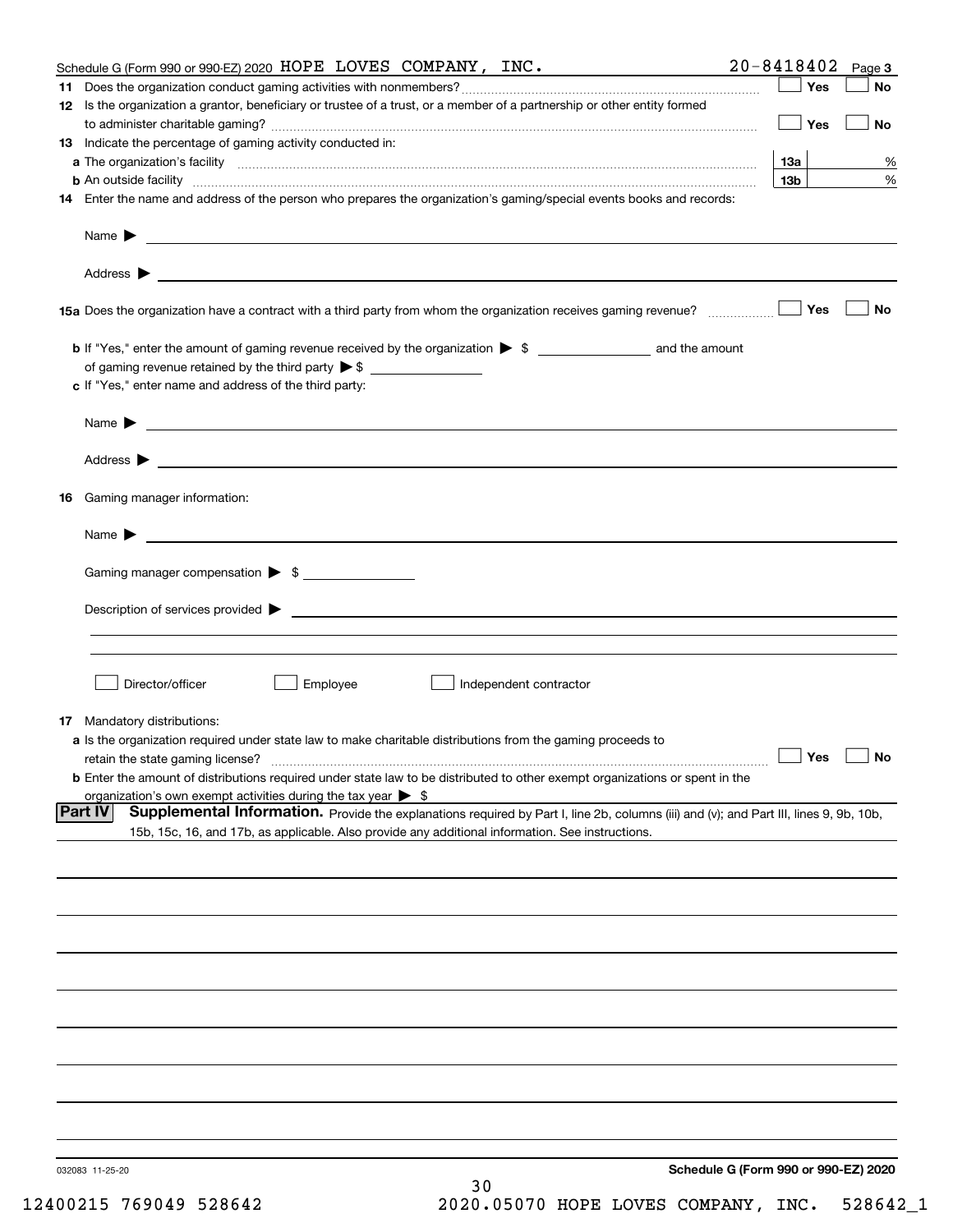| <b>Part IV   Supplemental Information</b> (continued) |                                 |
|-------------------------------------------------------|---------------------------------|
|                                                       |                                 |
|                                                       |                                 |
|                                                       |                                 |
|                                                       |                                 |
|                                                       |                                 |
|                                                       |                                 |
|                                                       |                                 |
|                                                       |                                 |
|                                                       |                                 |
|                                                       |                                 |
|                                                       |                                 |
|                                                       |                                 |
|                                                       |                                 |
|                                                       |                                 |
|                                                       |                                 |
|                                                       |                                 |
|                                                       |                                 |
|                                                       |                                 |
|                                                       |                                 |
|                                                       |                                 |
|                                                       |                                 |
|                                                       |                                 |
|                                                       |                                 |
|                                                       |                                 |
|                                                       |                                 |
|                                                       |                                 |
|                                                       |                                 |
|                                                       |                                 |
|                                                       |                                 |
|                                                       |                                 |
|                                                       |                                 |
|                                                       |                                 |
|                                                       |                                 |
|                                                       | Schedule G (Form 990 or 990-EZ) |

032084 04‐01‐20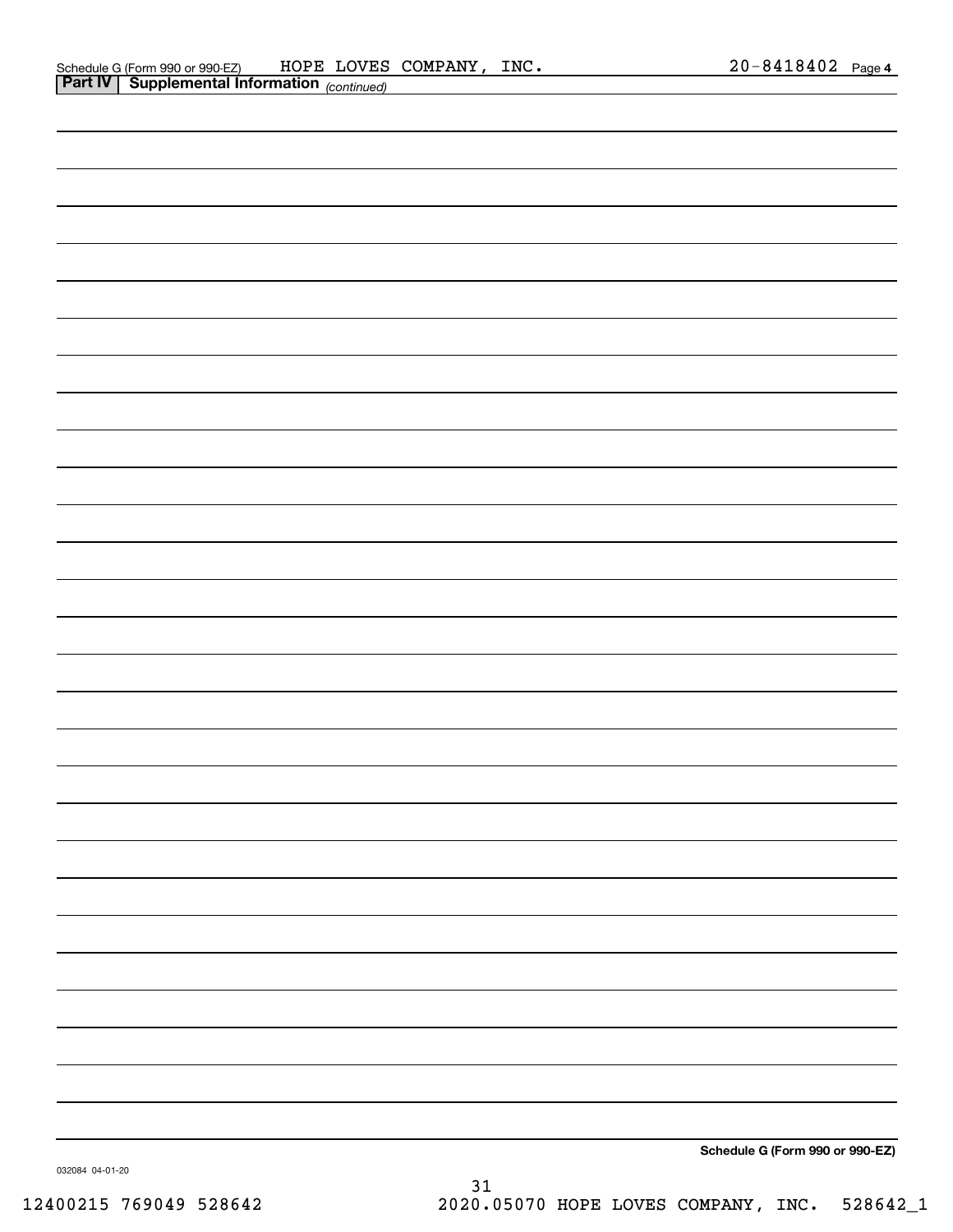**(Form 990 or 990‐EZ)**

Department of the Treasury Internal Revenue Service Name of the organization

**Complete to provide information for responses to specific questions on SCHEDULE O Supplemental Information to Form 990 or 990‐EZ 2020**

**Form 990 or 990‐EZ or to provide any additional information. | Attach to Form 990 or 990‐EZ. | Go to www.irs.gov/Form990 for the latest information.**



HOPE LOVES COMPANY, INC. 20–8418402

**Employer identification number**

FORM 990, PART I, LINE 1, DESCRIPTION OF ORGANIZATION MISSION:

EDUCATIONAL SUPPORT TO CHILDREN AND YOUNG ADULTS WHO HAVE OR HAD A

LOVED ONE BATTLING ALS (AMYOTROPHIC LATERAL SCLEROSIS) OR LOU GEHRIG'S

DISEASE.

FORM 990, PART III, LINE 4D, OTHER PROGRAM SERVICES:

HLC HAS MET AND SUPPORTED MANY CHILDREN AROUND THE NATION WHO ARE OR

HAVE BEEN CAREGIVERS TO THEIR LOVED ONES. THE CHILDREN AND YOUNG ADULTS

WHO WE SERVE HAVE EXPRESSED FEELINGS OF FEAR, SADNESS AND STRESS AS

THEY WITNESS PARENTS AND GRANDPARENTS FACING THE CHALLENGES OF ALS. IN

ADDITION, THERE IS ONGOING ANTICIPATORY GRIEF AND EVENTUALLY, ENORMOUS

GRIEF WHEN THEY LOSE A LOVED ONE TO ALS. HAVING HOPE LOVES COMPANY AS A

RESOURCE DOES NOT CURE ALS, BUT IT HELPS TO DIMINISH THE ISOLATION MANY

FACE.

HLC'S FOUNDER, JODI O'DONNELL‐AMES, HAS RAISED THREE CHILDREN WHO ALL LOST A PARENT TO ALS BEFORE THE AGE OF 11. HER CHILDREN FACED SADNESS, FRUSTRATION, ANXIETY AND GRIEF BECAUSE OF THEIR PARENTAL LOSSES. HOPE LOVES COMPANY WAS FORMED BECAUSE OF THAT EXPERIENCE AND IS A RESOURCE FOR ALL CHILDREN WHO ARE COPING WITH THE CHALLENGES PRESENTED BY ALS. AS LONG AS ALS EXISTS, CHILDREN NEED HLC.

FORM 990, PART VI, SECTION A, LINE 2:

ONE OF THE BOARD MEMBERS IS RELATED TO AN OFFICER WHO DRAWS COMPENSATION

FORM 990, PART VI, SECTION A, LINE 7A:

032211 11‐20‐20 **For Paperwork Reduction Act Notice, see the Instructions for Form 990 or 990‐EZ. Schedule O (Form 990 or 990‐EZ) 2020** LHA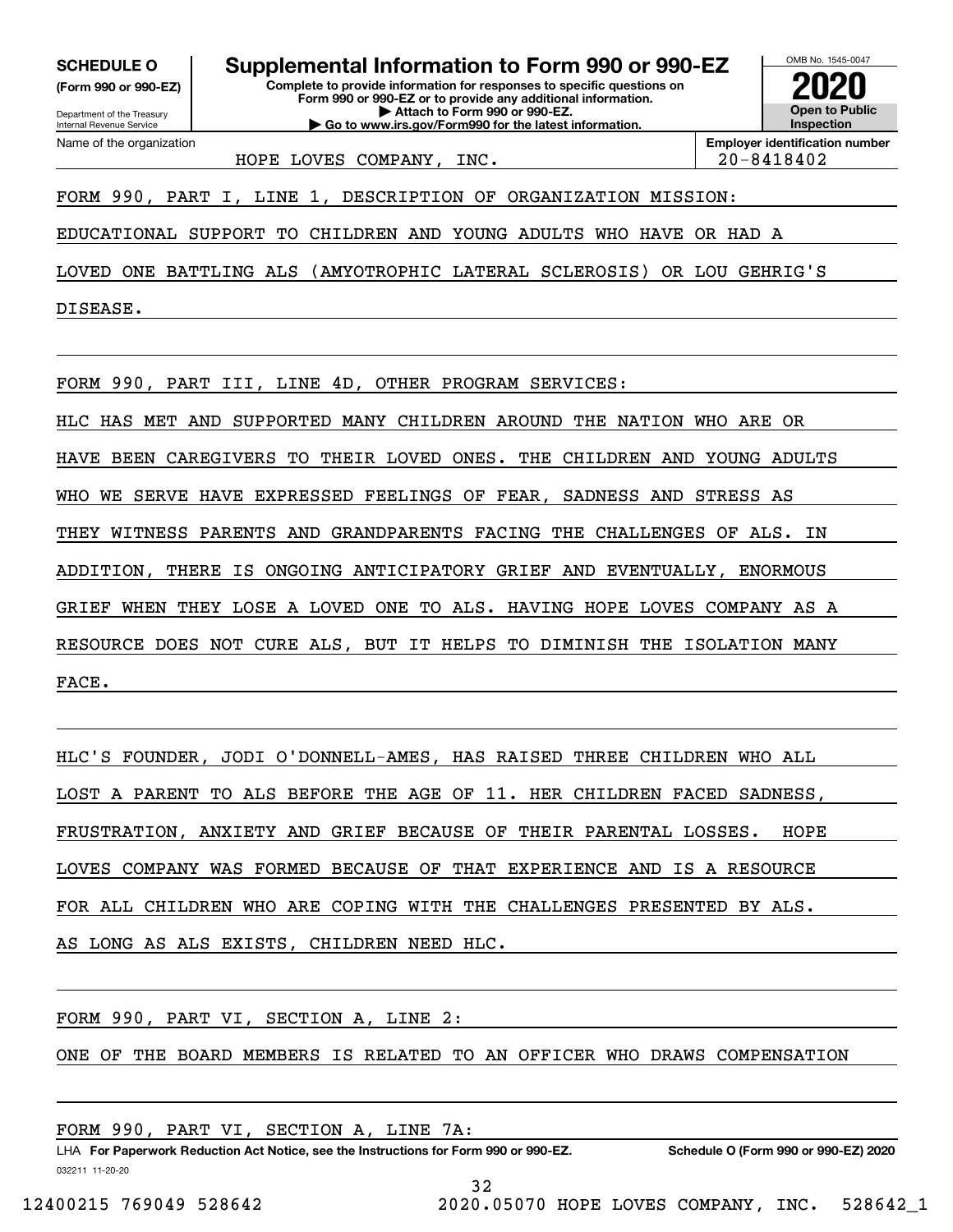| OCTIGATION IT OITH SSO OF SSO-LET EUPO<br>Name of the organization<br>HOPE LOVES COMPANY, INC. |  |  |  |  |  | ay <del>o</del> 4<br><b>Employer identification number</b><br>$20 - 8418402$ |  |  |  |  |
|------------------------------------------------------------------------------------------------|--|--|--|--|--|------------------------------------------------------------------------------|--|--|--|--|
| BOARD MEMBERS HAVE THE POWER TO ELECT AND APPOINT MEMBERS OF THE GOVERNING                     |  |  |  |  |  |                                                                              |  |  |  |  |
| <b>BODY</b>                                                                                    |  |  |  |  |  |                                                                              |  |  |  |  |

FORM 990, PART VI, SECTION B, LINE 11B:

Schedule O (Form 990 or 990 $E$ Z) 2020

A COMPLETE COPY OF THE FORM 990 IS PROVIDED TO THE ENTIRE BOARD BEFORE FILING.

FORM 990, PART VI, SECTION B, LINE 12C:

CONFLICT OF INTEREST POLICY PROVIDED TO ALL MEMBERS AND DISCUSSED FROM TIME

TO TIME TO BRING UP THE DISCUSSION AND REPORTING ANY CONFLICT OF INTEREST

OR APPEARANCE OF ONE TAKES PLACE.

FORM 990, PART VI, SECTION B, LINE 15:

COMPENSATION OF SIMILAR POSITION IN A SIMILAR SIZE ORGANIZATION TAKEN INTO

CONSIDERATION IN DECIDING THE HIRING AND COMPENSATION. SAME IS APPROVED BY THE BOARD.

COPMPENSATION OF OTHER EMPLOYEES ALSO COMPARED WITH SIMILAR POSITIONS IN A SIMILARLY SIZED ORGANIZATION TAKEN INTO CONSIDERATION BEFORE HIRING.

FORM 990, PART VI, SECTION C, LINE 18:

FORM 1023 AND 990 ARE AVAILABLE AT THE ANNUAL MEETING AND ACCESSIBLE UPON REQUEST.

FORM 990, PART VI, SECTION C, LINE 19:

THE ORGANIZATION MAKES ITS ORGANIZING AND FINANCIAL DOCUMENTS AVAILABLE TO

THE PUBLIC UPON WRITTEN REQUEST.

032212 11‐20‐20

**2**220.2